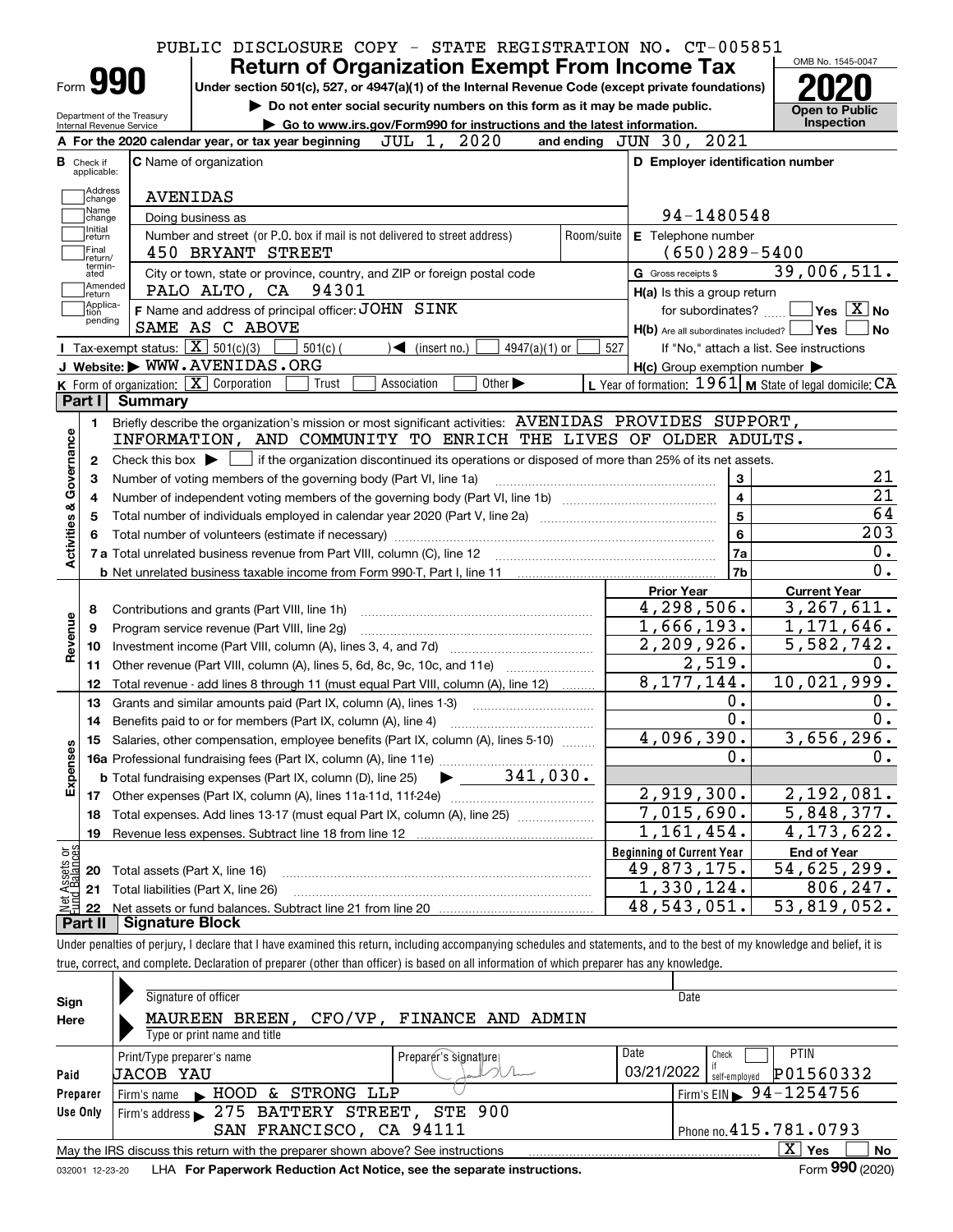# Rev. January 2020) **Cxempt Organization Return** Manuary 2020 and the Sea of the Sea of the Sea of the Sea of the S **Application for Automatic Extension of Time To File an**

Department of the Treasury Internal Revenue Service

**| File a separate application for each return.**

**| Go to www.irs.gov/Form8868 for the latest information.**

**Electronic filing (e‐file).**  You can electronically file Form 8868 to request a 6‐month automatic extension of time to file any of the filing of this form, visit www.irs.gov/e-file-providers/e-file-for-charities-and-non-profits. forms listed below with the exception of Form 8870, Information Return for Transfers Associated With Certain Personal Benefit Contracts, for which an extension request must be sent to the IRS in paper format (see instructions). For more details on the electronic

# **Automatic 6‐Month Extension of Time.** Only submit original (no copies needed).

All corporations required to file an income tax return other than Form 990‐T (including 1120‐C filers), partnerships, REMICs, and trusts must use Form 7004 to request an extension of time to file income tax returns.

| Type or                                                                                          | Name of exempt organization or other filer, see instructions.                                                                                                                                                                                                                                                                                                                                                                                                                                                                                                                                        | Taxpayer identification number (TIN) |                                                                                                                                                               |              |    |                                              |
|--------------------------------------------------------------------------------------------------|------------------------------------------------------------------------------------------------------------------------------------------------------------------------------------------------------------------------------------------------------------------------------------------------------------------------------------------------------------------------------------------------------------------------------------------------------------------------------------------------------------------------------------------------------------------------------------------------------|--------------------------------------|---------------------------------------------------------------------------------------------------------------------------------------------------------------|--------------|----|----------------------------------------------|
| print                                                                                            | AVENIDAS                                                                                                                                                                                                                                                                                                                                                                                                                                                                                                                                                                                             | 94-1480548                           |                                                                                                                                                               |              |    |                                              |
| File by the<br>due date for<br>filing your<br>return. See                                        | Number, street, and room or suite no. If a P.O. box, see instructions.<br>450 BRYANT STREET                                                                                                                                                                                                                                                                                                                                                                                                                                                                                                          |                                      |                                                                                                                                                               |              |    |                                              |
| instructions.                                                                                    | City, town or post office, state, and ZIP code. For a foreign address, see instructions.<br>PALO ALTO, CA 94301                                                                                                                                                                                                                                                                                                                                                                                                                                                                                      |                                      |                                                                                                                                                               |              |    |                                              |
|                                                                                                  | Enter the Return Code for the return that this application is for (file a separate application for each return)                                                                                                                                                                                                                                                                                                                                                                                                                                                                                      |                                      |                                                                                                                                                               |              |    | 0<br>$\mathbf 1$                             |
| Application                                                                                      |                                                                                                                                                                                                                                                                                                                                                                                                                                                                                                                                                                                                      | Return                               | Application                                                                                                                                                   |              |    | Return                                       |
| Is For                                                                                           |                                                                                                                                                                                                                                                                                                                                                                                                                                                                                                                                                                                                      | Code                                 | Is For                                                                                                                                                        |              |    | Code                                         |
|                                                                                                  | Form 990 or Form 990-EZ                                                                                                                                                                                                                                                                                                                                                                                                                                                                                                                                                                              | 01                                   | Form 990-T (corporation)                                                                                                                                      |              |    | 07                                           |
| Form 990-BL                                                                                      |                                                                                                                                                                                                                                                                                                                                                                                                                                                                                                                                                                                                      | 02                                   | Form 1041-A                                                                                                                                                   |              |    | 08                                           |
|                                                                                                  | Form 4720 (individual)                                                                                                                                                                                                                                                                                                                                                                                                                                                                                                                                                                               | 03                                   | Form 4720 (other than individual)                                                                                                                             |              |    | 09                                           |
| Form 990-PF                                                                                      |                                                                                                                                                                                                                                                                                                                                                                                                                                                                                                                                                                                                      | 04                                   | Form 5227                                                                                                                                                     |              |    | 10                                           |
|                                                                                                  | Form 990-T (sec. 401(a) or 408(a) trust)                                                                                                                                                                                                                                                                                                                                                                                                                                                                                                                                                             | 05                                   | Form 6069                                                                                                                                                     |              |    | 11                                           |
|                                                                                                  | Form 990-T (trust other than above)                                                                                                                                                                                                                                                                                                                                                                                                                                                                                                                                                                  | 06                                   | Form 8870                                                                                                                                                     |              |    | 12                                           |
| $box \blacktriangleright$<br>1<br>2                                                              | If this is for a Group Return, enter the organization's four digit Group Exemption Number (GEN) [If this is for the whole group, check this<br>$\rfloor$ . If it is for part of the group, check this box $\blacktriangleright$ $\lceil$<br>I request an automatic 6-month extension of time until<br>the organization named above. The extension is for the organization's return for:<br>calendar year or<br>$\blacktriangleright$ $\boxed{\text{X}}$ tax year beginning JUL 1, 2020<br>If the tax year entered in line 1 is for less than 12 months, check reason:<br>Change in accounting period |                                      | and attach a list with the names and TINs of all members the extension is for.<br>MAY 16, 2022<br>$\sim$ , and ending $\sigma$ JUN 30, 2021<br>Initial return | Final return |    | , to file the exempt organization return for |
| За                                                                                               | If this application is for Forms 990-BL, 990-PF, 990-T, 4720, or 6069, enter the tentative tax, less<br>any nonrefundable credits. See instructions.                                                                                                                                                                                                                                                                                                                                                                                                                                                 |                                      |                                                                                                                                                               | За           | \$ | $0$ .                                        |
| b                                                                                                | If this application is for Forms 990-PF, 990-T, 4720, or 6069, enter any refundable credits and                                                                                                                                                                                                                                                                                                                                                                                                                                                                                                      |                                      |                                                                                                                                                               |              |    | 0.                                           |
| estimated tax payments made. Include any prior year overpayment allowed as a credit.<br>3b<br>\$ |                                                                                                                                                                                                                                                                                                                                                                                                                                                                                                                                                                                                      |                                      |                                                                                                                                                               |              |    |                                              |
| c                                                                                                | Balance due. Subtract line 3b from line 3a. Include your payment with this form, if required, by                                                                                                                                                                                                                                                                                                                                                                                                                                                                                                     |                                      |                                                                                                                                                               |              |    |                                              |
|                                                                                                  | using EFTPS (Electronic Federal Tax Payment System). See instructions.                                                                                                                                                                                                                                                                                                                                                                                                                                                                                                                               |                                      |                                                                                                                                                               | 3c           |    | 0.                                           |
| instructions.                                                                                    | Caution: If you are going to make an electronic funds withdrawal (direct debit) with this Form 8868, see Form 8453-EO and Form 8879-EO for payment                                                                                                                                                                                                                                                                                                                                                                                                                                                   |                                      |                                                                                                                                                               |              |    |                                              |

LHA For Privacy Act and Paperwork Reduction Act Notice, see instructions. **8868** (Rev. 1–2020)

023841 04‐01‐20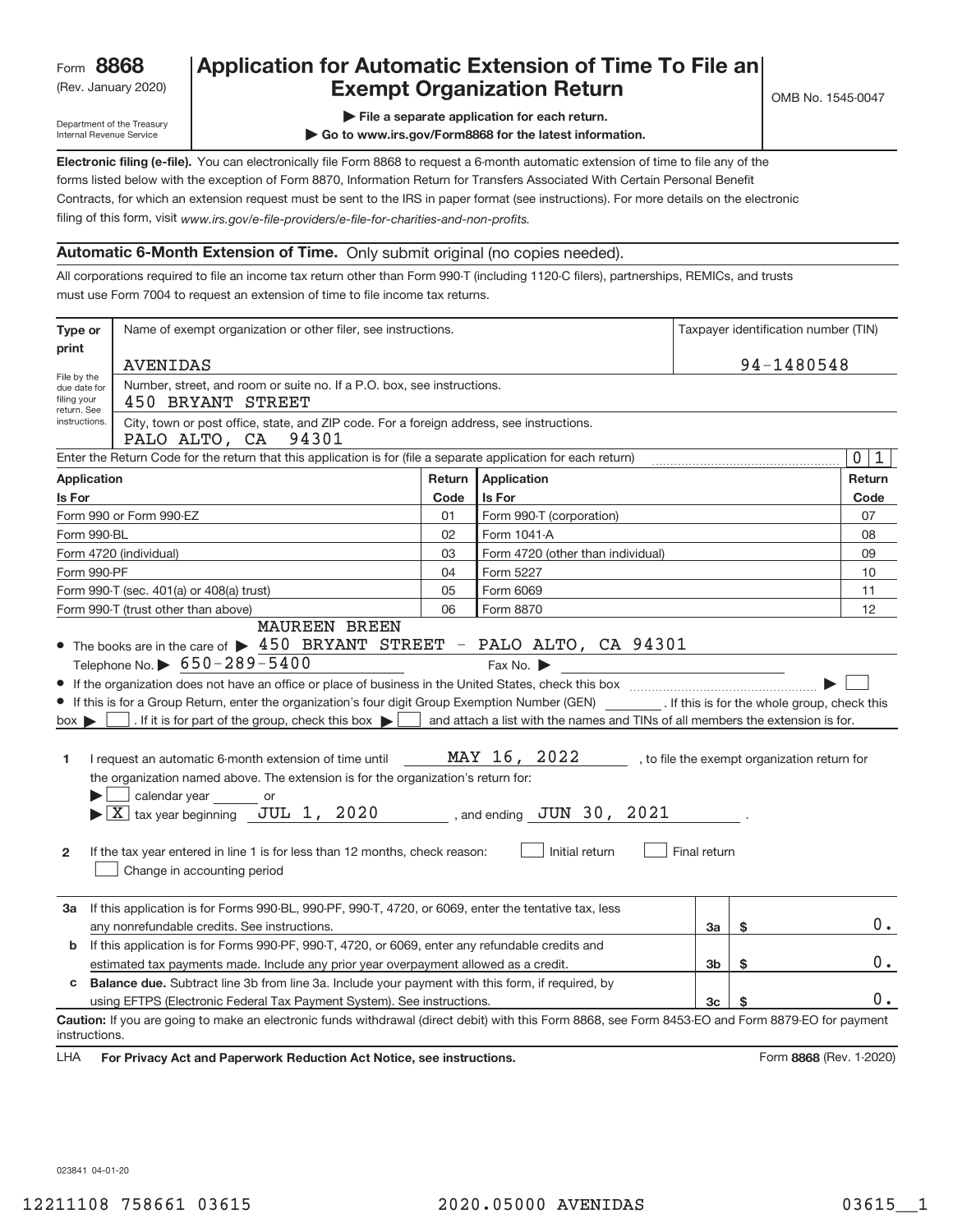|              | AVENIDAS<br>Form 990 (2020)<br><b>Statement of Program Service Accomplishments</b><br>Part III                                                                  |                                                              | 94-1480548<br>Page 2                                            |
|--------------|-----------------------------------------------------------------------------------------------------------------------------------------------------------------|--------------------------------------------------------------|-----------------------------------------------------------------|
|              |                                                                                                                                                                 |                                                              | $\overline{\mathbf{x}}$                                         |
| $\mathbf{1}$ | Check if Schedule O contains a response or note to any line in this Part III<br>Briefly describe the organization's mission:                                    |                                                              |                                                                 |
|              | THE MISSION OF AVENIDAS IS TO HELP OLDER ADULTS IN OUR COMMUNITY BE AS                                                                                          |                                                              |                                                                 |
|              | ACTIVE, ENGAGED AND HEALTHY AS POSSIBLE THROUGHOUT THEIR LIVES BY                                                                                               |                                                              |                                                                 |
|              | PROVIDING RELEVANT SERVICES AND PROGRAMS.                                                                                                                       |                                                              |                                                                 |
|              |                                                                                                                                                                 |                                                              |                                                                 |
| $\mathbf{2}$ | Did the organization undertake any significant program services during the year which were not listed on the                                                    |                                                              |                                                                 |
|              | prior Form 990 or 990-EZ?                                                                                                                                       |                                                              | $\sqrt{}$ Yes $\sqrt{X}$ No                                     |
|              | If "Yes," describe these new services on Schedule O.                                                                                                            |                                                              |                                                                 |
| 3            | Did the organization cease conducting, or make significant changes in how it conducts, any program services?<br>If "Yes," describe these changes on Schedule O. |                                                              | $\overline{\mathsf{Yes} \mathrel{\hspace{0.5pt}\mathsf{X}}}$ No |
| 4            | Describe the organization's program service accomplishments for each of its three largest program services, as measured by expenses.                            |                                                              |                                                                 |
|              | Section 501(c)(3) and 501(c)(4) organizations are required to report the amount of grants and allocations to others, the total expenses, and                    |                                                              |                                                                 |
|              | revenue, if any, for each program service reported.                                                                                                             |                                                              |                                                                 |
| 4a           | 1,493,161.<br>(Code:<br>(Expenses \$                                                                                                                            | including grants of \$                                       | 818,569.<br>$0 \cdot$ ) (Revenue \$                             |
|              | AVENIDAS ROSE KLEINER CENTER: ADULT DAY HEALTH CARE PROVIDES                                                                                                    |                                                              |                                                                 |
|              | TRANSPORTATION, NUTRITION, RECREATION,                                                                                                                          | SOCIAL SERVICE, AND HEALTH                                   |                                                                 |
|              | SERVICES (INCLUDING NURSING CARE, PHYSICAL THERAPY, OCCUPATIONAL                                                                                                |                                                              |                                                                 |
|              | THERAPY, DIETARY AND SPEECH THERAPY)                                                                                                                            | TO FRAIL SENIORS AND DEPENDENT                               |                                                                 |
|              | ADULTS. THE AVENIDAS ROSE KLEINER CENTER HAD 10,078 DAYS OF SERVICE                                                                                             |                                                              |                                                                 |
|              | PROVIDED TO 66 UNDUPLICATED CLIENTS. WITH THE COVID-19 PANDEMIC,                                                                                                |                                                              |                                                                 |
|              | PROGRAM SERVICES SHIFTED PRIMARILY TO REMOTE OFFERINGS IN MARCH 2020                                                                                            |                                                              |                                                                 |
|              | AND CONTINUED THROUGH FY21 WITH PLANS TO REOPEN EARLY IN FY22.                                                                                                  |                                                              |                                                                 |
|              |                                                                                                                                                                 |                                                              |                                                                 |
|              |                                                                                                                                                                 |                                                              |                                                                 |
|              |                                                                                                                                                                 |                                                              |                                                                 |
|              |                                                                                                                                                                 |                                                              |                                                                 |
| 4b           | 436,763. including grants of \$<br>(Expenses \$<br>(Code:                                                                                                       |                                                              | 96, 288.<br>$0 \cdot$ ) (Revenue \$                             |
|              | PARTICIPANT & HEALTH SERVICES: PROVIDES RECEPTION, REGISTRATION,                                                                                                |                                                              |                                                                 |
|              | MEMBERSHIP TO OLDER ADULTS, AND FACILITATES THE PROVISION OF EDUCATION,                                                                                         |                                                              |                                                                 |
|              | RECREATION, AND SOCIAL SERVICES. 2,832 REGISTRATIONS WERE PROVIDED TO                                                                                           |                                                              |                                                                 |
|              | 1,851 PARTICIPANTS AND HEALTH AND WELLNESS SERVICES HAD 872 SERVICE                                                                                             |                                                              |                                                                 |
|              | UNITS PROVIDED TO 745 CLIENTS. WITH THE COVID-19 PANDEMIC,                                                                                                      |                                                              | PROGRAM                                                         |
|              | SERVICES SHIFTED PRIMARILY TO REMOTE OFFERINGS IN MARCH 2020. THIS                                                                                              |                                                              |                                                                 |
|              | CONTINUED DURING FY21.                                                                                                                                          |                                                              |                                                                 |
|              |                                                                                                                                                                 |                                                              |                                                                 |
|              |                                                                                                                                                                 |                                                              |                                                                 |
|              |                                                                                                                                                                 |                                                              |                                                                 |
|              |                                                                                                                                                                 |                                                              |                                                                 |
|              |                                                                                                                                                                 |                                                              |                                                                 |
| 4с           | $368,418.$ including grants of \$<br>(Code:<br>(Expenses \$                                                                                                     |                                                              | 205, 369.<br>$0 \cdot$ ) (Revenue \$                            |
|              | AVENIDAS VILLAGE: PROVIDES SOCIAL, SUPPORTIVE, PRACTICAL AND OTHER                                                                                              |                                                              |                                                                 |
|              | SERVICES TO OLDER ADULT MEMBERS IN SUPPORT OF MAINTAINING THEIR                                                                                                 |                                                              |                                                                 |
|              | INDEPENDENCE IN                                                                                                                                                 | THEIR OWN HOMES. THE VILLAGE SERVED 289 MEMBERS DURING       |                                                                 |
|              | FY21. EVEN                                                                                                                                                      | WITH THE COVID-19 PANDEMIC, SERVICE AND CONNECTIONS CONTINUE |                                                                 |
|              | TO BE MADE THROUGH REMOTE OFFERINGS. VILLAGE EVENT ATTENDANCE TOTALED                                                                                           |                                                              |                                                                 |
|              |                                                                                                                                                                 |                                                              |                                                                 |
|              | 2,861 FOR THE YEAR, WITH A MIX OF REMOTE AND OUTSIDE, SOCIALLY                                                                                                  |                                                              |                                                                 |
|              | DISTANCED ACTIVITIES.                                                                                                                                           |                                                              |                                                                 |
|              |                                                                                                                                                                 |                                                              |                                                                 |
|              |                                                                                                                                                                 |                                                              |                                                                 |
|              |                                                                                                                                                                 |                                                              |                                                                 |
|              |                                                                                                                                                                 |                                                              |                                                                 |
|              | 4d Other program services (Describe on Schedule O.)                                                                                                             |                                                              |                                                                 |
|              | 1,844,524. including grants of \$<br>(Expenses \$                                                                                                               | $0 \cdot$ ) (Revenue \$                                      | 51,420.                                                         |
| 4e           | 4,142,866.<br>Total program service expenses                                                                                                                    |                                                              |                                                                 |
|              |                                                                                                                                                                 |                                                              | Form 990 (2020)                                                 |
|              | 032002 12-23-20                                                                                                                                                 |                                                              |                                                                 |
|              |                                                                                                                                                                 | 3                                                            |                                                                 |
|              | 16220318 758661 03615                                                                                                                                           | 2020.05091 AVENIDAS                                          | 03615                                                           |
|              |                                                                                                                                                                 |                                                              |                                                                 |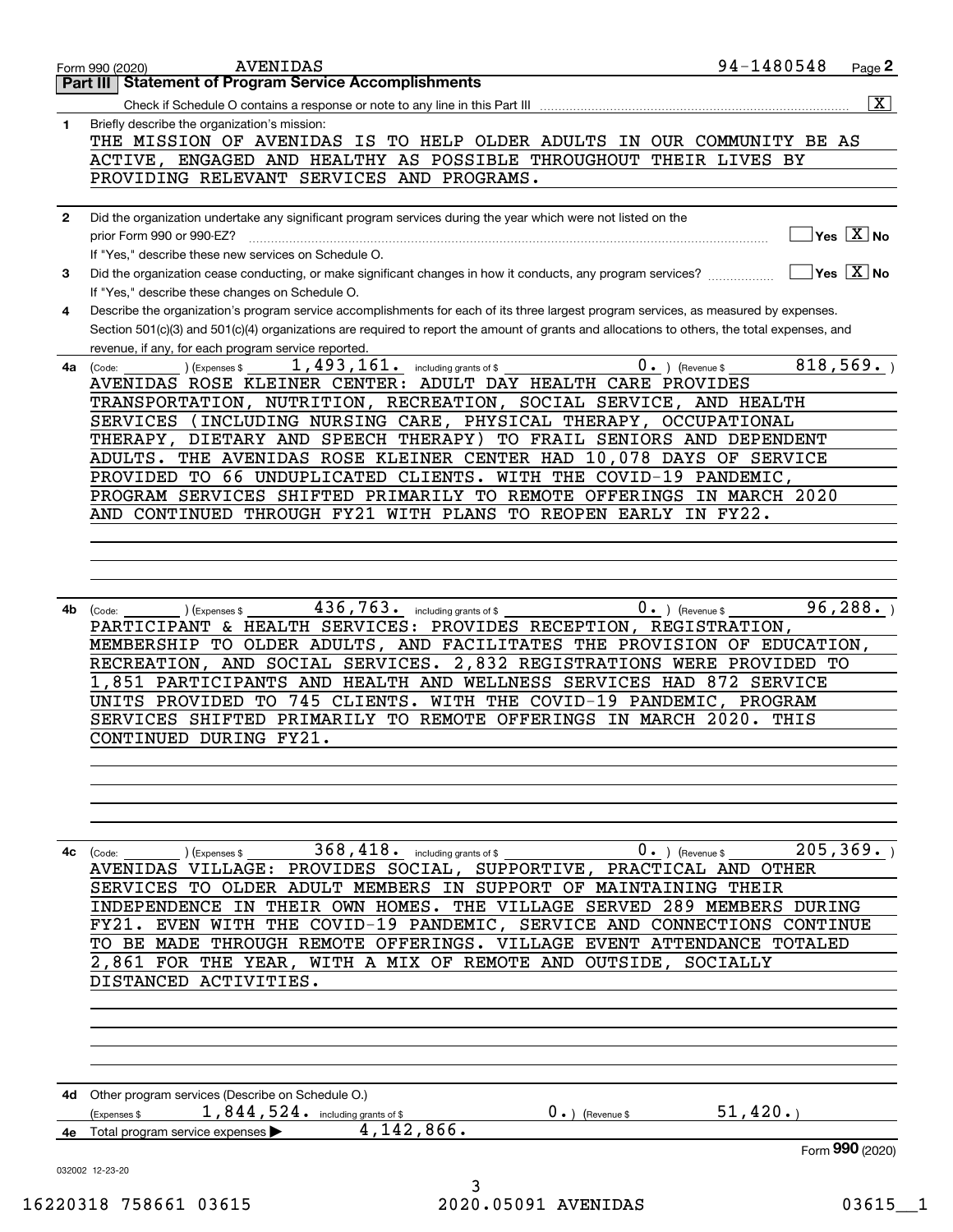|     | 94-1480548<br><b>AVENIDAS</b><br>Form 990 (2020)                                                                                                                                                                                                  |                    |                         | Page $3$                     |
|-----|---------------------------------------------------------------------------------------------------------------------------------------------------------------------------------------------------------------------------------------------------|--------------------|-------------------------|------------------------------|
|     | <b>Part IV   Checklist of Required Schedules</b>                                                                                                                                                                                                  |                    |                         |                              |
|     |                                                                                                                                                                                                                                                   |                    | Yes                     | No                           |
| 1   | Is the organization described in section $501(c)(3)$ or $4947(a)(1)$ (other than a private foundation)?                                                                                                                                           |                    | X                       |                              |
| 2   | If "Yes," complete Schedule A measured and the complete schedule A measured and the complete Schedule A measured and the complete schedule A measured and the control of the control of the control of the control of the cont                    | 1.<br>$\mathbf{2}$ | $\overline{\mathbf{x}}$ |                              |
| З   | Did the organization engage in direct or indirect political campaign activities on behalf of or in opposition to candidates for                                                                                                                   |                    |                         |                              |
|     |                                                                                                                                                                                                                                                   | 3                  |                         | x                            |
| 4   | Section 501(c)(3) organizations. Did the organization engage in lobbying activities, or have a section 501(h) election in effect                                                                                                                  |                    |                         |                              |
|     |                                                                                                                                                                                                                                                   | 4                  |                         | x                            |
| 5   | Is the organization a section 501(c)(4), 501(c)(5), or 501(c)(6) organization that receives membership dues, assessments, or                                                                                                                      |                    |                         |                              |
|     |                                                                                                                                                                                                                                                   | 5                  |                         | x                            |
| 6   | Did the organization maintain any donor advised funds or any similar funds or accounts for which donors have the right to                                                                                                                         |                    |                         |                              |
|     | provide advice on the distribution or investment of amounts in such funds or accounts? If "Yes," complete Schedule D, Part I                                                                                                                      | 6                  |                         | x                            |
| 7   | Did the organization receive or hold a conservation easement, including easements to preserve open space,                                                                                                                                         |                    |                         |                              |
|     |                                                                                                                                                                                                                                                   | $\overline{7}$     |                         | x                            |
| 8   | Did the organization maintain collections of works of art, historical treasures, or other similar assets? If "Yes," complete                                                                                                                      |                    |                         |                              |
|     |                                                                                                                                                                                                                                                   | 8                  |                         | x                            |
| 9   | Did the organization report an amount in Part X, line 21, for escrow or custodial account liability, serve as a custodian for                                                                                                                     |                    |                         |                              |
|     | amounts not listed in Part X; or provide credit counseling, debt management, credit repair, or debt negotiation services?                                                                                                                         | 9                  |                         | x                            |
| 10  | Did the organization, directly or through a related organization, hold assets in donor-restricted endowments                                                                                                                                      |                    |                         |                              |
|     |                                                                                                                                                                                                                                                   | 10                 | X                       |                              |
| 11  | If the organization's answer to any of the following questions is "Yes," then complete Schedule D, Parts VI, VII, VIII, IX, or X                                                                                                                  |                    |                         |                              |
|     | as applicable.                                                                                                                                                                                                                                    |                    |                         |                              |
|     | a Did the organization report an amount for land, buildings, and equipment in Part X, line 10? If "Yes," complete Schedule D.                                                                                                                     |                    |                         |                              |
|     |                                                                                                                                                                                                                                                   | 11a                | X                       |                              |
|     | <b>b</b> Did the organization report an amount for investments - other securities in Part X, line 12, that is 5% or more of its total                                                                                                             |                    |                         |                              |
|     |                                                                                                                                                                                                                                                   | 11 <sub>b</sub>    |                         | x                            |
|     | c Did the organization report an amount for investments - program related in Part X, line 13, that is 5% or more of its total                                                                                                                     |                    |                         |                              |
|     |                                                                                                                                                                                                                                                   | 11c                |                         | x                            |
|     | d Did the organization report an amount for other assets in Part X, line 15, that is 5% or more of its total assets reported in                                                                                                                   |                    |                         |                              |
|     |                                                                                                                                                                                                                                                   | 11d                |                         | x<br>$\overline{\mathbf{X}}$ |
|     |                                                                                                                                                                                                                                                   | <b>11e</b>         |                         |                              |
| f   | Did the organization's separate or consolidated financial statements for the tax year include a footnote that addresses<br>the organization's liability for uncertain tax positions under FIN 48 (ASC 740)? If "Yes," complete Schedule D, Part X | 11f                | Х                       |                              |
|     | 12a Did the organization obtain separate, independent audited financial statements for the tax year? If "Yes," complete                                                                                                                           |                    |                         |                              |
|     |                                                                                                                                                                                                                                                   | 12a                | X                       |                              |
|     | <b>b</b> Was the organization included in consolidated, independent audited financial statements for the tax year?                                                                                                                                |                    |                         |                              |
|     | If "Yes," and if the organization answered "No" to line 12a, then completing Schedule D, Parts XI and XII is optional                                                                                                                             | 12b                |                         | X                            |
| 13  |                                                                                                                                                                                                                                                   | 13                 |                         | $\mathbf{X}$                 |
| 14a | Did the organization maintain an office, employees, or agents outside of the United States?                                                                                                                                                       | 14a                |                         | X                            |
| b   | Did the organization have aggregate revenues or expenses of more than \$10,000 from grantmaking, fundraising, business,                                                                                                                           |                    |                         |                              |
|     | investment, and program service activities outside the United States, or aggregate foreign investments valued at \$100,000                                                                                                                        |                    |                         |                              |
|     |                                                                                                                                                                                                                                                   | 14b                |                         | x                            |
| 15  | Did the organization report on Part IX, column (A), line 3, more than \$5,000 of grants or other assistance to or for any                                                                                                                         |                    |                         |                              |
|     |                                                                                                                                                                                                                                                   | 15                 |                         | x                            |
| 16  | Did the organization report on Part IX, column (A), line 3, more than \$5,000 of aggregate grants or other assistance to                                                                                                                          |                    |                         | x                            |
| 17  | Did the organization report a total of more than \$15,000 of expenses for professional fundraising services on Part IX,                                                                                                                           | 16                 |                         |                              |
|     |                                                                                                                                                                                                                                                   | 17                 |                         | x                            |
| 18  | Did the organization report more than \$15,000 total of fundraising event gross income and contributions on Part VIII, lines                                                                                                                      |                    |                         |                              |
|     |                                                                                                                                                                                                                                                   | 18                 |                         | x                            |
| 19  | Did the organization report more than \$15,000 of gross income from gaming activities on Part VIII, line 9a? If "Yes."                                                                                                                            |                    |                         |                              |
|     |                                                                                                                                                                                                                                                   | 19                 |                         | X                            |
| 20a |                                                                                                                                                                                                                                                   | 20a                |                         | X                            |
| b   | If "Yes" to line 20a, did the organization attach a copy of its audited financial statements to this return?                                                                                                                                      | 20 <sub>b</sub>    |                         |                              |
| 21  | Did the organization report more than \$5,000 of grants or other assistance to any domestic organization or                                                                                                                                       |                    |                         |                              |
|     |                                                                                                                                                                                                                                                   | 21                 |                         | x                            |
|     | 032003 12-23-20                                                                                                                                                                                                                                   |                    |                         | Form 990 (2020)              |

032003 12-23-20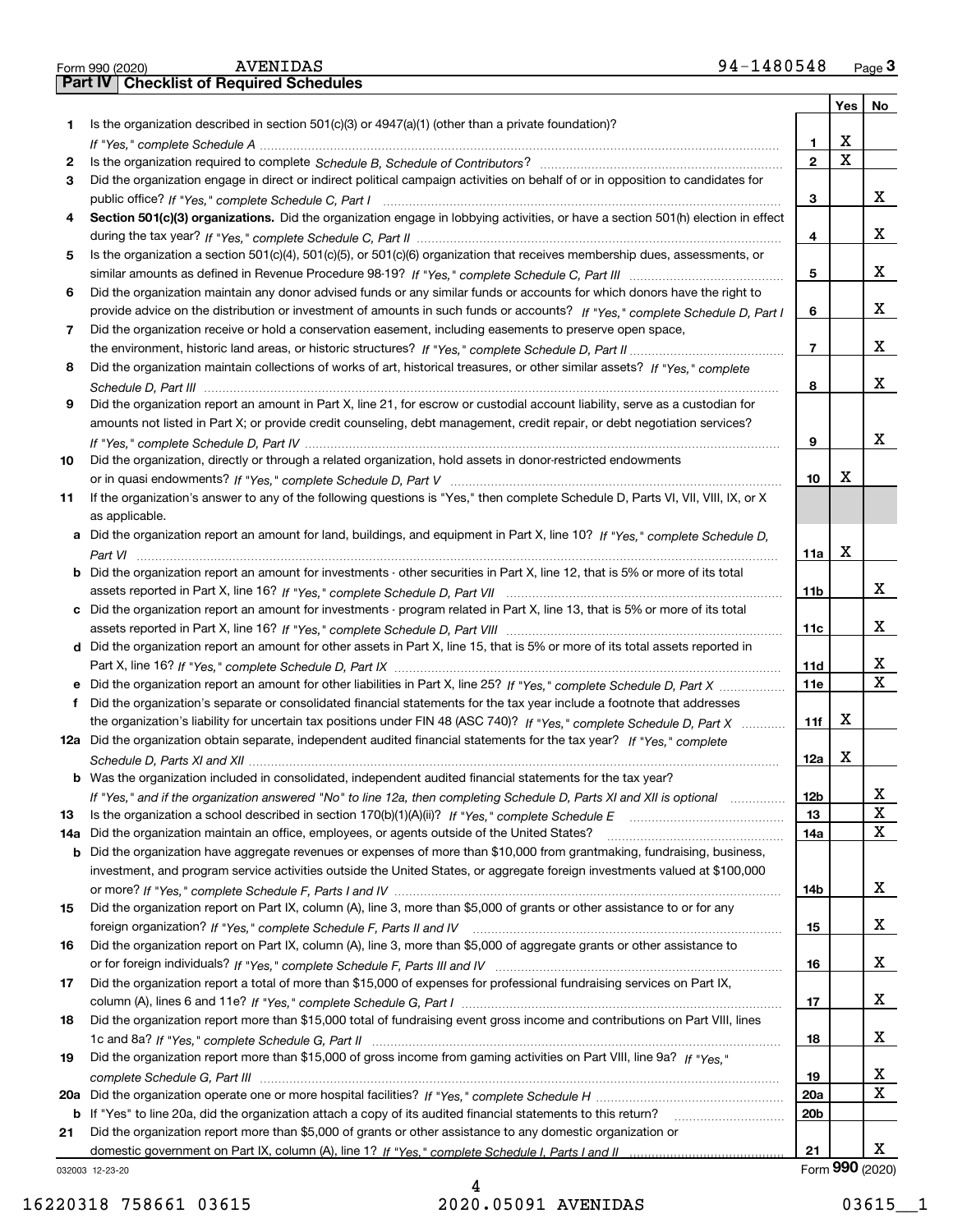|               | 94-1480548<br><b>AVENIDAS</b><br>Form 990 (2020)                                                                                                                                            |            |     | Page 4                       |
|---------------|---------------------------------------------------------------------------------------------------------------------------------------------------------------------------------------------|------------|-----|------------------------------|
|               | <b>Part IV   Checklist of Required Schedules</b> (continued)                                                                                                                                |            |     |                              |
|               |                                                                                                                                                                                             |            | Yes | No                           |
| 22            | Did the organization report more than \$5,000 of grants or other assistance to or for domestic individuals on                                                                               |            |     |                              |
|               |                                                                                                                                                                                             | 22         |     | x                            |
| 23            | Did the organization answer "Yes" to Part VII, Section A, line 3, 4, or 5 about compensation of the organization's current                                                                  |            |     |                              |
|               | and former officers, directors, trustees, key employees, and highest compensated employees? If "Yes," complete                                                                              |            | x   |                              |
|               | 24a Did the organization have a tax-exempt bond issue with an outstanding principal amount of more than \$100,000 as of the                                                                 | 23         |     |                              |
|               | last day of the year, that was issued after December 31, 2002? If "Yes," answer lines 24b through 24d and complete                                                                          |            |     |                              |
|               |                                                                                                                                                                                             | 24a        |     | X.                           |
|               | <b>b</b> Did the organization invest any proceeds of tax-exempt bonds beyond a temporary period exception?                                                                                  | 24b        |     |                              |
|               | c Did the organization maintain an escrow account other than a refunding escrow at any time during the year to defease                                                                      |            |     |                              |
|               |                                                                                                                                                                                             | 24c        |     |                              |
|               |                                                                                                                                                                                             | 24d        |     |                              |
|               | 25a Section 501(c)(3), 501(c)(4), and 501(c)(29) organizations. Did the organization engage in an excess benefit                                                                            |            |     |                              |
|               | transaction with a disqualified person during the year? If "Yes," complete Schedule L, Part I manufaction with a disqualified person during the year? If "Yes," complete Schedule L, Part I | 25a        |     | x                            |
|               | b Is the organization aware that it engaged in an excess benefit transaction with a disqualified person in a prior year, and                                                                |            |     |                              |
|               | that the transaction has not been reported on any of the organization's prior Forms 990 or 990-EZ? If "Yes," complete                                                                       |            |     |                              |
|               | Schedule L, Part I                                                                                                                                                                          | 25b        |     | x                            |
| 26            | Did the organization report any amount on Part X, line 5 or 22, for receivables from or payables to any current                                                                             |            |     |                              |
|               | or former officer, director, trustee, key employee, creator or founder, substantial contributor, or 35%                                                                                     |            |     |                              |
|               | controlled entity or family member of any of these persons? If "Yes," complete Schedule L, Part II                                                                                          | 26         |     | x                            |
| 27            | Did the organization provide a grant or other assistance to any current or former officer, director, trustee, key employee,                                                                 |            |     |                              |
|               | creator or founder, substantial contributor or employee thereof, a grant selection committee member, or to a 35% controlled                                                                 |            |     |                              |
|               | entity (including an employee thereof) or family member of any of these persons? If "Yes," complete Schedule L, Part III                                                                    | 27         |     | х                            |
| 28            | Was the organization a party to a business transaction with one of the following parties (see Schedule L, Part IV                                                                           |            |     |                              |
|               | instructions, for applicable filing thresholds, conditions, and exceptions):                                                                                                                |            |     |                              |
|               | a A current or former officer, director, trustee, key employee, creator or founder, or substantial contributor? If                                                                          |            |     |                              |
|               |                                                                                                                                                                                             | 28a        |     | $\frac{\text{x}}{\text{x}}$  |
|               |                                                                                                                                                                                             | 28b        |     |                              |
|               | c A 35% controlled entity of one or more individuals and/or organizations described in lines 28a or 28b? If                                                                                 |            |     |                              |
|               |                                                                                                                                                                                             | 28c        |     | x                            |
| 29            |                                                                                                                                                                                             | 29         | X   |                              |
| 30            | Did the organization receive contributions of art, historical treasures, or other similar assets, or qualified conservation                                                                 |            |     |                              |
|               |                                                                                                                                                                                             | 30         |     | X<br>$\overline{\mathtt{x}}$ |
| 31            | Did the organization liquidate, terminate, or dissolve and cease operations? If "Yes," complete Schedule N, Part I                                                                          | 31         |     |                              |
| 32            | Did the organization sell, exchange, dispose of, or transfer more than 25% of its net assets? If "Yes," complete                                                                            |            |     |                              |
|               |                                                                                                                                                                                             | 32         |     | X.                           |
| 33            | Did the organization own 100% of an entity disregarded as separate from the organization under Regulations                                                                                  |            |     |                              |
|               |                                                                                                                                                                                             | 33         |     | X                            |
| 34            | Was the organization related to any tax-exempt or taxable entity? If "Yes," complete Schedule R, Part II, III, or IV, and                                                                   | 34         | x   |                              |
|               | 35a Did the organization have a controlled entity within the meaning of section 512(b)(13)?                                                                                                 | <b>35a</b> |     | X                            |
|               | <b>b</b> If "Yes" to line 35a, did the organization receive any payment from or engage in any transaction with a controlled entity                                                          |            |     |                              |
|               |                                                                                                                                                                                             | 35b        |     |                              |
| 36            | Section 501(c)(3) organizations. Did the organization make any transfers to an exempt non-charitable related organization?                                                                  |            |     |                              |
|               |                                                                                                                                                                                             | 36         |     | X.                           |
| 37            | Did the organization conduct more than 5% of its activities through an entity that is not a related organization                                                                            |            |     |                              |
|               |                                                                                                                                                                                             | 37         |     | x                            |
| 38            | Did the organization complete Schedule O and provide explanations in Schedule O for Part VI, lines 11b and 19?                                                                              |            |     |                              |
|               | Note: All Form 990 filers are required to complete Schedule O                                                                                                                               | 38         | X   |                              |
| <b>Part V</b> | <b>Statements Regarding Other IRS Filings and Tax Compliance</b>                                                                                                                            |            |     |                              |
|               | Check if Schedule O contains a response or note to any line in this Part V                                                                                                                  |            |     |                              |
|               |                                                                                                                                                                                             |            | Yes | No                           |
|               | 42<br>1a Enter the number reported in Box 3 of Form 1096. Enter -0- if not applicable<br>1a                                                                                                 |            |     |                              |
|               | 0<br>1 <sub>b</sub><br><b>b</b> Enter the number of Forms W-2G included in line 1a. Enter -0- if not applicable                                                                             |            |     |                              |
|               | c Did the organization comply with backup withholding rules for reportable payments to vendors and reportable gaming                                                                        |            |     |                              |
|               | (gambling) winnings to prize winners?                                                                                                                                                       | 1c         | х   |                              |
|               | 032004 12-23-20                                                                                                                                                                             |            |     | Form 990 (2020)              |

5 16220318 758661 03615 2020.05091 AVENIDAS 03615\_\_1

| art IV   Checklist of |  |
|-----------------------|--|
|                       |  |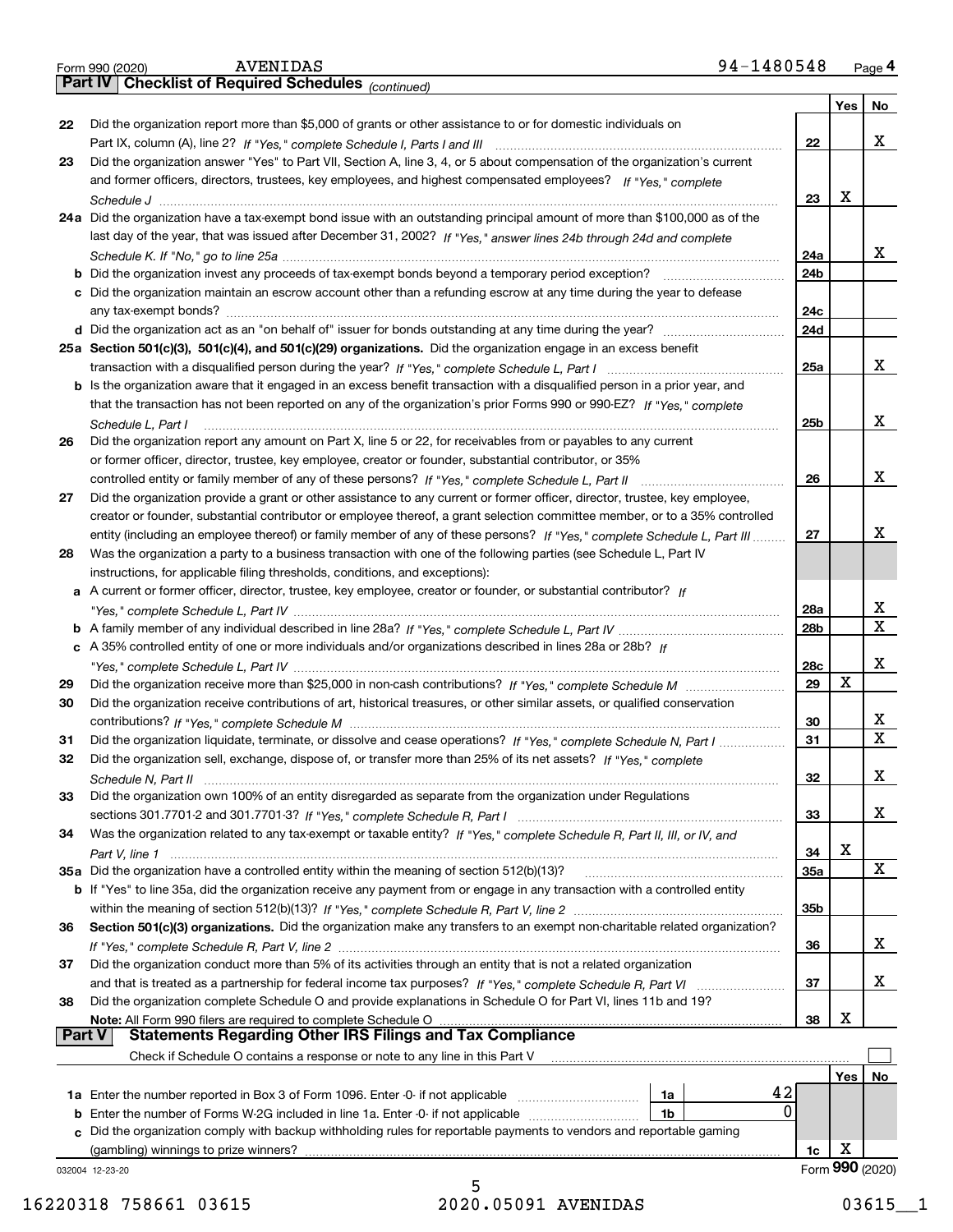|        | 94-1480548<br><b>AVENIDAS</b><br>Form 990 (2020)                                                                                                  |                |         | <u>Page</u> 5 |
|--------|---------------------------------------------------------------------------------------------------------------------------------------------------|----------------|---------|---------------|
| Part V | Statements Regarding Other IRS Filings and Tax Compliance (continued)                                                                             |                |         |               |
|        |                                                                                                                                                   |                | Yes $ $ | No            |
|        | 2a Enter the number of employees reported on Form W-3, Transmittal of Wage and Tax Statements,                                                    |                |         |               |
|        | 64<br>filed for the calendar year ending with or within the year covered by this return<br>2a                                                     |                |         |               |
|        |                                                                                                                                                   | 2 <sub>b</sub> | X       |               |
|        | Note: If the sum of lines 1a and 2a is greater than 250, you may be required to $e$ -file (see instructions) $\ldots$                             |                |         |               |
|        | 3a Did the organization have unrelated business gross income of \$1,000 or more during the year?                                                  | 3a             |         | x             |
|        |                                                                                                                                                   | 3 <sub>b</sub> |         |               |
|        | 4a At any time during the calendar year, did the organization have an interest in, or a signature or other authority over, a                      |                |         |               |
|        |                                                                                                                                                   | 4a             |         | х             |
|        | <b>b</b> If "Yes," enter the name of the foreign country $\blacktriangleright$                                                                    |                |         |               |
|        | See instructions for filing requirements for FinCEN Form 114, Report of Foreign Bank and Financial Accounts (FBAR).                               |                |         |               |
|        | 5a Was the organization a party to a prohibited tax shelter transaction at any time during the tax year?                                          | 5a             |         | X             |
|        |                                                                                                                                                   | 5 <sub>b</sub> |         | Х             |
|        |                                                                                                                                                   | 5c             |         |               |
|        | 6a Does the organization have annual gross receipts that are normally greater than \$100,000, and did the organization solicit                    |                |         |               |
|        | any contributions that were not tax deductible as charitable contributions?                                                                       | 6a             |         | х             |
|        | <b>b</b> If "Yes," did the organization include with every solicitation an express statement that such contributions or gifts                     |                |         |               |
|        | were not tax deductible?                                                                                                                          | 6b             |         |               |
| 7      | Organizations that may receive deductible contributions under section 170(c).                                                                     |                |         |               |
|        | a Did the organization receive a payment in excess of \$75 made partly as a contribution and partly for goods and services provided to the payor? | 7a             |         | x             |
|        | <b>b</b> If "Yes," did the organization notify the donor of the value of the goods or services provided?                                          | 7b             |         |               |
|        | c Did the organization sell, exchange, or otherwise dispose of tangible personal property for which it was required                               |                |         |               |
|        |                                                                                                                                                   | 7c             |         | х             |
|        | 7d                                                                                                                                                |                |         |               |
|        | e Did the organization receive any funds, directly or indirectly, to pay premiums on a personal benefit contract?                                 | 7e             |         | х             |
| Ť.     | Did the organization, during the year, pay premiums, directly or indirectly, on a personal benefit contract?                                      | 7f             |         | х             |
| g      | If the organization received a contribution of qualified intellectual property, did the organization file Form 8899 as required?                  | 7g             |         |               |
|        | h If the organization received a contribution of cars, boats, airplanes, or other vehicles, did the organization file a Form 1098-C?              | 7h             |         |               |
| 8      | Sponsoring organizations maintaining donor advised funds. Did a donor advised fund maintained by the                                              |                |         |               |
|        | sponsoring organization have excess business holdings at any time during the year?                                                                | 8              |         |               |
| 9      | Sponsoring organizations maintaining donor advised funds.                                                                                         |                |         |               |
|        | a Did the sponsoring organization make any taxable distributions under section 4966?                                                              | 9а             |         |               |
|        | <b>b</b> Did the sponsoring organization make a distribution to a donor, donor advisor, or related person?                                        | 9b             |         |               |
| 10     | Section 501(c)(7) organizations. Enter:                                                                                                           |                |         |               |
|        | 10a                                                                                                                                               |                |         |               |
| b      | Gross receipts, included on Form 990, Part VIII, line 12, for public use of club facilities<br>10b                                                |                |         |               |
| 11     | Section 501(c)(12) organizations. Enter:                                                                                                          |                |         |               |
| а      | 11a                                                                                                                                               |                |         |               |
|        | b Gross income from other sources (Do not net amounts due or paid to other sources against                                                        |                |         |               |
|        | amounts due or received from them.)<br>11b                                                                                                        |                |         |               |
|        | 12a Section 4947(a)(1) non-exempt charitable trusts. Is the organization filing Form 990 in lieu of Form 1041?                                    | 12a            |         |               |
| b      | If "Yes," enter the amount of tax-exempt interest received or accrued during the year<br>12b                                                      |                |         |               |
| 13     | Section 501(c)(29) qualified nonprofit health insurance issuers.                                                                                  |                |         |               |
|        | a Is the organization licensed to issue qualified health plans in more than one state?                                                            | 13а            |         |               |
|        | Note: See the instructions for additional information the organization must report on Schedule O.                                                 |                |         |               |
|        | <b>b</b> Enter the amount of reserves the organization is required to maintain by the states in which the                                         |                |         |               |
|        | 13 <sub>b</sub>                                                                                                                                   |                |         |               |
|        | 13с                                                                                                                                               |                |         |               |
| 14a    | Did the organization receive any payments for indoor tanning services during the tax year?                                                        | 14a            |         | х             |
|        |                                                                                                                                                   | 14b            |         |               |
| 15     | Is the organization subject to the section 4960 tax on payment(s) of more than \$1,000,000 in remuneration or                                     |                |         |               |
|        |                                                                                                                                                   | 15             |         | х             |
|        | If "Yes," see instructions and file Form 4720, Schedule N.                                                                                        |                |         |               |
| 16     | Is the organization an educational institution subject to the section 4968 excise tax on net investment income?<br>.                              | 16             |         | х             |
|        | If "Yes," complete Form 4720, Schedule O.                                                                                                         |                |         |               |

Form (2020) **990**

032005 12-23-20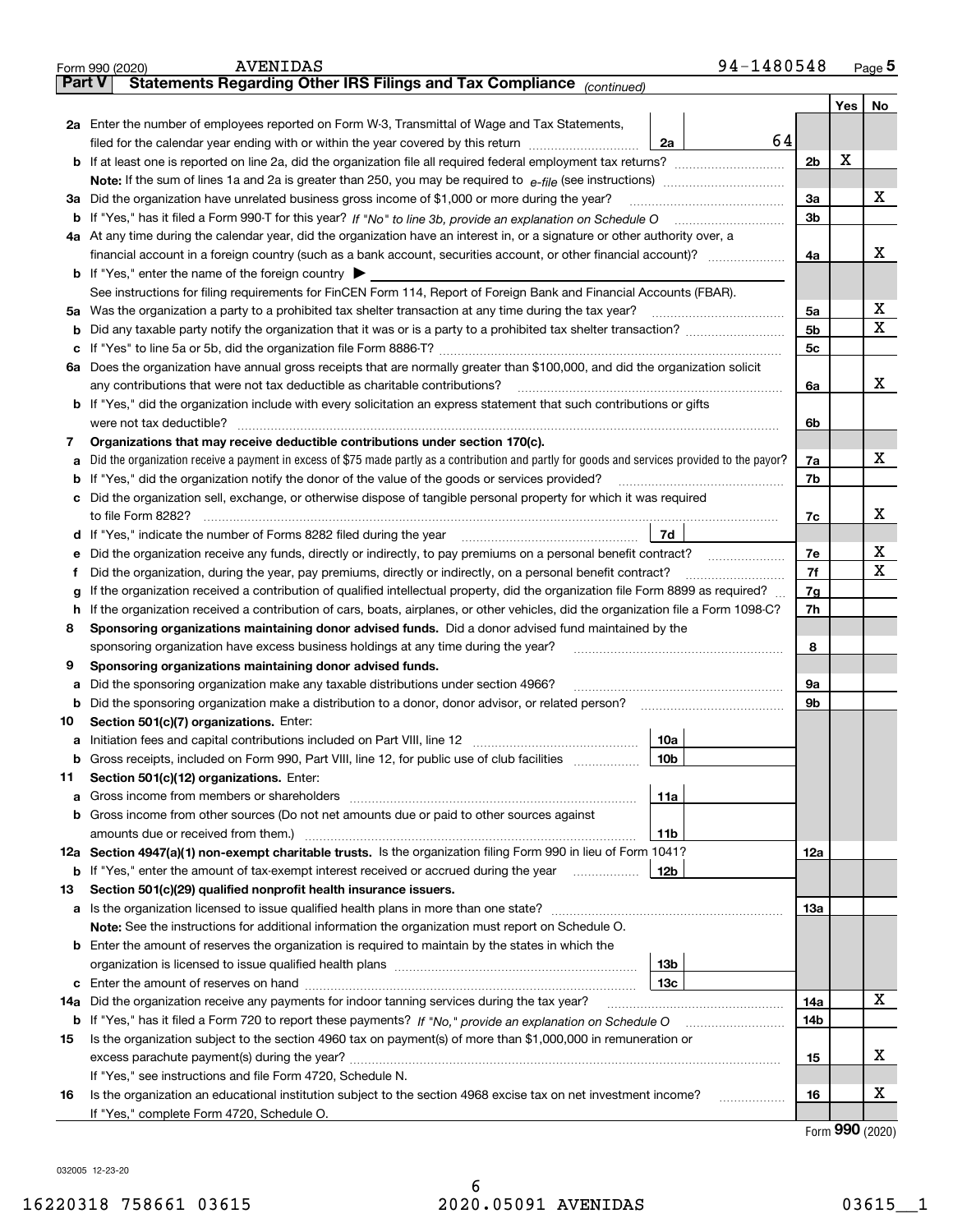|    | Check if Schedule O contains a response or note to any line in this Part VI [11] [12] Check if Schedule O contains a response or note to any line in this Part VI          |                 |             | $\overline{\mathbf{x}}$ |
|----|----------------------------------------------------------------------------------------------------------------------------------------------------------------------------|-----------------|-------------|-------------------------|
|    | <b>Section A. Governing Body and Management</b>                                                                                                                            |                 |             |                         |
|    |                                                                                                                                                                            |                 |             | Yes   No                |
|    | <b>1a</b> Enter the number of voting members of the governing body at the end of the tax year<br>1a                                                                        | 21              |             |                         |
|    | If there are material differences in voting rights among members of the governing body, or if the governing                                                                |                 |             |                         |
|    | body delegated broad authority to an executive committee or similar committee, explain on Schedule O.                                                                      | 21              |             |                         |
|    | Enter the number of voting members included on line 1a, above, who are independent<br>1b                                                                                   |                 |             |                         |
| 2  | Did any officer, director, trustee, or key employee have a family relationship or a business relationship with any other                                                   |                 |             | X                       |
|    | officer, director, trustee, or key employee?<br>Did the organization delegate control over management duties customarily performed by or under the direct supervision      | $\mathbf{2}$    |             |                         |
| 3  | of officers, directors, trustees, or key employees to a management company or other person?                                                                                | 3               |             |                         |
| 4  | Did the organization make any significant changes to its governing documents since the prior Form 990 was filed?                                                           | 4               |             | $rac{X}{X}$             |
| 5  |                                                                                                                                                                            | 5               |             | $\overline{\mathbf{x}}$ |
| 6  | Did the organization have members or stockholders?                                                                                                                         | 6               |             | $\overline{\mathbf{x}}$ |
| 7a | Did the organization have members, stockholders, or other persons who had the power to elect or appoint one or                                                             |                 |             |                         |
|    |                                                                                                                                                                            | 7a              |             | X                       |
|    | <b>b</b> Are any governance decisions of the organization reserved to (or subject to approval by) members, stockholders, or                                                |                 |             |                         |
|    | persons other than the governing body?                                                                                                                                     | 7b              |             | х                       |
| 8  | Did the organization contemporaneously document the meetings held or written actions undertaken during the year by the following:                                          |                 |             |                         |
| а  |                                                                                                                                                                            | 8а              | х           |                         |
| b  |                                                                                                                                                                            | 8b              | X           |                         |
| 9  | Is there any officer, director, trustee, or key employee listed in Part VII, Section A, who cannot be reached at the                                                       |                 |             |                         |
|    |                                                                                                                                                                            | 9               |             | x                       |
|    | Section B. Policies (This Section B requests information about policies not required by the Internal Revenue Code.)                                                        |                 |             |                         |
|    |                                                                                                                                                                            |                 | Yes         | No                      |
|    |                                                                                                                                                                            | 10a             |             | X                       |
|    | b If "Yes," did the organization have written policies and procedures governing the activities of such chapters, affiliates,                                               |                 |             |                         |
|    |                                                                                                                                                                            | 10 <sub>b</sub> |             |                         |
|    | 11a Has the organization provided a complete copy of this Form 990 to all members of its governing body before filing the form?                                            | 11a             | x           |                         |
|    | <b>b</b> Describe in Schedule O the process, if any, used by the organization to review this Form 990.                                                                     |                 |             |                         |
|    |                                                                                                                                                                            | 12a             | x           |                         |
| b  | Were officers, directors, or trustees, and key employees required to disclose annually interests that could give rise to conflicts?                                        | 12 <sub>b</sub> | X           |                         |
|    | c Did the organization regularly and consistently monitor and enforce compliance with the policy? If "Yes," describe                                                       |                 |             |                         |
|    | in Schedule O how this was done measured and contain an according to the state of the state of the state of th                                                             | 12c             | X           |                         |
| 13 |                                                                                                                                                                            | 13              | $\mathbf X$ |                         |
| 14 | Did the organization have a written document retention and destruction policy? manufactured and the organization have a written document retention and destruction policy? | 14              | X           |                         |
| 15 | Did the process for determining compensation of the following persons include a review and approval by independent                                                         |                 |             |                         |
|    | persons, comparability data, and contemporaneous substantiation of the deliberation and decision?                                                                          |                 |             |                         |
|    | a The organization's CEO, Executive Director, or top management official [111] [11] manument material manument                                                             | 15a             | x           |                         |
|    |                                                                                                                                                                            | 15 <sub>b</sub> | X           |                         |
|    | If "Yes" to line 15a or 15b, describe the process in Schedule O (see instructions).                                                                                        |                 |             |                         |
|    | 16a Did the organization invest in, contribute assets to, or participate in a joint venture or similar arrangement with a                                                  |                 |             |                         |
|    | taxable entity during the year?                                                                                                                                            | 16a             |             | х                       |
|    |                                                                                                                                                                            |                 |             |                         |
|    | b If "Yes," did the organization follow a written policy or procedure requiring the organization to evaluate its participation                                             |                 |             |                         |
|    | in joint venture arrangements under applicable federal tax law, and take steps to safequard the organization's                                                             |                 |             |                         |
|    |                                                                                                                                                                            | 16b             |             |                         |
|    | <b>Section C. Disclosure</b>                                                                                                                                               |                 |             |                         |
| 17 | List the states with which a copy of this Form 990 is required to be filed $\blacktriangleright$ CA                                                                        |                 |             |                         |
| 18 | Section 6104 requires an organization to make its Forms 1023 (1024 or 1024-A, if applicable), 990, and 990-T (Section 501(c)(3)s only) available                           |                 |             |                         |
|    | for public inspection. Indicate how you made these available. Check all that apply.                                                                                        |                 |             |                         |
|    | $\lfloor x \rfloor$ Own website<br>$\lfloor X \rfloor$ Upon request<br>Another's website<br>Other (explain on Schedule O)                                                  |                 |             |                         |
| 19 | Describe on Schedule O whether (and if so, how) the organization made its governing documents, conflict of interest policy, and financial                                  |                 |             |                         |
|    | statements available to the public during the tax year.                                                                                                                    |                 |             |                         |
| 20 | State the name, address, and telephone number of the person who possesses the organization's books and records                                                             |                 |             |                         |
|    | MAUREEN BREEN - 650-289-5400<br>94301<br>450 BRYANT STREET, PALO ALTO, CA                                                                                                  |                 |             |                         |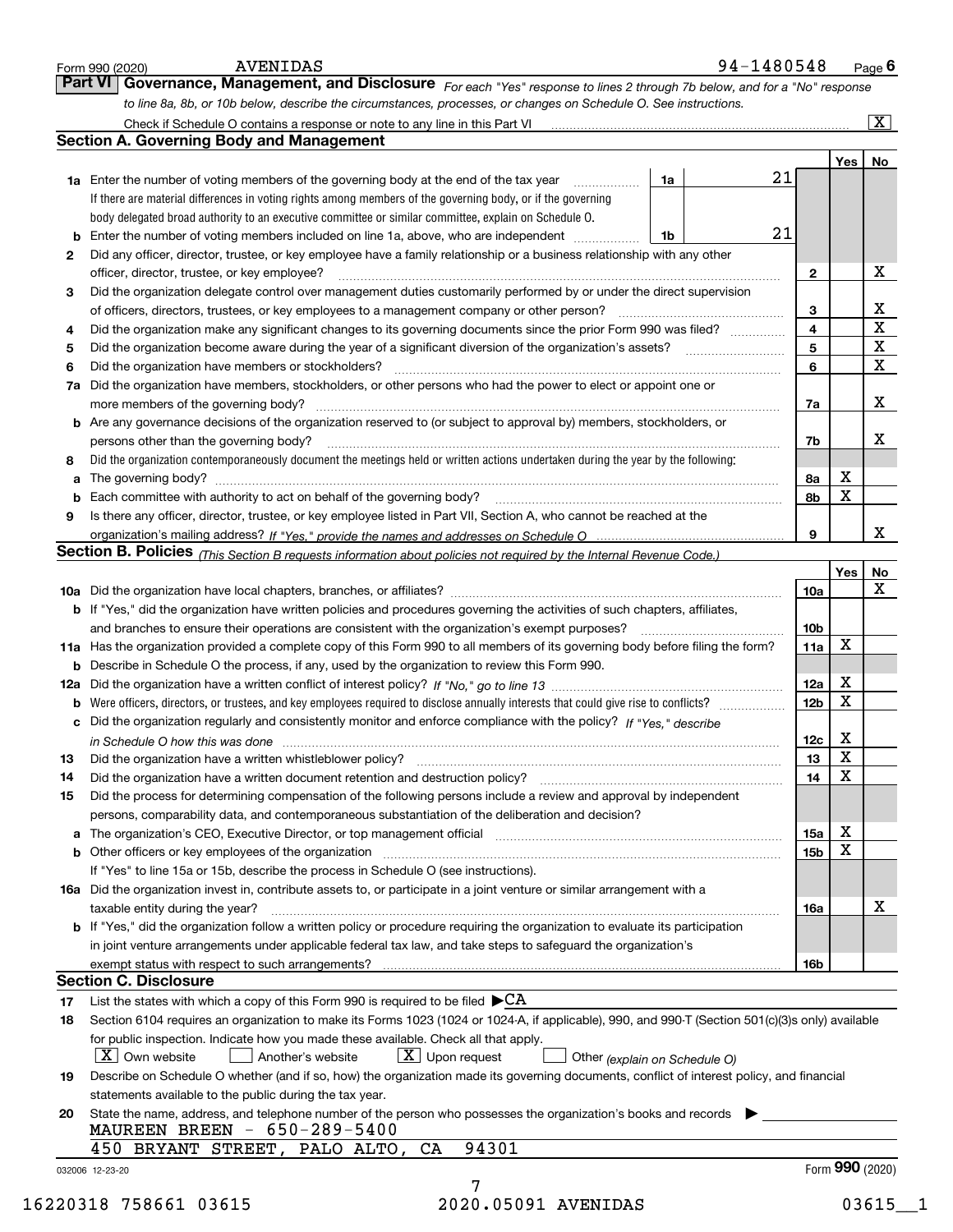$\mathcal{L}^{\text{max}}$ 

## **7Part VII Compensation of Officers, Directors, Trustees, Key Employees, Highest Compensated Employees, and Independent Contractors**

Check if Schedule O contains a response or note to any line in this Part VII

**Section A. Officers, Directors, Trustees, Key Employees, and Highest Compensated Employees**

**1a**  Complete this table for all persons required to be listed. Report compensation for the calendar year ending with or within the organization's tax year. **•** List all of the organization's current officers, directors, trustees (whether individuals or organizations), regardless of amount of compensation.

Enter -0- in columns (D), (E), and (F) if no compensation was paid.

 $\bullet$  List all of the organization's  $\,$ current key employees, if any. See instructions for definition of "key employee."

**•** List the organization's five current highest compensated employees (other than an officer, director, trustee, or key employee) who received reportable compensation (Box 5 of Form W-2 and/or Box 7 of Form 1099-MISC) of more than \$100,000 from the organization and any related organizations.

**•** List all of the organization's former officers, key employees, and highest compensated employees who received more than \$100,000 of reportable compensation from the organization and any related organizations.

**former directors or trustees**  ¥ List all of the organization's that received, in the capacity as a former director or trustee of the organization, more than \$10,000 of reportable compensation from the organization and any related organizations.

See instructions for the order in which to list the persons above.

Check this box if neither the organization nor any related organization compensated any current officer, director, or trustee.  $\mathcal{L}^{\text{max}}$ 

| (A)                                | (B)                    |                                                                  | (C)                  |             |              |                                  |        | (D)                 | (E)                              | (F)                      |  |  |
|------------------------------------|------------------------|------------------------------------------------------------------|----------------------|-------------|--------------|----------------------------------|--------|---------------------|----------------------------------|--------------------------|--|--|
| Name and title                     | Average                | Position<br>(do not check more than one                          |                      |             |              |                                  |        | Reportable          | Reportable                       |                          |  |  |
|                                    | hours per              | box, unless person is both an<br>officer and a director/trustee) |                      |             |              |                                  |        | compensation        | compensation                     | amount of                |  |  |
|                                    | week                   |                                                                  |                      |             |              |                                  |        | from                | from related                     | other                    |  |  |
|                                    | (list any<br>hours for |                                                                  |                      |             |              |                                  |        | the<br>organization | organizations<br>(W-2/1099-MISC) | compensation<br>from the |  |  |
|                                    | related                |                                                                  |                      |             |              |                                  |        | (W-2/1099-MISC)     |                                  | organization             |  |  |
|                                    | organizations          |                                                                  |                      |             |              |                                  |        |                     |                                  | and related              |  |  |
|                                    | below                  | ndividual trustee or director                                    | nstitutional trustee |             | key employee |                                  |        |                     |                                  | organizations            |  |  |
|                                    | line)                  |                                                                  |                      | Officer     |              | Highest compensated<br> employee | Former |                     |                                  |                          |  |  |
| AMY ANDONIAN<br>(1)                | 40.00                  |                                                                  |                      |             |              |                                  |        |                     |                                  |                          |  |  |
| PRESIDENT/CEO (THRU 12/20/20)      |                        |                                                                  |                      | $\mathbf X$ |              |                                  |        | 184,592.            | $\mathbf 0$ .                    | 12,393.                  |  |  |
| <b>MAUREEN BREEN</b><br>(2)        | 40.00                  |                                                                  |                      |             |              |                                  |        |                     |                                  |                          |  |  |
| CFO/VP, FINANCE & ADMIN            |                        |                                                                  |                      | X           |              |                                  |        | 173, 132.           | $\mathbf{0}$ .                   | 6,534.                   |  |  |
| MARY HOHENSEE<br>(3)               | 40.00                  |                                                                  |                      |             |              |                                  |        |                     |                                  |                          |  |  |
| VP, FUND DEVELOPMENT               |                        |                                                                  |                      |             |              | X                                |        | 142,522.            | $\mathbf 0$ .                    | 16, 711.                 |  |  |
| <b>JOHN SINK</b><br>(4)            | 38.00                  |                                                                  |                      |             |              |                                  |        |                     |                                  |                          |  |  |
| INTERIM PRESIDENT/CEO              |                        |                                                                  |                      | $\rm X$     |              |                                  |        | 141,812.            | $\mathbf{0}$ .                   | 15,999.                  |  |  |
| KARI MARTEL<br>(5)                 | 40.00                  |                                                                  |                      |             |              |                                  |        |                     |                                  |                          |  |  |
| VP. MARKETING & COMM.              |                        |                                                                  |                      |             |              | X                                |        | 127,563.            | $\mathbf 0$ .                    | 13,505.                  |  |  |
| (6)<br>KRISTINA LUGO               | 40.00                  |                                                                  |                      |             |              |                                  |        |                     |                                  |                          |  |  |
| VP PROGRAMS                        |                        |                                                                  |                      |             |              | $\overline{\textbf{X}}$          |        | 132,790.            | $\mathbf 0$ .                    | 5,219.                   |  |  |
| TRACY MCCLOUD<br>(7)               | 40.00                  |                                                                  |                      |             |              |                                  |        |                     |                                  |                          |  |  |
| CENTER PROGRAMS MANAGER            |                        |                                                                  |                      |             |              | X                                |        | 102,621.            | $\mathbf 0$ .                    | 12,238.                  |  |  |
| HENRY MASSEY<br>(8)                | 12.00                  |                                                                  |                      |             |              |                                  |        |                     |                                  |                          |  |  |
| <b>CHAIR</b>                       |                        | $\overline{\mathbf{X}}$                                          |                      | $\rm X$     |              |                                  |        | 0.                  | $\mathbf 0$ .                    | 0.                       |  |  |
| RICK STERN<br>(9)                  | 12.00                  |                                                                  |                      |             |              |                                  |        |                     |                                  |                          |  |  |
| VICE CHAIR                         |                        | $\overline{\text{X}}$                                            |                      | $\mathbf X$ |              |                                  |        | 0.                  | $\mathbf 0$ .                    | 0.                       |  |  |
| (10) LARRY KLEIN                   | 10.00                  |                                                                  |                      |             |              |                                  |        |                     |                                  |                          |  |  |
| <b>TREASURER</b>                   |                        | $\overline{\mathbf{X}}$                                          |                      | $\rm X$     |              |                                  |        | 0.                  | $\mathbf 0$ .                    | 0.                       |  |  |
| (11) BARBARA CARLITZ               | 10.00                  |                                                                  |                      |             |              |                                  |        |                     |                                  |                          |  |  |
| <b>SECRETARY</b>                   |                        | $\mathbf X$                                                      |                      | $\mathbf X$ |              |                                  |        | 0.                  | $\mathbf 0$ .                    | $\mathbf 0$ .            |  |  |
| (12) BARBARA KRIMSKY BINDER        | 2.00                   |                                                                  |                      |             |              |                                  |        |                     |                                  |                          |  |  |
| DIRECTOR AT LARGE                  |                        | $\overline{\mathbf{X}}$                                          |                      |             |              |                                  |        | 0.                  | 0.                               | 0.                       |  |  |
| (13) BILL FRIEDMAN                 | 2.00                   |                                                                  |                      |             |              |                                  |        |                     |                                  |                          |  |  |
| DIRECTOR AT LARGE                  |                        | $\rm X$                                                          |                      |             |              |                                  |        | 0.                  | $\mathbf 0$ .                    | $\mathbf 0$ .            |  |  |
| (14) CHRIS DOUVOS                  | 2.00                   |                                                                  |                      |             |              |                                  |        |                     |                                  |                          |  |  |
| DIRECTOR AT LARGE                  |                        | $\overline{\mathbf{X}}$                                          |                      |             |              |                                  |        | $\mathbf{0}$ .      | 0.                               | $\mathbf 0$ .            |  |  |
| (15) DEBORAH CEN                   | 2.00                   |                                                                  |                      |             |              |                                  |        |                     |                                  |                          |  |  |
| DIRECTOR AT LARGE                  |                        | $\overline{\mathbf{X}}$                                          |                      |             |              |                                  |        | $\mathbf 0$ .       | 0.                               | $\mathbf 0$ .            |  |  |
| (16) DEXTER DAWES                  | 2.00                   |                                                                  |                      |             |              |                                  |        |                     |                                  |                          |  |  |
| DIRECTOR AT LARGE<br>(THRU 7/8/20) |                        | $\mathbf X$                                                      |                      |             |              |                                  |        | 0.                  | $\mathbf 0$ .                    | $\mathbf 0$ .            |  |  |
| (17) ELLEN TURBOW                  | 2.00                   |                                                                  |                      |             |              |                                  |        |                     |                                  |                          |  |  |
| DIRECTOR AT LARGE                  |                        | $\overline{\mathbf{X}}$                                          |                      |             |              |                                  |        | 0.                  | $\mathbf 0$ .                    | 0.                       |  |  |

032007 12-23-20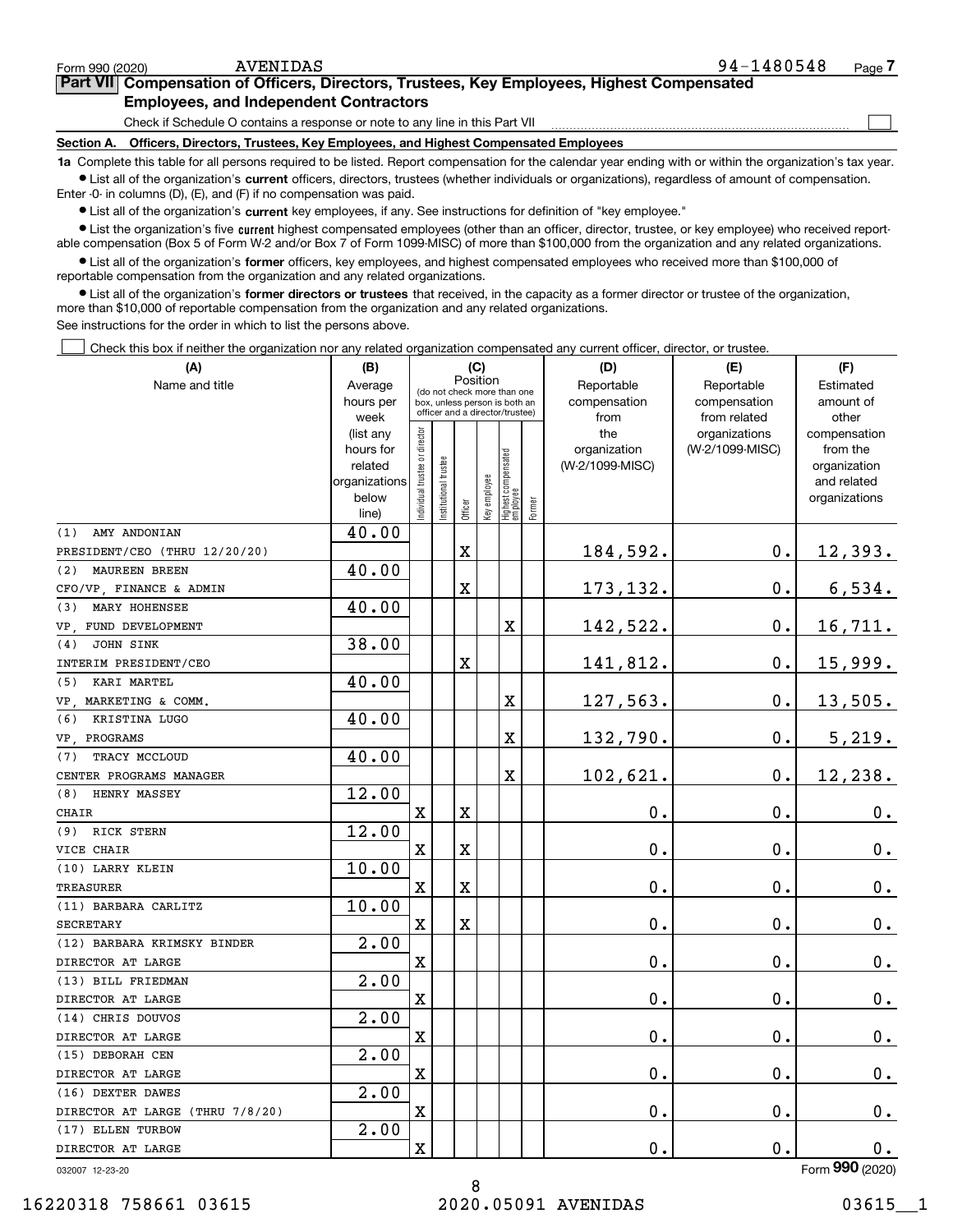| <b>AVENIDAS</b><br>Form 990 (2020)                                                                                                                                                            |                                                                      |                                |                       |                                                                                                                    |              |                                   |        |                                           | 94-1480548                                        |              |                                                                          | Page 8          |
|-----------------------------------------------------------------------------------------------------------------------------------------------------------------------------------------------|----------------------------------------------------------------------|--------------------------------|-----------------------|--------------------------------------------------------------------------------------------------------------------|--------------|-----------------------------------|--------|-------------------------------------------|---------------------------------------------------|--------------|--------------------------------------------------------------------------|-----------------|
| <b>Part VII</b><br>Section A. Officers, Directors, Trustees, Key Employees, and Highest Compensated Employees (continued)                                                                     |                                                                      |                                |                       |                                                                                                                    |              |                                   |        |                                           |                                                   |              |                                                                          |                 |
| (A)<br>Name and title                                                                                                                                                                         | (B)<br>Average<br>hours per<br>week                                  |                                |                       | (C)<br>Position<br>(do not check more than one<br>box, unless person is both an<br>officer and a director/trustee) |              |                                   |        | (D)<br>Reportable<br>compensation<br>from | (E)<br>Reportable<br>compensation<br>from related |              | (F)<br>Estimated<br>amount of<br>other                                   |                 |
|                                                                                                                                                                                               | (list any<br>hours for<br>related<br>organizations<br>below<br>line) | Individual trustee or director | Institutional trustee | Officer                                                                                                            | key employee | Highest compensated<br>  employee | Former | the<br>organization<br>(W-2/1099-MISC)    | organizations<br>(W-2/1099-MISC)                  |              | compensation<br>from the<br>organization<br>and related<br>organizations |                 |
| (18) JEREMY BURNS<br>DIRECTOR AT LARGE                                                                                                                                                        | 2.00                                                                 | $\mathbf X$                    |                       |                                                                                                                    |              |                                   |        | 0.                                        | 0.                                                |              |                                                                          | $0_{.}$         |
| (19) JEROME SPECTOR                                                                                                                                                                           | 2.00                                                                 |                                |                       |                                                                                                                    |              |                                   |        |                                           |                                                   |              |                                                                          |                 |
| DIRECTOR AT LARGE                                                                                                                                                                             |                                                                      | X                              |                       |                                                                                                                    |              |                                   |        | 0.                                        | Ο.                                                |              |                                                                          | 0.              |
| (20) JOHN COUCH<br>DIRECTOR AT LARGE                                                                                                                                                          | 2.00                                                                 | X                              |                       |                                                                                                                    |              |                                   |        | 0.                                        | Ο.                                                |              |                                                                          | 0.              |
| (21) JULIE LAU                                                                                                                                                                                | 2.00                                                                 |                                |                       |                                                                                                                    |              |                                   |        |                                           |                                                   |              |                                                                          |                 |
| DIRECTOR AT LARGE                                                                                                                                                                             |                                                                      | X                              |                       |                                                                                                                    |              |                                   |        | 0.                                        | Ο.                                                |              |                                                                          | 0.              |
| (22) KATHY LAYENDECKER                                                                                                                                                                        | 2.00                                                                 |                                |                       |                                                                                                                    |              |                                   |        |                                           |                                                   |              |                                                                          |                 |
| DIRECTOR AT LARGE                                                                                                                                                                             |                                                                      | $\mathbf X$                    |                       |                                                                                                                    |              |                                   |        | 0.                                        | Ο.                                                |              |                                                                          | 0.              |
| (23) DR. LINDA SHORTLIFFE<br>DIRECTOR AT LARGE                                                                                                                                                | 2.00                                                                 | $\mathbf X$                    |                       |                                                                                                                    |              |                                   |        | 0.                                        | Ο.                                                |              |                                                                          | 0.              |
| (24) LOREN BROWN                                                                                                                                                                              | 2.00                                                                 |                                |                       |                                                                                                                    |              |                                   |        |                                           |                                                   |              |                                                                          |                 |
| DIRECTOR AT LARGE                                                                                                                                                                             |                                                                      | $\mathbf X$                    |                       |                                                                                                                    |              |                                   |        | 0.                                        | Ο.                                                |              |                                                                          | 0.              |
| (25) MARGO OGUS<br>DIRECTOR AT LARGE                                                                                                                                                          | 2.00                                                                 | X                              |                       |                                                                                                                    |              |                                   |        | 0.                                        | 0.                                                |              |                                                                          | 0.              |
| (26) MIKE COUCH                                                                                                                                                                               | 2.00                                                                 |                                |                       |                                                                                                                    |              |                                   |        |                                           |                                                   |              |                                                                          |                 |
| DIRECTOR AT LARGE                                                                                                                                                                             |                                                                      | $\mathbf X$                    |                       |                                                                                                                    |              |                                   |        | 0.                                        | 0.                                                |              |                                                                          | $0 \cdot$       |
| 1b Subtotal                                                                                                                                                                                   |                                                                      |                                |                       |                                                                                                                    |              |                                   |        | 1,005,032.                                | $\overline{0}$ .                                  |              | 82,599.                                                                  |                 |
|                                                                                                                                                                                               |                                                                      |                                |                       |                                                                                                                    |              |                                   |        | Ο.                                        | $\overline{0}$ .                                  |              |                                                                          | 0.              |
|                                                                                                                                                                                               |                                                                      |                                |                       |                                                                                                                    |              |                                   |        | 1,005,032.                                | $\overline{\mathfrak{o}}$ .                       |              | 82, 599.                                                                 |                 |
| Total number of individuals (including but not limited to those listed above) who received more than \$100,000 of reportable<br>2<br>compensation from the organization $\blacktriangleright$ |                                                                      |                                |                       |                                                                                                                    |              |                                   |        |                                           |                                                   |              |                                                                          |                 |
|                                                                                                                                                                                               |                                                                      |                                |                       |                                                                                                                    |              |                                   |        |                                           |                                                   |              | Yes                                                                      | No              |
| Did the organization list any former officer, director, trustee, key employee, or highest compensated employee on<br>3                                                                        |                                                                      |                                |                       |                                                                                                                    |              |                                   |        |                                           |                                                   |              |                                                                          |                 |
| line 1a? If "Yes," complete Schedule J for such individual manufactured contained and the Ves," complete Schedule J for such individual                                                       |                                                                      |                                |                       |                                                                                                                    |              |                                   |        |                                           |                                                   | 3            |                                                                          | х               |
| For any individual listed on line 1a, is the sum of reportable compensation and other compensation from the organization<br>4                                                                 |                                                                      |                                |                       |                                                                                                                    |              |                                   |        |                                           |                                                   | 4            | X                                                                        |                 |
| Did any person listed on line 1a receive or accrue compensation from any unrelated organization or individual for services<br>5                                                               |                                                                      |                                |                       |                                                                                                                    |              |                                   |        |                                           |                                                   |              |                                                                          |                 |
|                                                                                                                                                                                               |                                                                      |                                |                       |                                                                                                                    |              |                                   |        |                                           |                                                   | 5            |                                                                          | X               |
| <b>Section B. Independent Contractors</b>                                                                                                                                                     |                                                                      |                                |                       |                                                                                                                    |              |                                   |        |                                           |                                                   |              |                                                                          |                 |
| Complete this table for your five highest compensated independent contractors that received more than \$100,000 of compensation from<br>1                                                     |                                                                      |                                |                       |                                                                                                                    |              |                                   |        |                                           |                                                   |              |                                                                          |                 |
| the organization. Report compensation for the calendar year ending with or within the organization's tax year.<br>(A)                                                                         |                                                                      |                                |                       |                                                                                                                    |              |                                   |        | (B)                                       |                                                   |              | (C)                                                                      |                 |
| Name and business address                                                                                                                                                                     |                                                                      |                                |                       |                                                                                                                    |              |                                   |        | Description of services                   |                                                   | Compensation |                                                                          |                 |
| XANTRION, INC.                                                                                                                                                                                |                                                                      |                                |                       |                                                                                                                    |              |                                   |        |                                           |                                                   |              |                                                                          |                 |
| 651 THOMAS L BERKLEY WAY, OAKLAND, CA 94612 IT SERVICES                                                                                                                                       |                                                                      |                                |                       |                                                                                                                    |              |                                   |        |                                           |                                                   |              | 140, 257.                                                                |                 |
|                                                                                                                                                                                               |                                                                      |                                |                       |                                                                                                                    |              |                                   |        |                                           |                                                   |              |                                                                          |                 |
|                                                                                                                                                                                               |                                                                      |                                |                       |                                                                                                                    |              |                                   |        |                                           |                                                   |              |                                                                          |                 |
|                                                                                                                                                                                               |                                                                      |                                |                       |                                                                                                                    |              |                                   |        |                                           |                                                   |              |                                                                          |                 |
| Total number of independent contractors (including but not limited to those listed above) who received more than<br>2<br>\$100,000 of compensation from the organization                      |                                                                      |                                |                       |                                                                                                                    | 1            |                                   |        |                                           |                                                   |              |                                                                          |                 |
| SEE PART VII, SECTION A CONTINUATION SHEETS<br>032008 12-23-20                                                                                                                                |                                                                      |                                |                       |                                                                                                                    |              |                                   |        |                                           |                                                   |              |                                                                          | Form 990 (2020) |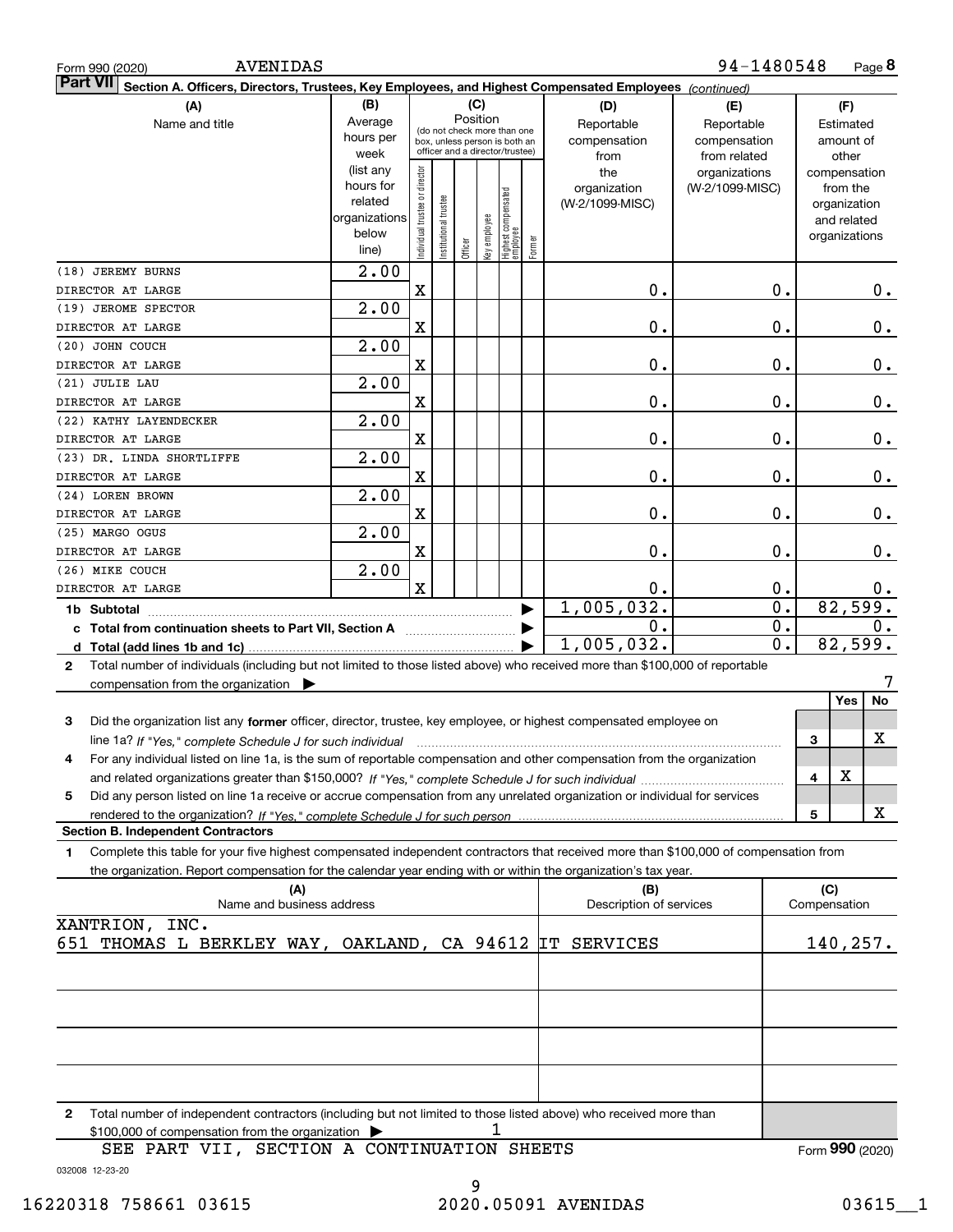| AVENIDAS<br>Form 990                                                                                                      |                                                                            |                                |                       |         |                        |                              |        | 94-1480548                                                     |                                                                  |                                                                                                |  |
|---------------------------------------------------------------------------------------------------------------------------|----------------------------------------------------------------------------|--------------------------------|-----------------------|---------|------------------------|------------------------------|--------|----------------------------------------------------------------|------------------------------------------------------------------|------------------------------------------------------------------------------------------------|--|
| <b>Part VII</b><br>Section A. Officers, Directors, Trustees, Key Employees, and Highest Compensated Employees (continued) |                                                                            |                                |                       |         |                        |                              |        |                                                                |                                                                  |                                                                                                |  |
| (A)                                                                                                                       | (B)                                                                        |                                |                       |         | (C)                    |                              |        | (D)                                                            | (E)                                                              | (F)                                                                                            |  |
| Name and title                                                                                                            | Average                                                                    |                                |                       |         | Position               |                              |        | Reportable                                                     | Reportable                                                       | Estimated                                                                                      |  |
|                                                                                                                           | hours<br>per<br>week<br>(list any<br>hours for<br>related<br>organizations | Individual trustee or director | Institutional trustee |         | (check all that apply) | Highest compensated employee |        | compensation<br>from<br>the<br>organization<br>(W-2/1099-MISC) | compensation<br>from related<br>organizations<br>(W-2/1099-MISC) | amount of<br>other<br>compensation<br>from the<br>organization<br>and related<br>organizations |  |
|                                                                                                                           | below<br>line)                                                             |                                |                       | Officer | Key employee           |                              | Former |                                                                |                                                                  |                                                                                                |  |
| (27) MIKE RANTZ                                                                                                           | 2.00                                                                       |                                |                       |         |                        |                              |        |                                                                |                                                                  |                                                                                                |  |
| DIRECTOR AT LARGE                                                                                                         |                                                                            | $\mathbf X$                    |                       |         |                        |                              |        | $\mathbf 0$ .                                                  | $0$ .                                                            | 0.                                                                                             |  |
| (28) STEVE PLAYER                                                                                                         | 2.00                                                                       |                                |                       |         |                        |                              |        |                                                                |                                                                  |                                                                                                |  |
| DIRECTOR AT LARGE                                                                                                         |                                                                            | $\mathbf X$                    |                       |         |                        |                              |        | $\mathbf 0$ .                                                  | $\mathbf 0$ .                                                    | 0.                                                                                             |  |
| (29) TERRY CLARK                                                                                                          | 2.00                                                                       |                                |                       |         |                        |                              |        |                                                                |                                                                  |                                                                                                |  |
| DIRECTOR AT LARGE                                                                                                         |                                                                            | X                              |                       |         |                        |                              |        | $\mathbf 0$ .                                                  | $\mathbf 0$ .                                                    | 0.                                                                                             |  |
|                                                                                                                           |                                                                            |                                |                       |         |                        |                              |        |                                                                |                                                                  |                                                                                                |  |
|                                                                                                                           |                                                                            |                                |                       |         |                        |                              |        |                                                                |                                                                  |                                                                                                |  |
|                                                                                                                           |                                                                            |                                |                       |         |                        |                              |        |                                                                |                                                                  |                                                                                                |  |
|                                                                                                                           |                                                                            |                                |                       |         |                        |                              |        |                                                                |                                                                  |                                                                                                |  |
|                                                                                                                           |                                                                            |                                |                       |         |                        |                              |        |                                                                |                                                                  |                                                                                                |  |
|                                                                                                                           |                                                                            |                                |                       |         |                        |                              |        |                                                                |                                                                  |                                                                                                |  |
|                                                                                                                           |                                                                            |                                |                       |         |                        |                              |        |                                                                |                                                                  |                                                                                                |  |
|                                                                                                                           |                                                                            |                                |                       |         |                        |                              |        |                                                                |                                                                  |                                                                                                |  |
|                                                                                                                           |                                                                            |                                |                       |         |                        |                              |        |                                                                |                                                                  |                                                                                                |  |
|                                                                                                                           |                                                                            |                                |                       |         |                        |                              |        |                                                                |                                                                  |                                                                                                |  |
|                                                                                                                           |                                                                            |                                |                       |         |                        |                              |        |                                                                |                                                                  |                                                                                                |  |
|                                                                                                                           |                                                                            |                                |                       |         |                        |                              |        |                                                                |                                                                  |                                                                                                |  |
|                                                                                                                           |                                                                            |                                |                       |         |                        |                              |        |                                                                |                                                                  |                                                                                                |  |
|                                                                                                                           |                                                                            |                                |                       |         |                        |                              |        |                                                                |                                                                  |                                                                                                |  |
|                                                                                                                           |                                                                            |                                |                       |         |                        |                              |        |                                                                |                                                                  |                                                                                                |  |
|                                                                                                                           |                                                                            |                                |                       |         |                        |                              |        |                                                                |                                                                  |                                                                                                |  |
|                                                                                                                           |                                                                            |                                |                       |         |                        |                              |        |                                                                |                                                                  |                                                                                                |  |
|                                                                                                                           |                                                                            |                                |                       |         |                        |                              |        |                                                                |                                                                  |                                                                                                |  |
|                                                                                                                           |                                                                            |                                |                       |         |                        |                              |        |                                                                |                                                                  |                                                                                                |  |
| Total to Part VII, Section A, line 1c                                                                                     |                                                                            |                                |                       |         |                        |                              |        |                                                                |                                                                  |                                                                                                |  |

032201 04-01-20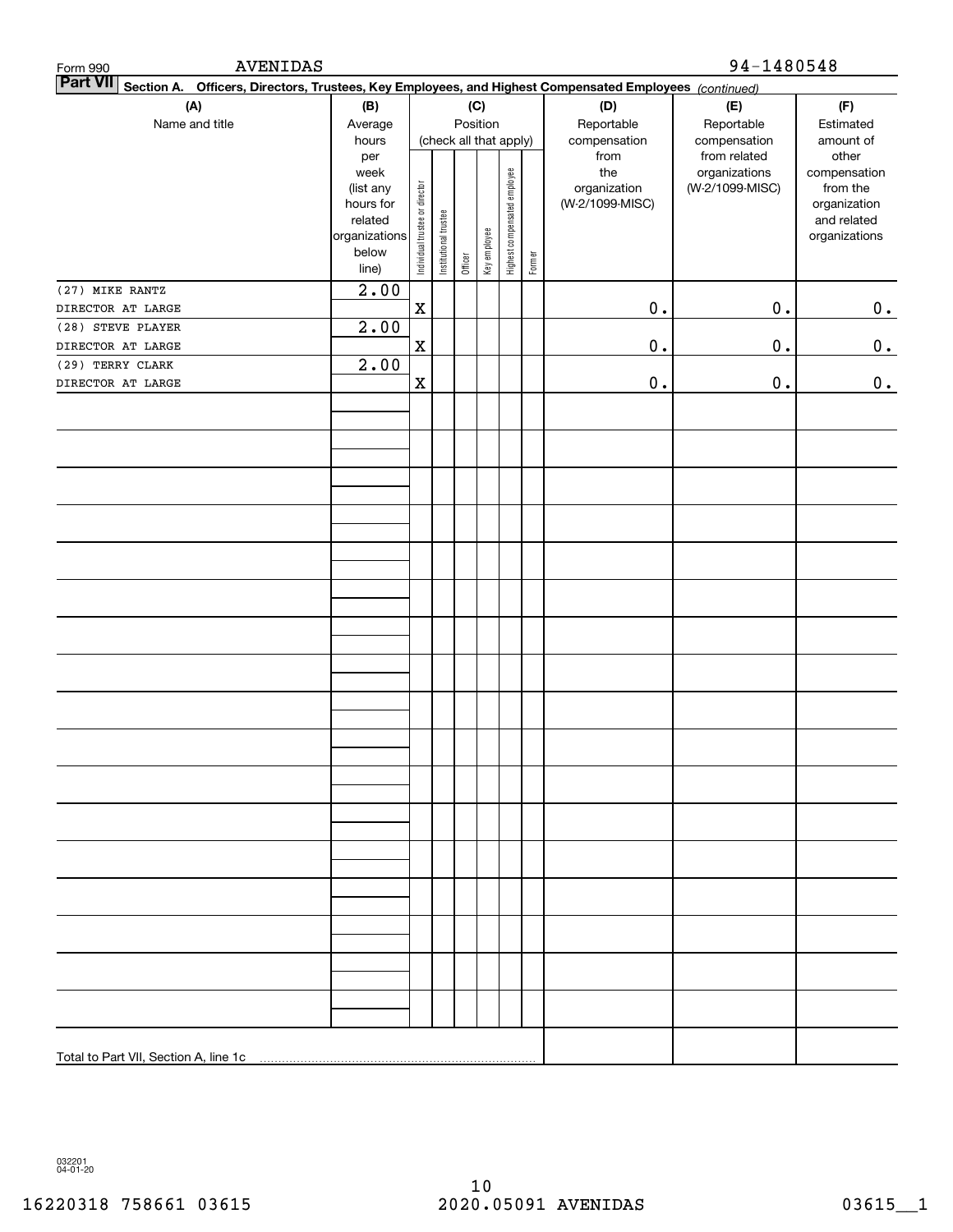|                                                           |                                                               | <b>AVENIDAS</b><br>Form 990 (2020)                                                                                    |                      |                      |                                              | 94-1480548                                      | Page 9                                                          |
|-----------------------------------------------------------|---------------------------------------------------------------|-----------------------------------------------------------------------------------------------------------------------|----------------------|----------------------|----------------------------------------------|-------------------------------------------------|-----------------------------------------------------------------|
|                                                           | <b>Part VIII</b>                                              | <b>Statement of Revenue</b>                                                                                           |                      |                      |                                              |                                                 |                                                                 |
|                                                           |                                                               | Check if Schedule O contains a response or note to any line in this Part VIII                                         |                      |                      |                                              |                                                 |                                                                 |
|                                                           |                                                               |                                                                                                                       |                      | (A)<br>Total revenue | (B)<br>Related or exempt<br>function revenue | $\overline{C}$<br>Unrelated<br>business revenue | (D)<br>Revenue excluded<br>from tax under<br>sections 512 - 514 |
|                                                           |                                                               | 1a<br><b>1 a</b> Federated campaigns                                                                                  |                      |                      |                                              |                                                 |                                                                 |
|                                                           |                                                               | 1 <sub>b</sub><br><b>b</b> Membership dues<br>$\ldots \ldots \ldots \ldots \ldots$                                    |                      |                      |                                              |                                                 |                                                                 |
|                                                           |                                                               | 1 <sub>c</sub><br>c Fundraising events                                                                                |                      |                      |                                              |                                                 |                                                                 |
| Contributions, Gifts, Grants<br>and Other Similar Amounts |                                                               | 1 <sub>d</sub><br>d Related organizations                                                                             |                      |                      |                                              |                                                 |                                                                 |
|                                                           | е                                                             | 1e<br>Government grants (contributions)                                                                               | 1,512,717.           |                      |                                              |                                                 |                                                                 |
|                                                           |                                                               | f All other contributions, gifts, grants, and                                                                         |                      |                      |                                              |                                                 |                                                                 |
|                                                           |                                                               | 1f<br>similar amounts not included above                                                                              | 1,754,894.           |                      |                                              |                                                 |                                                                 |
|                                                           | $1g$ \$<br>Noncash contributions included in lines 1a-1f<br>a |                                                                                                                       | 63,565.              |                      |                                              |                                                 |                                                                 |
|                                                           |                                                               | <b>h</b> Total. Add lines 1a-1f                                                                                       |                      | 3, 267, 611.         |                                              |                                                 |                                                                 |
|                                                           |                                                               |                                                                                                                       | <b>Business Code</b> |                      |                                              |                                                 |                                                                 |
|                                                           | 2a                                                            | ADULT DAY HEALTHCARE FEES                                                                                             | 624100               | 818,569.             | 818,569.                                     |                                                 |                                                                 |
|                                                           | b                                                             | AVENIDAS VILLAGE<br>PARTICIPANT AND HEALTH SERVICES                                                                   | 624100<br>624100     | 205,369.             | 205,369.                                     |                                                 |                                                                 |
| Program Service<br>Revenue                                | C                                                             | OTHER PROGRAM SERVICES                                                                                                | 624100               | 96,288.              | 96,288.                                      |                                                 |                                                                 |
|                                                           | d                                                             |                                                                                                                       |                      | 51,420.              | 51,420.                                      |                                                 |                                                                 |
|                                                           | е                                                             |                                                                                                                       |                      |                      |                                              |                                                 |                                                                 |
|                                                           | f<br>g                                                        | All other program service revenue                                                                                     |                      | 1, 171, 646.         |                                              |                                                 |                                                                 |
|                                                           | 3                                                             | Investment income (including dividends, interest, and                                                                 |                      |                      |                                              |                                                 |                                                                 |
|                                                           |                                                               |                                                                                                                       |                      | 652,367.             |                                              |                                                 | 652,367.                                                        |
|                                                           | 4                                                             | Income from investment of tax-exempt bond proceeds                                                                    |                      |                      |                                              |                                                 |                                                                 |
|                                                           | 5                                                             |                                                                                                                       |                      |                      |                                              |                                                 |                                                                 |
|                                                           |                                                               | (i) Real                                                                                                              | (ii) Personal        |                      |                                              |                                                 |                                                                 |
|                                                           |                                                               | 6 a Gross rents<br>6a                                                                                                 |                      |                      |                                              |                                                 |                                                                 |
|                                                           | b                                                             | 6 <sub>b</sub><br>Less: rental expenses                                                                               |                      |                      |                                              |                                                 |                                                                 |
|                                                           | с                                                             | Rental income or (loss)<br>6с                                                                                         |                      |                      |                                              |                                                 |                                                                 |
|                                                           |                                                               | d Net rental income or (loss)                                                                                         |                      |                      |                                              |                                                 |                                                                 |
|                                                           |                                                               | (i) Securities<br>7 a Gross amount from sales of                                                                      | (ii) Other           |                      |                                              |                                                 |                                                                 |
|                                                           |                                                               | 33,914,887.<br>assets other than inventory<br>7a l                                                                    |                      |                      |                                              |                                                 |                                                                 |
|                                                           |                                                               | <b>b</b> Less: cost or other basis                                                                                    |                      |                      |                                              |                                                 |                                                                 |
|                                                           |                                                               | $ 7b $ 28, 984, 512.<br>and sales expenses                                                                            |                      |                      |                                              |                                                 |                                                                 |
| evenue                                                    |                                                               | 4,930,375.<br>7c<br>c Gain or (loss)                                                                                  |                      |                      |                                              |                                                 |                                                                 |
| œ                                                         |                                                               |                                                                                                                       |                      | 4,930,375.           |                                              |                                                 | 4,930,375.                                                      |
| Other                                                     |                                                               | 8 a Gross income from fundraising events (not                                                                         |                      |                      |                                              |                                                 |                                                                 |
|                                                           |                                                               |                                                                                                                       |                      |                      |                                              |                                                 |                                                                 |
|                                                           |                                                               | contributions reported on line 1c). See                                                                               |                      |                      |                                              |                                                 |                                                                 |
|                                                           |                                                               | 8a<br>8 <sub>b</sub><br><b>b</b> Less: direct expenses <b>constants b</b>                                             |                      |                      |                                              |                                                 |                                                                 |
|                                                           |                                                               | c Net income or (loss) from fundraising events                                                                        |                      |                      |                                              |                                                 |                                                                 |
|                                                           |                                                               | 9 a Gross income from gaming activities. See                                                                          |                      |                      |                                              |                                                 |                                                                 |
|                                                           |                                                               | 9a                                                                                                                    |                      |                      |                                              |                                                 |                                                                 |
|                                                           |                                                               | 9 <sub>b</sub><br><b>b</b> Less: direct expenses <b>manually</b>                                                      |                      |                      |                                              |                                                 |                                                                 |
|                                                           |                                                               | c Net income or (loss) from gaming activities _______________                                                         |                      |                      |                                              |                                                 |                                                                 |
|                                                           |                                                               | 10 a Gross sales of inventory, less returns                                                                           |                      |                      |                                              |                                                 |                                                                 |
|                                                           |                                                               | 10a                                                                                                                   |                      |                      |                                              |                                                 |                                                                 |
|                                                           |                                                               | 10 <sub>b</sub>                                                                                                       |                      |                      |                                              |                                                 |                                                                 |
|                                                           |                                                               | c Net income or (loss) from sales of inventory                                                                        |                      |                      |                                              |                                                 |                                                                 |
|                                                           |                                                               |                                                                                                                       | <b>Business Code</b> |                      |                                              |                                                 |                                                                 |
|                                                           | 11 a                                                          | <u> 1989 - Johann Stein, marwolaethau a bhann an t-Amhainn an t-Amhainn an t-Amhainn an t-Amhainn an t-Amhainn an</u> |                      |                      |                                              |                                                 |                                                                 |
| evenue                                                    | b                                                             | the contract of the contract of the contract of the contract of the contract of                                       |                      |                      |                                              |                                                 |                                                                 |
| Miscellaneous                                             | с                                                             | the control of the control of the control of the control of the control of                                            |                      |                      |                                              |                                                 |                                                                 |
|                                                           |                                                               |                                                                                                                       |                      |                      |                                              |                                                 |                                                                 |
|                                                           |                                                               |                                                                                                                       |                      |                      |                                              |                                                 |                                                                 |
|                                                           | 12                                                            |                                                                                                                       | ▶                    | 10,021,999.          | 1, 171, 646.                                 | 0.                                              | 5,582,742.                                                      |

032009 12-23-20

Form (2020) **990**

AVENIDAS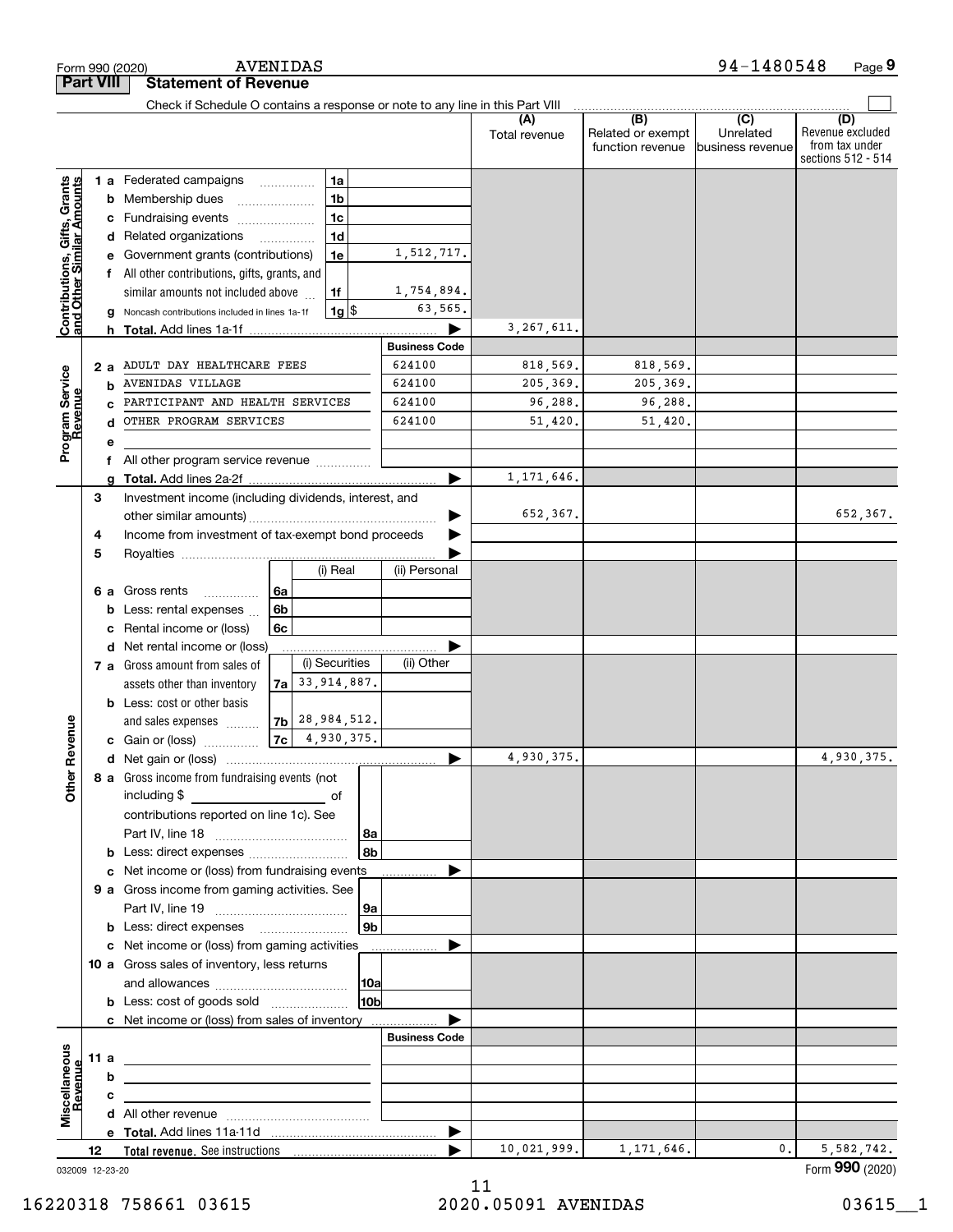|              | Do not include amounts reported on lines 6b,<br>7b, 8b, 9b, and 10b of Part VIII.                                                                                                                          | (A)<br>Total expenses | (B)<br>Program service<br>expenses | (C)<br>Management and<br>general expenses | (D)<br>Fundraising<br>expenses |
|--------------|------------------------------------------------------------------------------------------------------------------------------------------------------------------------------------------------------------|-----------------------|------------------------------------|-------------------------------------------|--------------------------------|
| 1            | Grants and other assistance to domestic organizations                                                                                                                                                      |                       |                                    |                                           |                                |
|              | and domestic governments. See Part IV, line 21                                                                                                                                                             |                       |                                    |                                           |                                |
| 2            | Grants and other assistance to domestic                                                                                                                                                                    |                       |                                    |                                           |                                |
|              | individuals. See Part IV, line 22                                                                                                                                                                          |                       |                                    |                                           |                                |
| 3            | Grants and other assistance to foreign                                                                                                                                                                     |                       |                                    |                                           |                                |
|              | organizations, foreign governments, and foreign                                                                                                                                                            |                       |                                    |                                           |                                |
|              | individuals. See Part IV, lines 15 and 16                                                                                                                                                                  |                       |                                    |                                           |                                |
| 4            | Benefits paid to or for members                                                                                                                                                                            |                       |                                    |                                           |                                |
| 5            | Compensation of current officers, directors,                                                                                                                                                               |                       |                                    |                                           |                                |
|              | trustees, and key employees                                                                                                                                                                                | 570, 137.             | 56,395.                            | 476,144.                                  | 37,598.                        |
| 6            | Compensation not included above to disqualified                                                                                                                                                            |                       |                                    |                                           |                                |
|              | persons (as defined under section 4958(f)(1)) and                                                                                                                                                          |                       |                                    |                                           |                                |
|              | persons described in section 4958(c)(3)(B)                                                                                                                                                                 |                       |                                    |                                           |                                |
| 7            |                                                                                                                                                                                                            | 2,593,332.            | 2,059,277.                         | 359,840.                                  | 174,215.                       |
| 8            | Other salaries and wages                                                                                                                                                                                   |                       |                                    |                                           |                                |
|              | Pension plan accruals and contributions (include                                                                                                                                                           | 59,763.               | 51, 235.                           | 3,186.                                    | 5,342.                         |
|              | section 401(k) and 403(b) employer contributions)                                                                                                                                                          | 245, 451.             | 183,184.                           | 41, 149.                                  | $\overline{21,118}$ .          |
| 9            |                                                                                                                                                                                                            | 187,613.              | 148,870.                           | 26,100.                                   | 12,643.                        |
| 10           |                                                                                                                                                                                                            |                       |                                    |                                           |                                |
| 11           | Fees for services (nonemployees):                                                                                                                                                                          |                       |                                    |                                           |                                |
| a            |                                                                                                                                                                                                            |                       |                                    |                                           |                                |
| b            |                                                                                                                                                                                                            |                       |                                    |                                           |                                |
| с            |                                                                                                                                                                                                            | 38,500.               |                                    | 38,500.                                   |                                |
| d            |                                                                                                                                                                                                            |                       |                                    |                                           |                                |
| е            | Professional fundraising services. See Part IV, line 17                                                                                                                                                    |                       |                                    |                                           |                                |
| f            | Investment management fees                                                                                                                                                                                 | 65, 223.              | 46, 162.                           | 15,316.                                   | 3,745.                         |
| $\mathbf{q}$ | Other. (If line 11g amount exceeds 10% of line 25,                                                                                                                                                         |                       |                                    |                                           |                                |
|              | column (A) amount, list line 11g expenses on Sch O.)                                                                                                                                                       | 425,586.              | 291,785.                           | 133,801.                                  |                                |
| 12           |                                                                                                                                                                                                            | 130, 342.             | 76, 705.                           | 53,637.                                   |                                |
| 13           |                                                                                                                                                                                                            | 160, 532.             | 113,535.                           | 38,630.                                   | 8,367.                         |
| 14           |                                                                                                                                                                                                            | 233,371.              | 155,476.                           | 54,055.                                   | $\overline{23,840}$ .          |
| 15           |                                                                                                                                                                                                            |                       |                                    |                                           |                                |
| 16           |                                                                                                                                                                                                            | 161,144.              | 156,926.                           | 3,205.                                    | 1,013.                         |
| 17           | Travel                                                                                                                                                                                                     | 7,455.                | 6,072.                             | 1,252.                                    | 131.                           |
| 18           | Payments of travel or entertainment expenses                                                                                                                                                               |                       |                                    |                                           |                                |
|              | for any federal, state, or local public officials                                                                                                                                                          |                       |                                    |                                           |                                |
| 19           | Conferences, conventions, and meetings                                                                                                                                                                     | 5,982.                | 4,899.                             | 317.                                      | 766.                           |
| 20           | Interest                                                                                                                                                                                                   | 27,014.               | 12,934.                            | 14,054.                                   | 26.                            |
| 21           |                                                                                                                                                                                                            |                       |                                    |                                           |                                |
| 22           | Depreciation, depletion, and amortization                                                                                                                                                                  | 711,829.              | 625,639.                           | 65,488.                                   | 20,702.                        |
| 23           | Insurance                                                                                                                                                                                                  | 134,708.              | 102, 398.                          | $\overline{26,182.}$                      | 6,128.                         |
| 24           | Other expenses. Itemize expenses not covered<br>above (List miscellaneous expenses on line 24e. If<br>line 24e amount exceeds 10% of line 25, column (A)<br>amount, list line 24e expenses on Schedule O.) |                       |                                    |                                           |                                |
| a            | OTHER FUNDRAISING EXP.                                                                                                                                                                                     | 25,396.               |                                    |                                           | 25,396.                        |
| b            | TRANSPORTATION SERVICE                                                                                                                                                                                     | 6,358.                | 6,358.                             |                                           |                                |
| с            |                                                                                                                                                                                                            |                       |                                    |                                           |                                |
| d            |                                                                                                                                                                                                            |                       |                                    |                                           |                                |
| е            | All other expenses                                                                                                                                                                                         | 58,641.               | 45,016.                            | 13,625.                                   |                                |
| 25           | Total functional expenses. Add lines 1 through 24e                                                                                                                                                         | 5,848,377.            | 4, 142, 866.                       | 1,364,481.                                | 341,030.                       |
| 26           | Joint costs. Complete this line only if the organization                                                                                                                                                   |                       |                                    |                                           |                                |
|              | reported in column (B) joint costs from a combined                                                                                                                                                         |                       |                                    |                                           |                                |
|              | educational campaign and fundraising solicitation.                                                                                                                                                         |                       |                                    |                                           |                                |
|              | Check here $\blacktriangleright$<br>if following SOP 98-2 (ASC 958-720)                                                                                                                                    |                       |                                    |                                           |                                |
|              |                                                                                                                                                                                                            |                       |                                    |                                           |                                |

# **Part IX Statement of Functional Expenses**

*Section 501(c)(3) and 501(c)(4) organizations must complete all columns. All other organizations must complete column (A).*

Check if Schedule O contains a response or note to any line in this Part IX

 $\mathcal{L}^{\text{max}}$ 

Form (2020) **990**

032010 12-23-20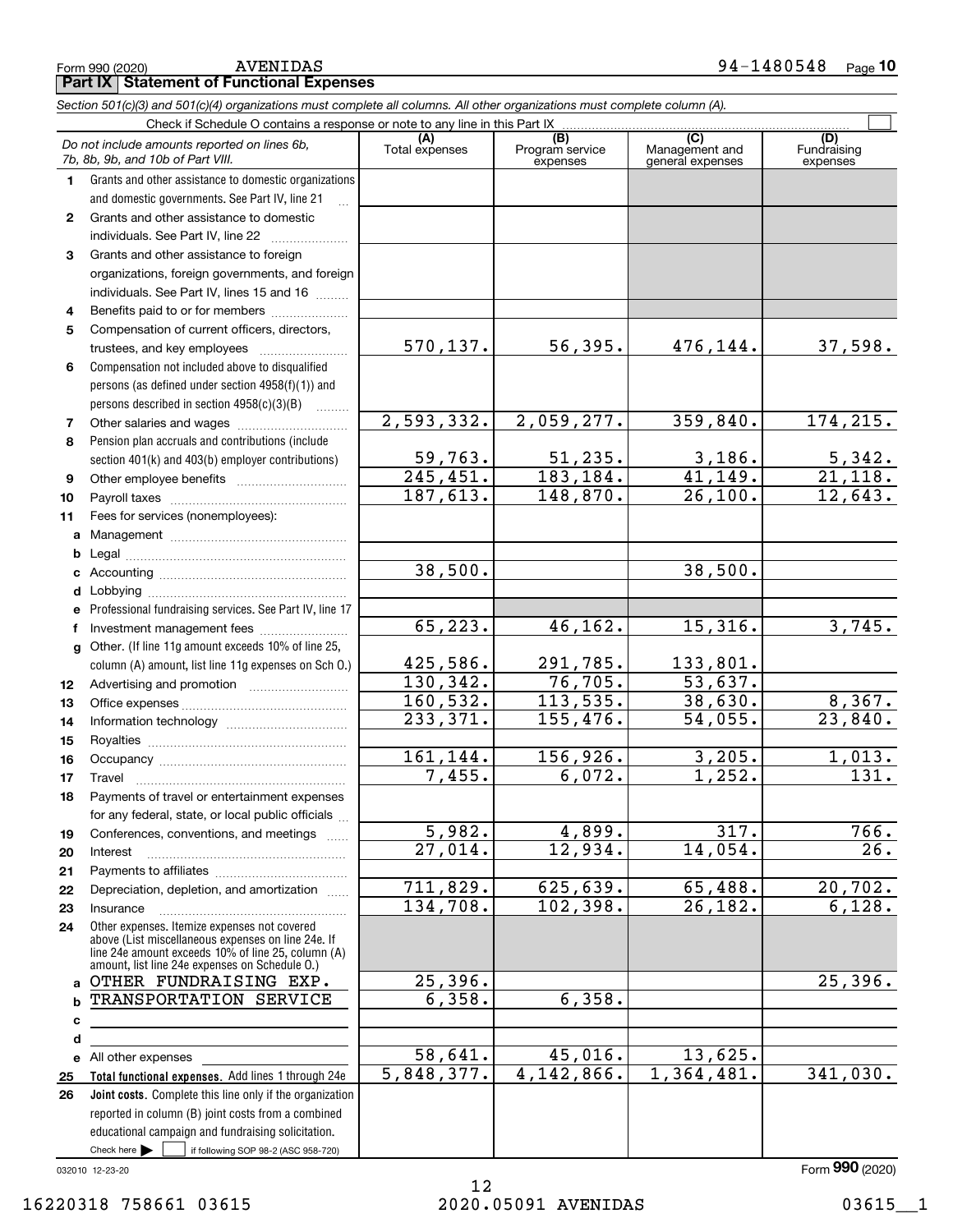|                 | 4  |                                                                                                                 |          |              | 237,688.      | 4              | $\overline{293,322}$ . |
|-----------------|----|-----------------------------------------------------------------------------------------------------------------|----------|--------------|---------------|----------------|------------------------|
|                 | 5  | Loans and other receivables from any current or former officer, director,                                       |          |              |               |                |                        |
|                 |    | trustee, key employee, creator or founder, substantial contributor, or 35%                                      |          |              |               |                |                        |
|                 |    | controlled entity or family member of any of these persons                                                      |          | 5            |               |                |                        |
|                 | 6  | Loans and other receivables from other disqualified persons (as defined                                         |          |              |               |                |                        |
|                 |    | under section $4958(f)(1)$ , and persons described in section $4958(c)(3)(B)$                                   |          | $\ldots$     |               | 6              |                        |
|                 | 7  |                                                                                                                 |          |              |               | $\overline{7}$ |                        |
| Assets          | 8  |                                                                                                                 |          |              |               | 8              |                        |
|                 | 9  | Prepaid expenses and deferred charges                                                                           |          |              | 96,087.       | 9              | 48,208.                |
|                 |    | 10a Land, buildings, and equipment: cost or other                                                               |          |              |               |                |                        |
|                 |    | basis. Complete Part VI of Schedule D    10a   23, 180, 680.                                                    |          |              |               |                |                        |
|                 |    | <u> 10b</u><br><b>b</b> Less: accumulated depreciation                                                          |          | 3, 272, 201. | 20,380,791.   | 10c            | 19,908,479.            |
|                 | 11 |                                                                                                                 |          |              | 23, 280, 691. | 11             | 31, 291, 719.          |
|                 | 12 |                                                                                                                 |          |              | 261, 412.     | 12             | 219,284.               |
|                 | 13 |                                                                                                                 |          |              |               | 13             |                        |
|                 | 14 |                                                                                                                 |          |              |               | 14             |                        |
|                 | 15 |                                                                                                                 |          |              | 41,088.       | 15             | 45,590.                |
|                 | 16 |                                                                                                                 |          |              | 49,873,175.   | 16             | 54,625,299.            |
|                 | 17 |                                                                                                                 | 531,596. | 17           | 669,968.      |                |                        |
|                 | 18 |                                                                                                                 |          | 18           |               |                |                        |
|                 | 19 | Deferred revenue manual contracts and contracts are all the manual contracts and contracts are the contracts of |          |              | 127, 327.     | 19             | 136, 279.              |
|                 | 20 |                                                                                                                 |          |              |               | 20             |                        |
|                 | 21 | Escrow or custodial account liability. Complete Part IV of Schedule D                                           |          | 21           |               |                |                        |
|                 | 22 | Loans and other payables to any current or former officer, director,                                            |          |              |               |                |                        |
| Liabilities     |    | trustee, key employee, creator or founder, substantial contributor, or 35%                                      |          |              |               |                |                        |
|                 |    | controlled entity or family member of any of these persons                                                      |          |              |               | 22             |                        |
|                 | 23 | Secured mortgages and notes payable to unrelated third parties                                                  |          |              |               | 23             |                        |
|                 | 24 | Unsecured notes and loans payable to unrelated third parties                                                    |          |              | 671, 201.     | 24             | $0$ .                  |
|                 | 25 | Other liabilities (including federal income tax, payables to related third                                      |          |              |               |                |                        |
|                 |    | parties, and other liabilities not included on lines 17-24). Complete Part X                                    |          |              |               |                |                        |
|                 |    | of Schedule D                                                                                                   |          |              |               | 25             |                        |
|                 | 26 | <b>Total liabilities.</b> Add lines 17 through 25                                                               |          |              | 1,330,124.    | 26             | 806, 247.              |
|                 |    | Organizations that follow FASB ASC 958, check here $\triangleright \lfloor X \rfloor$                           |          |              |               |                |                        |
| und Balances    |    | and complete lines 27, 28, 32, and 33.                                                                          |          |              |               |                |                        |
|                 | 27 |                                                                                                                 |          |              | 47, 317, 578. | 27             | 52, 755, 458.          |
|                 | 28 |                                                                                                                 |          |              | 1, 225, 473.  | 28             | 1,063,594.             |
|                 |    | Organizations that do not follow FASB ASC 958, check here $\blacktriangleright$                                 |          |              |               |                |                        |
|                 |    | and complete lines 29 through 33.                                                                               |          |              |               |                |                        |
|                 | 29 |                                                                                                                 |          |              |               | 29             |                        |
| Net Assets or F | 30 | Paid-in or capital surplus, or land, building, or equipment fund                                                |          |              |               | 30             |                        |
|                 | 31 | Retained earnings, endowment, accumulated income, or other funds                                                |          | .            |               | 31             |                        |
|                 | 32 | Total net assets or fund balances                                                                               |          |              | 48,543,051.   | 32             | 53,819,052.            |
|                 | 33 | Total liabilities and net assets/fund balances                                                                  |          |              | 49,873,175.   | 33             | 54,625,299.            |
|                 |    |                                                                                                                 |          |              |               |                | Form 990 (2020)        |

13

(B)<br>End of year

 $\mathcal{L}^{\text{max}}$ 

**(A) (B)**

Beginning of year | | End of year

**123**

 $2,983,324.$  1,  $327,644.$ 

2,235,771. 835,425.

356,323. 155,628.

**1**Cash - non-interest-bearing ~~~~~~~~~~~~~~~~~~~~~~~~~

Savings and temporary cash investments ~~~~~~~~~~~~~~~~~~

Check if Schedule O contains a response or note to any line in this Part X

**3** Pledges and grants receivable, net  $\ldots$  **multimes contained and grants receivable**, net **multimes contained and grants receivable**, net **multimes contained and grants receivable** 

**Part X** | Balance Sheet

**2**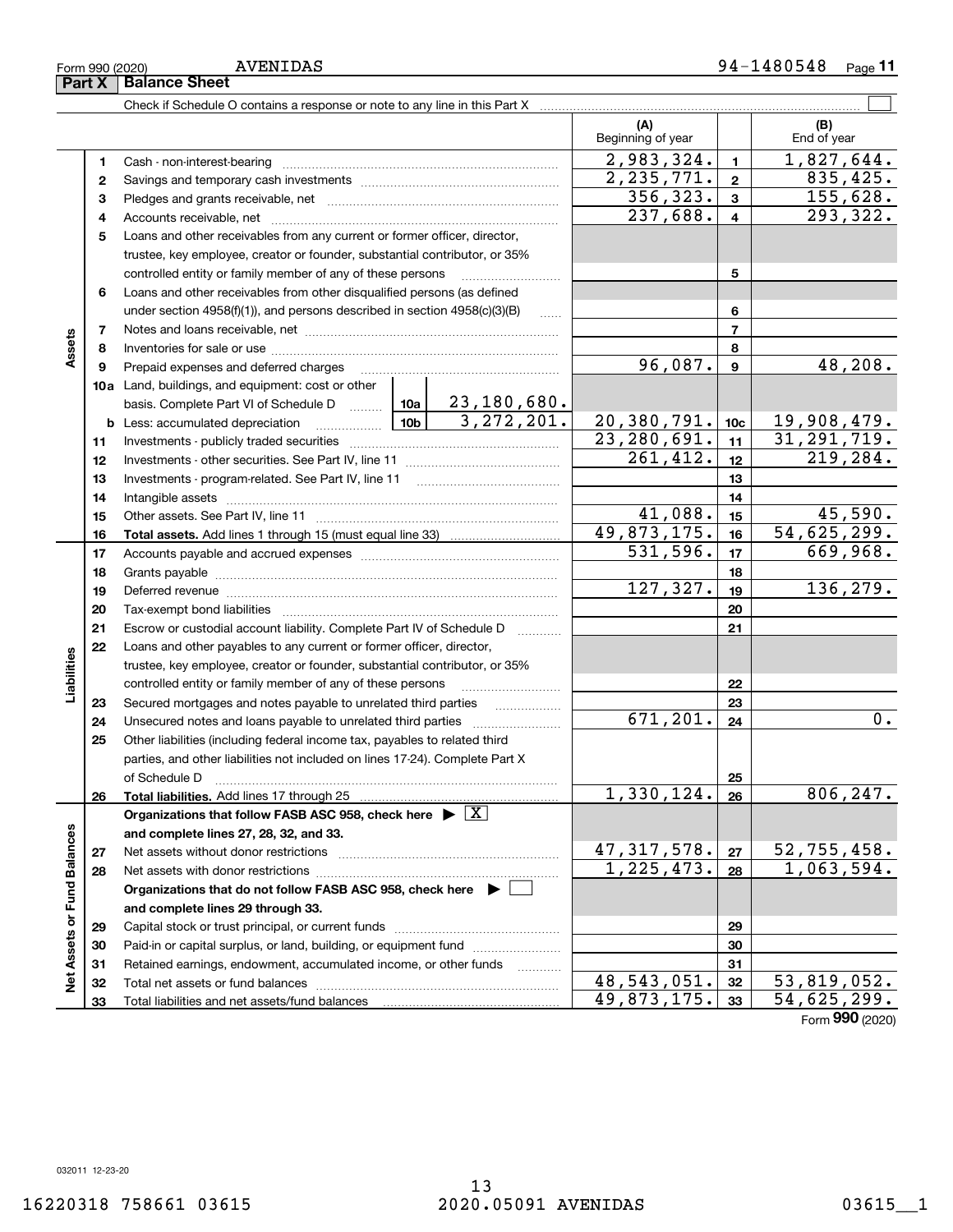|    | <b>AVENIDAS</b><br>Form 990 (2020)                                                                                                                                                                                            |                         | 94-1480548     |             | Page 12   |
|----|-------------------------------------------------------------------------------------------------------------------------------------------------------------------------------------------------------------------------------|-------------------------|----------------|-------------|-----------|
|    | Part XI<br><b>Reconciliation of Net Assets</b>                                                                                                                                                                                |                         |                |             |           |
|    |                                                                                                                                                                                                                               |                         |                |             |           |
|    |                                                                                                                                                                                                                               |                         |                |             |           |
| 1  |                                                                                                                                                                                                                               | $\mathbf{1}$            | 10,021,999.    |             |           |
| 2  |                                                                                                                                                                                                                               | $\mathbf{2}$            | 5,848,377.     |             |           |
| з  | Revenue less expenses. Subtract line 2 from line 1                                                                                                                                                                            | 3                       | 4, 173, 622.   |             |           |
| 4  |                                                                                                                                                                                                                               | $\overline{\mathbf{A}}$ | 48,543,051.    |             |           |
| 5  | Net unrealized gains (losses) on investments                                                                                                                                                                                  | 5                       | 1,102,379.     |             |           |
| 6  |                                                                                                                                                                                                                               | 6                       |                |             |           |
| 7  |                                                                                                                                                                                                                               | $\overline{7}$          |                |             |           |
| 8  | Prior period adjustments                                                                                                                                                                                                      | 8                       |                |             |           |
| 9  | Other changes in net assets or fund balances (explain on Schedule O)                                                                                                                                                          | 9                       |                |             | 0.        |
| 10 | Net assets or fund balances at end of year. Combine lines 3 through 9 (must equal Part X, line 32,                                                                                                                            |                         |                |             |           |
|    |                                                                                                                                                                                                                               | 10                      | 53,819,052.    |             |           |
|    | Part XII Financial Statements and Reporting                                                                                                                                                                                   |                         |                |             |           |
|    |                                                                                                                                                                                                                               |                         |                |             |           |
|    |                                                                                                                                                                                                                               |                         |                | <b>Yes</b>  | <b>No</b> |
| 1  | $\boxed{\text{X}}$ Accrual<br>Accounting method used to prepare the Form 990: <u>June</u> Cash<br>Other                                                                                                                       |                         |                |             |           |
|    | If the organization changed its method of accounting from a prior year or checked "Other," explain in Schedule O.                                                                                                             |                         |                |             |           |
|    | 2a Were the organization's financial statements compiled or reviewed by an independent accountant?                                                                                                                            |                         | 2a             |             | х         |
|    | If "Yes," check a box below to indicate whether the financial statements for the year were compiled or reviewed on a                                                                                                          |                         |                |             |           |
|    | separate basis, consolidated basis, or both:                                                                                                                                                                                  |                         |                |             |           |
|    | Separate basis<br>Consolidated basis<br>Both consolidated and separate basis                                                                                                                                                  |                         |                |             |           |
|    | <b>b</b> Were the organization's financial statements audited by an independent accountant?                                                                                                                                   |                         | 2 <sub>b</sub> | $\mathbf X$ |           |
|    | If "Yes," check a box below to indicate whether the financial statements for the year were audited on a separate basis,                                                                                                       |                         |                |             |           |
|    | consolidated basis, or both:                                                                                                                                                                                                  |                         |                |             |           |
|    | $\lfloor x \rfloor$ Separate basis<br>Consolidated basis<br>Both consolidated and separate basis                                                                                                                              |                         |                |             |           |
|    | c If "Yes" to line 2a or 2b, does the organization have a committee that assumes responsibility for oversight of the audit,                                                                                                   |                         |                |             |           |
|    |                                                                                                                                                                                                                               |                         | 2c             | х           |           |
|    | If the organization changed either its oversight process or selection process during the tax year, explain on Schedule O.                                                                                                     |                         |                |             |           |
|    | 3a As a result of a federal award, was the organization required to undergo an audit or audits as set forth in the Single Audit                                                                                               |                         |                |             |           |
|    |                                                                                                                                                                                                                               |                         | 3a             |             | x         |
|    | b If "Yes," did the organization undergo the required audit or audits? If the organization did not undergo the required audit                                                                                                 |                         |                |             |           |
|    | or audits, explain why on Schedule O and describe any steps taken to undergo such audits [11] contains the school of audits [11] or audits [11] or audits [11] or audits [11] or audits [11] or audits [11] or audits [11] or |                         | 3 <sub>b</sub> | 000         |           |

Form (2020) **990**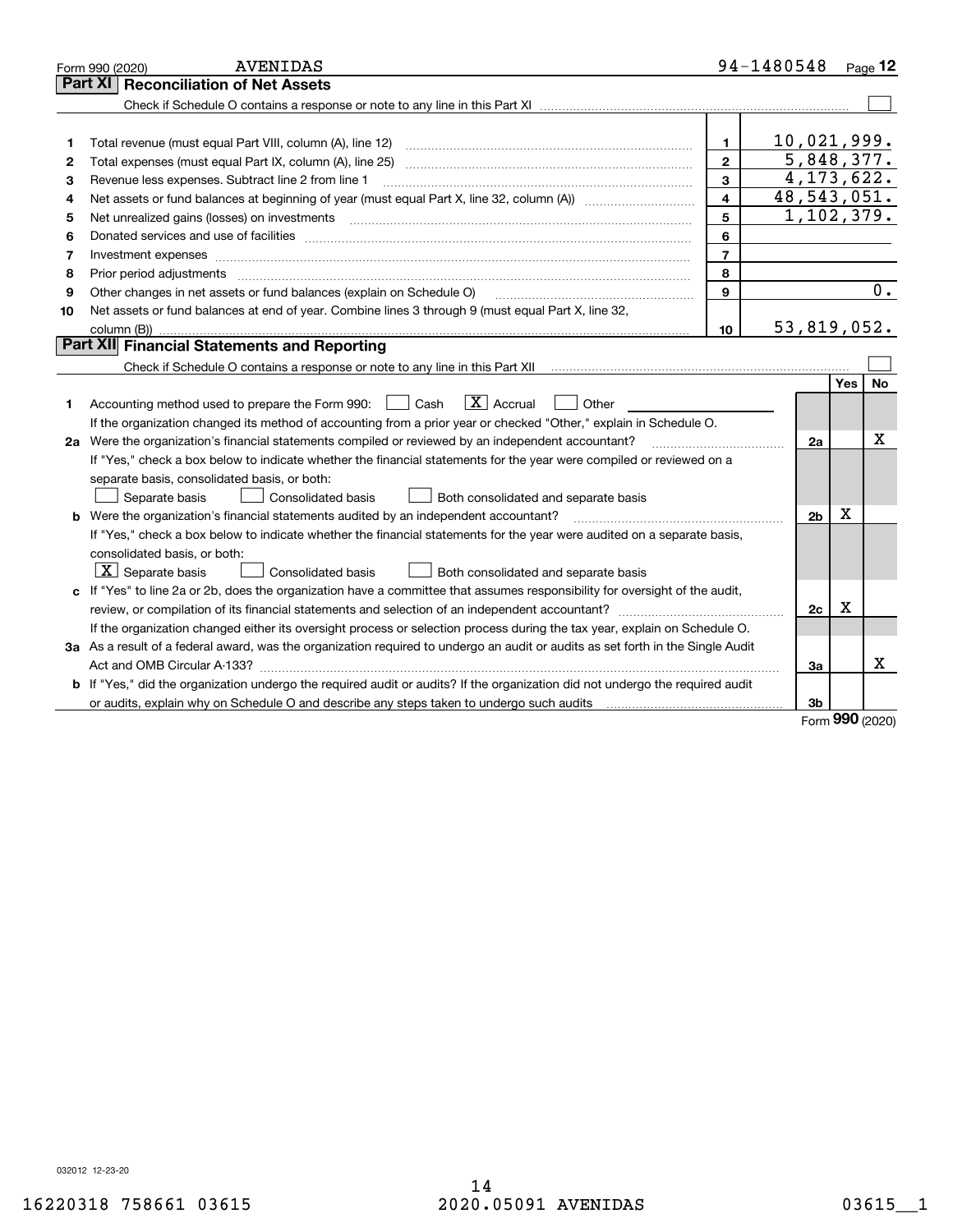| <b>SCHEDULE A</b> |
|-------------------|
|-------------------|

Department of the Treasury Internal Revenue Service

**(Form 990 or 990-EZ)**

# **Public Charity Status and Public Support**

**Complete if the organization is a section 501(c)(3) organization or a section 4947(a)(1) nonexempt charitable trust. | Attach to Form 990 or Form 990-EZ.** 

| ⋅ Go to www.irs.gov/Form990 for instructions and the latest information. |  |
|--------------------------------------------------------------------------|--|
|--------------------------------------------------------------------------|--|

| OMB No 1545-0047                    |
|-------------------------------------|
| 112<br>U                            |
| <b>Open to Public</b><br>Inspection |

|               | Name of the organization                                                                                                                                                                                            |          |                                                       |                             |                                 |                            | <b>Employer identification number</b> |
|---------------|---------------------------------------------------------------------------------------------------------------------------------------------------------------------------------------------------------------------|----------|-------------------------------------------------------|-----------------------------|---------------------------------|----------------------------|---------------------------------------|
|               | <b>AVENIDAS</b>                                                                                                                                                                                                     |          |                                                       |                             |                                 |                            | 94-1480548                            |
| Part I        | Reason for Public Charity Status. (All organizations must complete this part.) See instructions.                                                                                                                    |          |                                                       |                             |                                 |                            |                                       |
|               | The organization is not a private foundation because it is: (For lines 1 through 12, check only one box.)                                                                                                           |          |                                                       |                             |                                 |                            |                                       |
| 1.            | A church, convention of churches, or association of churches described in section 170(b)(1)(A)(i).                                                                                                                  |          |                                                       |                             |                                 |                            |                                       |
| 2             | A school described in section 170(b)(1)(A)(ii). (Attach Schedule E (Form 990 or 990-EZ).)                                                                                                                           |          |                                                       |                             |                                 |                            |                                       |
| з             | A hospital or a cooperative hospital service organization described in section 170(b)(1)(A)(iii).                                                                                                                   |          |                                                       |                             |                                 |                            |                                       |
| 4             | A medical research organization operated in conjunction with a hospital described in section 170(b)(1)(A)(iii). Enter the hospital's name,                                                                          |          |                                                       |                             |                                 |                            |                                       |
|               | city, and state:                                                                                                                                                                                                    |          |                                                       |                             |                                 |                            |                                       |
| 5             | An organization operated for the benefit of a college or university owned or operated by a governmental unit described in                                                                                           |          |                                                       |                             |                                 |                            |                                       |
|               | section 170(b)(1)(A)(iv). (Complete Part II.)                                                                                                                                                                       |          |                                                       |                             |                                 |                            |                                       |
| 6<br> X <br>7 | A federal, state, or local government or governmental unit described in section 170(b)(1)(A)(v).                                                                                                                    |          |                                                       |                             |                                 |                            |                                       |
|               | An organization that normally receives a substantial part of its support from a governmental unit or from the general public described in<br>section 170(b)(1)(A)(vi). (Complete Part II.)                          |          |                                                       |                             |                                 |                            |                                       |
| 8             | A community trust described in section 170(b)(1)(A)(vi). (Complete Part II.)                                                                                                                                        |          |                                                       |                             |                                 |                            |                                       |
| 9             | An agricultural research organization described in section 170(b)(1)(A)(ix) operated in conjunction with a land-grant college                                                                                       |          |                                                       |                             |                                 |                            |                                       |
|               | or university or a non-land-grant college of agriculture (see instructions). Enter the name, city, and state of the college or                                                                                      |          |                                                       |                             |                                 |                            |                                       |
|               | university:                                                                                                                                                                                                         |          |                                                       |                             |                                 |                            |                                       |
| 10            | An organization that normally receives (1) more than 33 1/3% of its support from contributions, membership fees, and gross receipts from                                                                            |          |                                                       |                             |                                 |                            |                                       |
|               | activities related to its exempt functions, subject to certain exceptions; and (2) no more than 33 1/3% of its support from gross investment                                                                        |          |                                                       |                             |                                 |                            |                                       |
|               | income and unrelated business taxable income (less section 511 tax) from businesses acquired by the organization after June 30, 1975.                                                                               |          |                                                       |                             |                                 |                            |                                       |
|               | See section 509(a)(2). (Complete Part III.)                                                                                                                                                                         |          |                                                       |                             |                                 |                            |                                       |
| 11            | An organization organized and operated exclusively to test for public safety. See section 509(a)(4).                                                                                                                |          |                                                       |                             |                                 |                            |                                       |
| 12            | An organization organized and operated exclusively for the benefit of, to perform the functions of, or to carry out the purposes of one or                                                                          |          |                                                       |                             |                                 |                            |                                       |
|               | more publicly supported organizations described in section 509(a)(1) or section 509(a)(2). See section 509(a)(3). Check the box in                                                                                  |          |                                                       |                             |                                 |                            |                                       |
|               | lines 12a through 12d that describes the type of supporting organization and complete lines 12e, 12f, and 12g.                                                                                                      |          |                                                       |                             |                                 |                            |                                       |
| a             | Type I. A supporting organization operated, supervised, or controlled by its supported organization(s), typically by giving                                                                                         |          |                                                       |                             |                                 |                            |                                       |
|               | the supported organization(s) the power to regularly appoint or elect a majority of the directors or trustees of the supporting                                                                                     |          |                                                       |                             |                                 |                            |                                       |
|               | organization. You must complete Part IV, Sections A and B.                                                                                                                                                          |          |                                                       |                             |                                 |                            |                                       |
| b             | Type II. A supporting organization supervised or controlled in connection with its supported organization(s), by having                                                                                             |          |                                                       |                             |                                 |                            |                                       |
|               | control or management of the supporting organization vested in the same persons that control or manage the supported                                                                                                |          |                                                       |                             |                                 |                            |                                       |
|               | organization(s). You must complete Part IV, Sections A and C.                                                                                                                                                       |          |                                                       |                             |                                 |                            |                                       |
|               | Type III functionally integrated. A supporting organization operated in connection with, and functionally integrated with,                                                                                          |          |                                                       |                             |                                 |                            |                                       |
|               | its supported organization(s) (see instructions). You must complete Part IV, Sections A, D, and E.                                                                                                                  |          |                                                       |                             |                                 |                            |                                       |
| d             | Type III non-functionally integrated. A supporting organization operated in connection with its supported organization(s)                                                                                           |          |                                                       |                             |                                 |                            |                                       |
|               | that is not functionally integrated. The organization generally must satisfy a distribution requirement and an attentiveness                                                                                        |          |                                                       |                             |                                 |                            |                                       |
| е             | requirement (see instructions). You must complete Part IV, Sections A and D, and Part V.<br>Check this box if the organization received a written determination from the IRS that it is a Type I, Type II, Type III |          |                                                       |                             |                                 |                            |                                       |
|               | functionally integrated, or Type III non-functionally integrated supporting organization.                                                                                                                           |          |                                                       |                             |                                 |                            |                                       |
| f             | Enter the number of supported organizations                                                                                                                                                                         |          |                                                       |                             |                                 |                            |                                       |
|               | Provide the following information about the supported organization(s).                                                                                                                                              |          |                                                       |                             |                                 |                            |                                       |
|               | (i) Name of supported                                                                                                                                                                                               | (ii) EIN | (iii) Type of organization                            | in your governing document? | (iv) Is the organization listed | (v) Amount of monetary     | (vi) Amount of other                  |
|               | organization                                                                                                                                                                                                        |          | (described on lines 1-10<br>above (see instructions)) | Yes                         | No                              | support (see instructions) | support (see instructions)            |
|               |                                                                                                                                                                                                                     |          |                                                       |                             |                                 |                            |                                       |
|               |                                                                                                                                                                                                                     |          |                                                       |                             |                                 |                            |                                       |
|               |                                                                                                                                                                                                                     |          |                                                       |                             |                                 |                            |                                       |
|               |                                                                                                                                                                                                                     |          |                                                       |                             |                                 |                            |                                       |
|               |                                                                                                                                                                                                                     |          |                                                       |                             |                                 |                            |                                       |
|               |                                                                                                                                                                                                                     |          |                                                       |                             |                                 |                            |                                       |
|               |                                                                                                                                                                                                                     |          |                                                       |                             |                                 |                            |                                       |
|               |                                                                                                                                                                                                                     |          |                                                       |                             |                                 |                            |                                       |
|               |                                                                                                                                                                                                                     |          |                                                       |                             |                                 |                            |                                       |
| Total         |                                                                                                                                                                                                                     |          |                                                       |                             |                                 |                            |                                       |
|               |                                                                                                                                                                                                                     |          |                                                       |                             |                                 |                            |                                       |

LHA For Paperwork Reduction Act Notice, see the Instructions for Form 990 or 990-EZ. <sub>032021</sub> o1-25-21 Schedule A (Form 990 or 990-EZ) 2020 15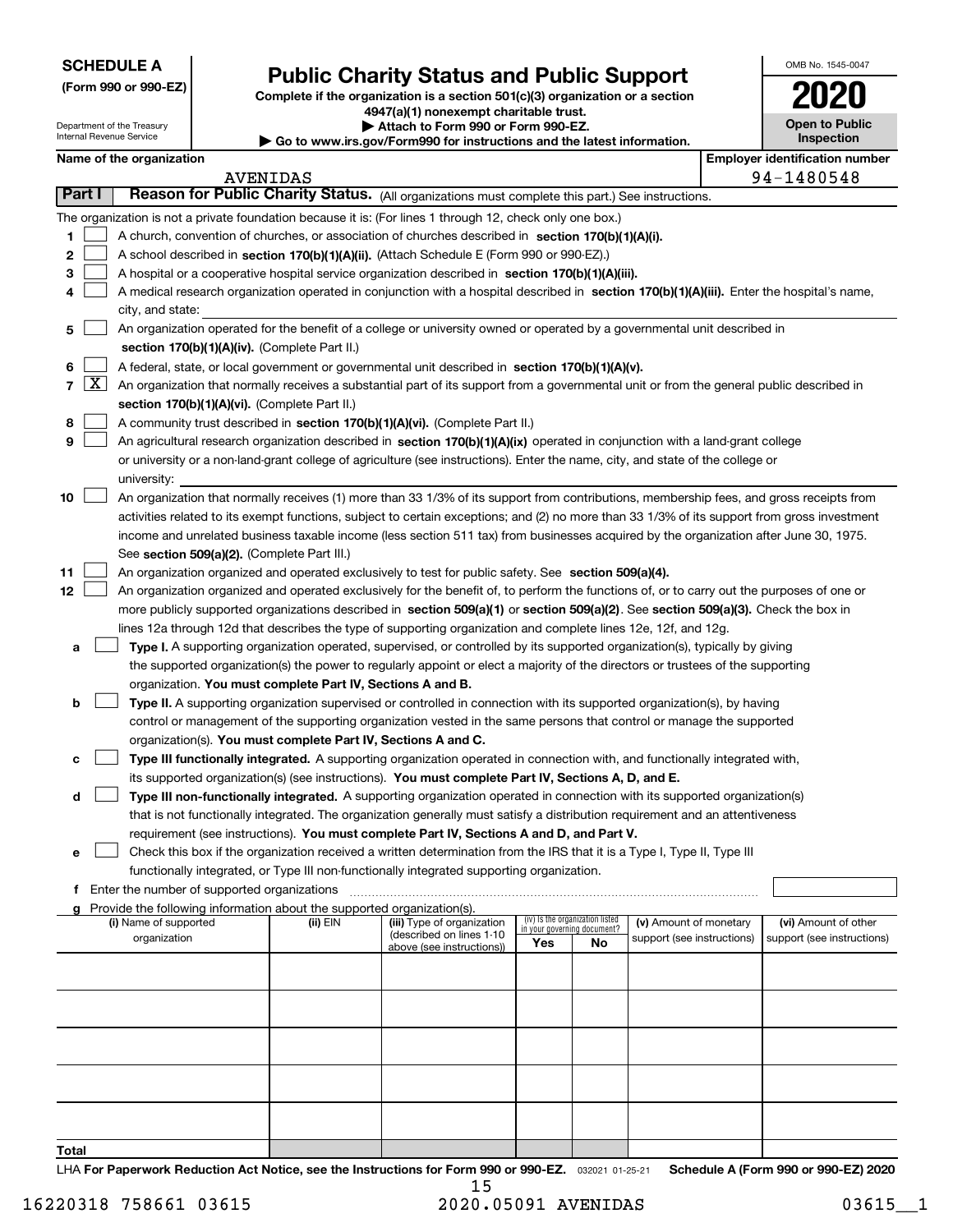## Schedule A (Form 990 or 990-EZ) 2020 AVENIDAS

(Complete only if you checked the box on line 5, 7, or 8 of Part I or if the organization failed to qualify under Part III. If the organization fails to qualify under the tests listed below, please complete Part III.) **Part II Support Schedule for Organizations Described in Sections 170(b)(1)(A)(iv) and 170(b)(1)(A)(vi)**

|    | <b>Section A. Public Support</b>                                                                                                               |           |                        |            |            |           |                                          |
|----|------------------------------------------------------------------------------------------------------------------------------------------------|-----------|------------------------|------------|------------|-----------|------------------------------------------|
|    | Calendar year (or fiscal year beginning in)                                                                                                    | (a) 2016  | (b) 2017               | $(c)$ 2018 | $(d)$ 2019 | (e) 2020  | (f) Total                                |
|    | 1 Gifts, grants, contributions, and                                                                                                            |           |                        |            |            |           |                                          |
|    | membership fees received. (Do not                                                                                                              |           |                        |            |            |           |                                          |
|    | include any "unusual grants.")                                                                                                                 | 10278548. | 5749232.               | 4201372.   | 4298506.   |           | 3267611.27795269.                        |
|    | 2 Tax revenues levied for the organ-                                                                                                           |           |                        |            |            |           |                                          |
|    | ization's benefit and either paid to                                                                                                           |           |                        |            |            |           |                                          |
|    | or expended on its behalf                                                                                                                      |           |                        |            |            |           |                                          |
|    | 3 The value of services or facilities                                                                                                          |           |                        |            |            |           |                                          |
|    | furnished by a governmental unit to                                                                                                            |           |                        |            |            |           |                                          |
|    | the organization without charge                                                                                                                |           |                        |            |            |           |                                          |
|    | 4 Total. Add lines 1 through 3                                                                                                                 | 10278548. | 5749232.               | 4201372.   | 4298506.   |           | 3267611.27795269.                        |
| 5. | The portion of total contributions                                                                                                             |           |                        |            |            |           |                                          |
|    | by each person (other than a                                                                                                                   |           |                        |            |            |           |                                          |
|    | governmental unit or publicly                                                                                                                  |           |                        |            |            |           |                                          |
|    | supported organization) included                                                                                                               |           |                        |            |            |           |                                          |
|    | on line 1 that exceeds 2% of the                                                                                                               |           |                        |            |            |           |                                          |
|    | amount shown on line 11,                                                                                                                       |           |                        |            |            |           |                                          |
|    | column (f)                                                                                                                                     |           |                        |            |            |           | 3904296.                                 |
|    | 6 Public support. Subtract line 5 from line 4.                                                                                                 |           |                        |            |            |           | 23890973.                                |
|    | <b>Section B. Total Support</b>                                                                                                                |           |                        |            |            |           |                                          |
|    | Calendar year (or fiscal year beginning in)                                                                                                    | (a) 2016  | (b) 2017               | $(c)$ 2018 | $(d)$ 2019 | (e) 2020  | (f) Total                                |
|    | 7 Amounts from line 4                                                                                                                          | 10278548. | $\overline{5749232}$ . | 4201372.   | 4298506.   |           | 3267611.27795269.                        |
|    | 8 Gross income from interest,                                                                                                                  |           |                        |            |            |           |                                          |
|    | dividends, payments received on                                                                                                                |           |                        |            |            |           |                                          |
|    | securities loans, rents, royalties,                                                                                                            |           |                        |            |            |           |                                          |
|    | and income from similar sources                                                                                                                | 632,610.  | 930, 477.              | 812,767.   | 879, 245.  | 652, 367. | 3907466.                                 |
| 9  | Net income from unrelated business                                                                                                             |           |                        |            |            |           |                                          |
|    |                                                                                                                                                |           |                        |            |            |           |                                          |
|    | activities, whether or not the                                                                                                                 |           |                        |            |            |           |                                          |
|    | business is regularly carried on                                                                                                               |           |                        |            |            |           |                                          |
|    | 10 Other income. Do not include gain                                                                                                           |           |                        |            |            |           |                                          |
|    | or loss from the sale of capital                                                                                                               | 10,776.   | 5,700.                 | 4,625.     | 5,625.     |           | 26,726.                                  |
|    | assets (Explain in Part VI.)                                                                                                                   |           |                        |            |            |           | 31729461.                                |
|    | 11 Total support. Add lines 7 through 10                                                                                                       |           |                        |            |            |           |                                          |
| 12 | Gross receipts from related activities, etc. (see instructions)                                                                                |           |                        |            |            | 12        | 7,392,192.                               |
|    | 13 First 5 years. If the Form 990 is for the organization's first, second, third, fourth, or fifth tax year as a section 501(c)(3)             |           |                        |            |            |           |                                          |
|    |                                                                                                                                                |           |                        |            |            |           |                                          |
|    | Section C. Computation of Public Support Percentage                                                                                            |           |                        |            |            |           | 75.30                                    |
|    |                                                                                                                                                |           |                        |            |            | 14        | %<br>72.58                               |
|    |                                                                                                                                                |           |                        |            |            | 15        | %                                        |
|    | 16a 33 1/3% support test - 2020. If the organization did not check the box on line 13, and line 14 is 33 1/3% or more, check this box and      |           |                        |            |            |           | $\blacktriangleright$ $\boxed{\text{X}}$ |
|    | stop here. The organization qualifies as a publicly supported organization                                                                     |           |                        |            |            |           |                                          |
|    | b 33 1/3% support test - 2019. If the organization did not check a box on line 13 or 16a, and line 15 is 33 1/3% or more, check this box       |           |                        |            |            |           |                                          |
|    | and stop here. The organization qualifies as a publicly supported organization                                                                 |           |                        |            |            |           |                                          |
|    | 17a 10% -facts-and-circumstances test - 2020. If the organization did not check a box on line 13, 16a, or 16b, and line 14 is 10% or more,     |           |                        |            |            |           |                                          |
|    | and if the organization meets the facts-and-circumstances test, check this box and stop here. Explain in Part VI how the organization          |           |                        |            |            |           |                                          |
|    | meets the facts-and-circumstances test. The organization qualifies as a publicly supported organization                                        |           |                        |            |            |           |                                          |
|    | <b>b 10% -facts-and-circumstances test - 2019.</b> If the organization did not check a box on line 13, 16a, 16b, or 17a, and line 15 is 10% or |           |                        |            |            |           |                                          |
|    | more, and if the organization meets the facts-and-circumstances test, check this box and stop here. Explain in Part VI how the                 |           |                        |            |            |           |                                          |
|    | organization meets the facts-and-circumstances test. The organization qualifies as a publicly supported organization                           |           |                        |            |            |           |                                          |
|    | 18 Private foundation. If the organization did not check a box on line 13, 16a, 16b, 17a, or 17b, check this box and see instructions          |           |                        |            |            |           |                                          |

**Schedule A (Form 990 or 990-EZ) 2020**

032022 01-25-21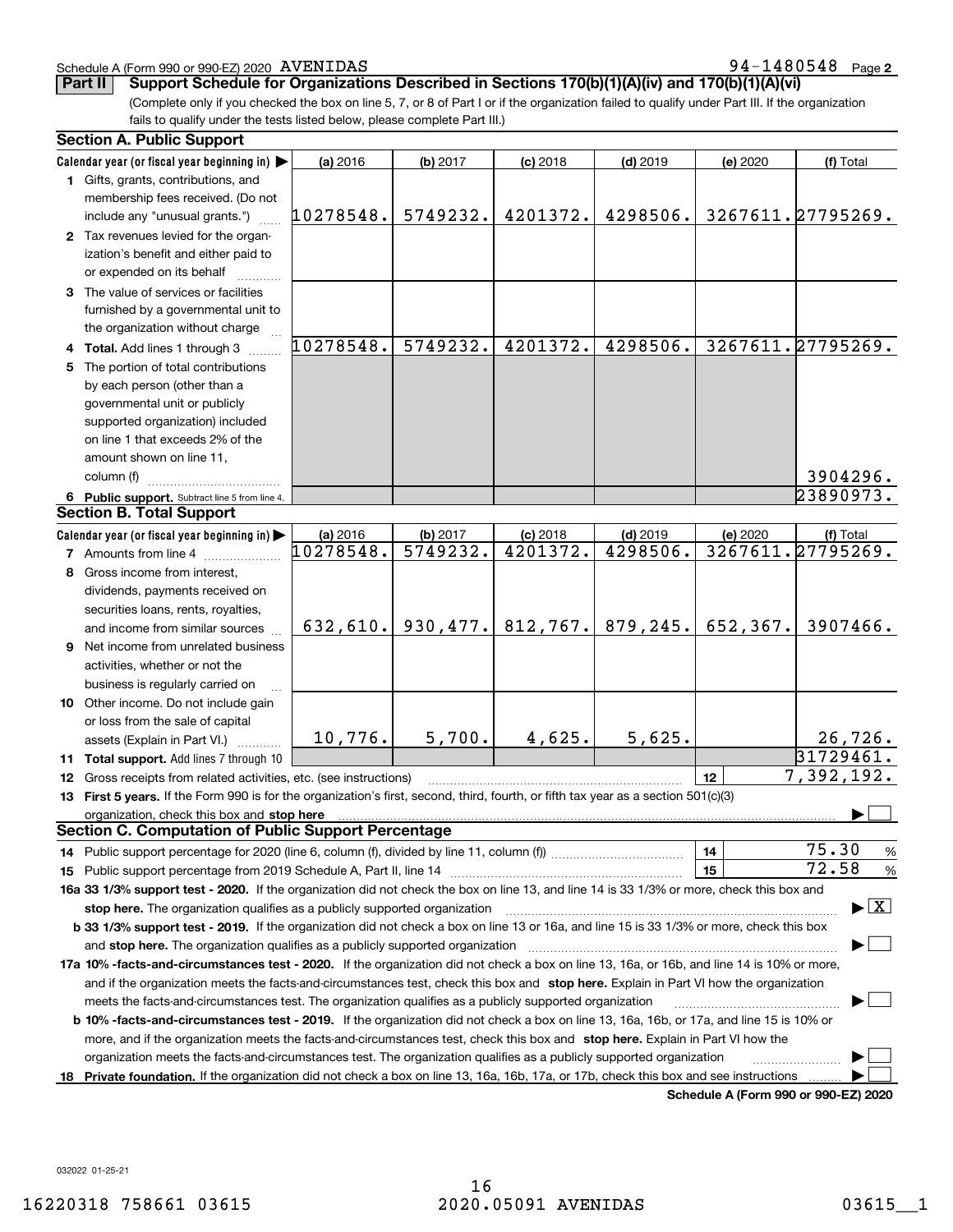## Schedule A (Form 990 or 990-EZ) 2020 AVENIDAS

# **Part III Support Schedule for Organizations Described in Section 509(a)(2)**

(Complete only if you checked the box on line 10 of Part I or if the organization failed to qualify under Part II. If the organization fails to qualify under the tests listed below, please complete Part II.)

|    | <b>Section A. Public Support</b>                                                                                                                                                                |          |          |                 |            |                                      |           |
|----|-------------------------------------------------------------------------------------------------------------------------------------------------------------------------------------------------|----------|----------|-----------------|------------|--------------------------------------|-----------|
|    | Calendar year (or fiscal year beginning in) $\blacktriangleright$                                                                                                                               | (a) 2016 | (b) 2017 | <b>(c)</b> 2018 | $(d)$ 2019 | (e) 2020                             | (f) Total |
|    | 1 Gifts, grants, contributions, and                                                                                                                                                             |          |          |                 |            |                                      |           |
|    | membership fees received. (Do not                                                                                                                                                               |          |          |                 |            |                                      |           |
|    | include any "unusual grants.")                                                                                                                                                                  |          |          |                 |            |                                      |           |
|    | <b>2</b> Gross receipts from admissions,<br>merchandise sold or services per-<br>formed, or facilities furnished in<br>any activity that is related to the<br>organization's tax-exempt purpose |          |          |                 |            |                                      |           |
|    | 3 Gross receipts from activities that<br>are not an unrelated trade or bus-                                                                                                                     |          |          |                 |            |                                      |           |
|    | iness under section 513                                                                                                                                                                         |          |          |                 |            |                                      |           |
|    | 4 Tax revenues levied for the organ-<br>ization's benefit and either paid to<br>or expended on its behalf<br>.                                                                                  |          |          |                 |            |                                      |           |
|    | 5 The value of services or facilities<br>furnished by a governmental unit to                                                                                                                    |          |          |                 |            |                                      |           |
|    | the organization without charge                                                                                                                                                                 |          |          |                 |            |                                      |           |
|    | <b>6 Total.</b> Add lines 1 through 5 $\dots$<br>7a Amounts included on lines 1, 2, and                                                                                                         |          |          |                 |            |                                      |           |
|    | 3 received from disqualified persons                                                                                                                                                            |          |          |                 |            |                                      |           |
|    | <b>b</b> Amounts included on lines 2 and 3 received<br>from other than disqualified persons that<br>exceed the greater of \$5,000 or 1% of the<br>amount on line 13 for the year                |          |          |                 |            |                                      |           |
|    | c Add lines 7a and 7b                                                                                                                                                                           |          |          |                 |            |                                      |           |
|    | 8 Public support. (Subtract line 7c from line 6.)                                                                                                                                               |          |          |                 |            |                                      |           |
|    | <b>Section B. Total Support</b>                                                                                                                                                                 |          |          |                 |            |                                      |           |
|    | Calendar year (or fiscal year beginning in)                                                                                                                                                     | (a) 2016 | (b) 2017 | <b>(c)</b> 2018 | $(d)$ 2019 | (e) 2020                             | (f) Total |
|    | 9 Amounts from line 6                                                                                                                                                                           |          |          |                 |            |                                      |           |
|    | 10a Gross income from interest,<br>dividends, payments received on<br>securities loans, rents, royalties,<br>and income from similar sources                                                    |          |          |                 |            |                                      |           |
|    | <b>b</b> Unrelated business taxable income                                                                                                                                                      |          |          |                 |            |                                      |           |
|    | (less section 511 taxes) from businesses                                                                                                                                                        |          |          |                 |            |                                      |           |
|    | acquired after June 30, 1975 [10001]                                                                                                                                                            |          |          |                 |            |                                      |           |
|    | c Add lines 10a and 10b<br>11 Net income from unrelated business<br>activities not included in line 10b,<br>whether or not the business is<br>regularly carried on                              |          |          |                 |            |                                      |           |
|    | <b>12</b> Other income. Do not include gain<br>or loss from the sale of capital<br>assets (Explain in Part VI.)                                                                                 |          |          |                 |            |                                      |           |
|    | 13 Total support. (Add lines 9, 10c, 11, and 12.)                                                                                                                                               |          |          |                 |            |                                      |           |
|    | 14 First 5 years. If the Form 990 is for the organization's first, second, third, fourth, or fifth tax year as a section 501(c)(3) organization,                                                |          |          |                 |            |                                      |           |
|    | check this box and stop here measurements and the state of the state of the state of the state of the state of                                                                                  |          |          |                 |            |                                      |           |
|    | <b>Section C. Computation of Public Support Percentage</b>                                                                                                                                      |          |          |                 |            |                                      |           |
|    |                                                                                                                                                                                                 |          |          |                 |            | 15                                   | %         |
| 16 | Public support percentage from 2019 Schedule A, Part III, line 15                                                                                                                               |          |          |                 |            | 16                                   | %         |
|    | <b>Section D. Computation of Investment Income Percentage</b>                                                                                                                                   |          |          |                 |            |                                      |           |
|    | 17 Investment income percentage for 2020 (line 10c, column (f), divided by line 13, column (f))                                                                                                 |          |          |                 |            | 17                                   | %         |
|    | 18 Investment income percentage from 2019 Schedule A, Part III, line 17                                                                                                                         |          |          |                 |            | 18                                   | %         |
|    | 19a 33 1/3% support tests - 2020. If the organization did not check the box on line 14, and line 15 is more than 33 1/3%, and line 17 is not                                                    |          |          |                 |            |                                      |           |
|    | more than 33 1/3%, check this box and stop here. The organization qualifies as a publicly supported organization                                                                                |          |          |                 |            |                                      | $\sim$ 1  |
|    | b 33 1/3% support tests - 2019. If the organization did not check a box on line 14 or line 19a, and line 16 is more than 33 1/3%, and                                                           |          |          |                 |            |                                      |           |
|    | line 18 is not more than 33 1/3%, check this box and stop here. The organization qualifies as a publicly supported organization                                                                 |          |          |                 |            |                                      |           |
| 20 | Private foundation. If the organization did not check a box on line 14, 19a, or 19b, check this box and see instructions                                                                        |          |          |                 |            |                                      |           |
|    | 032023 01-25-21                                                                                                                                                                                 |          |          |                 |            | Schedule A (Form 990 or 990-EZ) 2020 |           |

17 16220318 758661 03615 2020.05091 AVENIDAS 03615\_\_1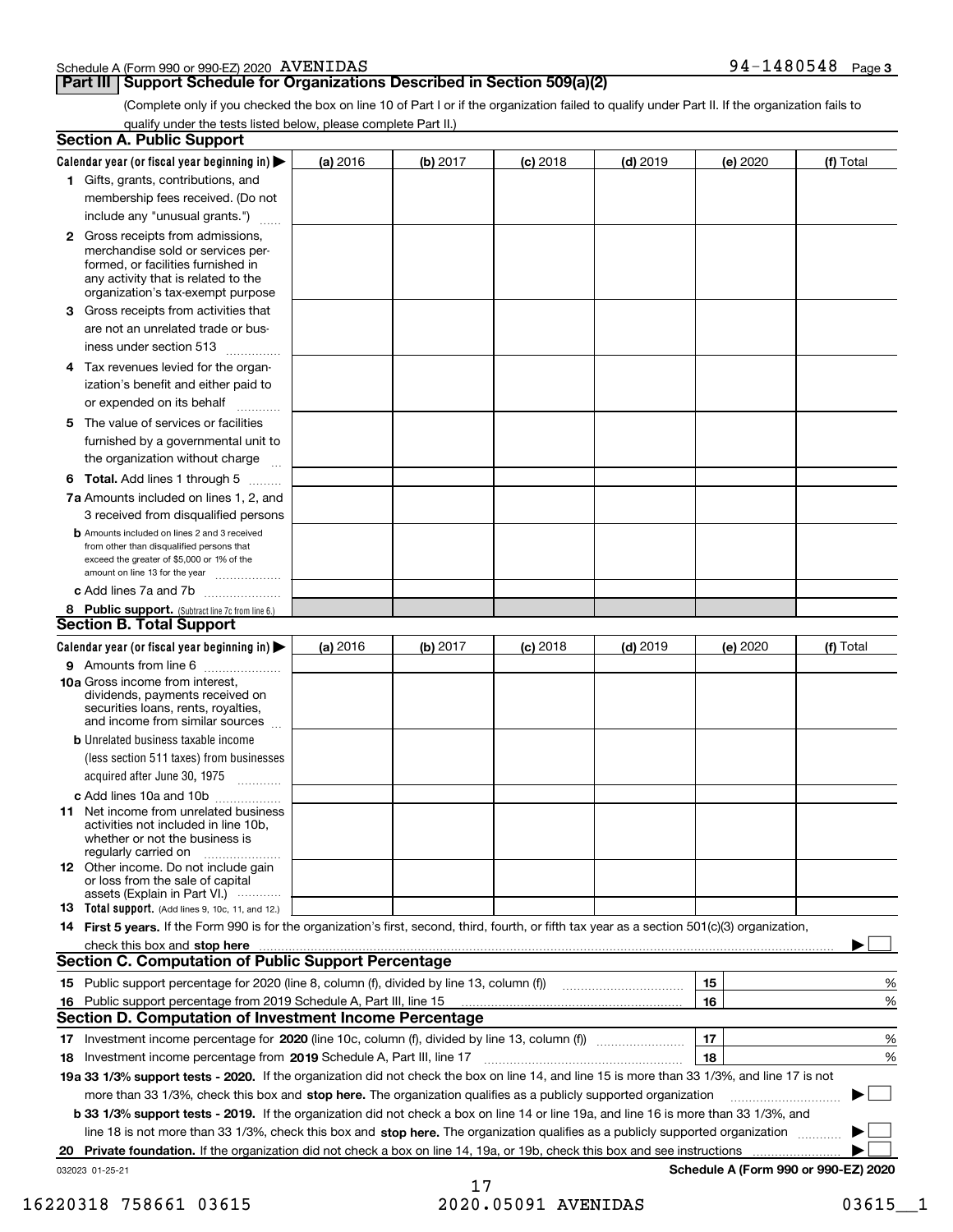**YesNo**

# **Part IV Supporting Organizations**

(Complete only if you checked a box in line 12 on Part I. If you checked box 12a, Part I, complete Sections A and B. If you checked box 12b, Part I, complete Sections A and C. If you checked box 12c, Part I, complete Sections A, D, and E. If you checked box 12d, Part I, complete Sections A and D, and complete Part V.)

# **Section A. All Supporting Organizations**

- **1** Are all of the organization's supported organizations listed by name in the organization's governing documents? If "No," describe in **Part VI** how the supported organizations are designated. If designated by *class or purpose, describe the designation. If historic and continuing relationship, explain.*
- **2** Did the organization have any supported organization that does not have an IRS determination of status under section 509(a)(1) or (2)? If "Yes," explain in Part VI how the organization determined that the supported *organization was described in section 509(a)(1) or (2).*
- **3a** Did the organization have a supported organization described in section 501(c)(4), (5), or (6)? If "Yes," answer *lines 3b and 3c below.*
- **b** Did the organization confirm that each supported organization qualified under section 501(c)(4), (5), or (6) and satisfied the public support tests under section 509(a)(2)? If "Yes," describe in **Part VI** when and how the *organization made the determination.*
- **c**Did the organization ensure that all support to such organizations was used exclusively for section 170(c)(2)(B) purposes? If "Yes," explain in **Part VI** what controls the organization put in place to ensure such use.
- **4a***If* Was any supported organization not organized in the United States ("foreign supported organization")? *"Yes," and if you checked box 12a or 12b in Part I, answer lines 4b and 4c below.*
- **b** Did the organization have ultimate control and discretion in deciding whether to make grants to the foreign supported organization? If "Yes," describe in **Part VI** how the organization had such control and discretion *despite being controlled or supervised by or in connection with its supported organizations.*
- **c** Did the organization support any foreign supported organization that does not have an IRS determination under sections 501(c)(3) and 509(a)(1) or (2)? If "Yes," explain in **Part VI** what controls the organization used *to ensure that all support to the foreign supported organization was used exclusively for section 170(c)(2)(B) purposes.*
- **5a** Did the organization add, substitute, or remove any supported organizations during the tax year? If "Yes," answer lines 5b and 5c below (if applicable). Also, provide detail in **Part VI,** including (i) the names and EIN *numbers of the supported organizations added, substituted, or removed; (ii) the reasons for each such action; (iii) the authority under the organization's organizing document authorizing such action; and (iv) how the action was accomplished (such as by amendment to the organizing document).*
- **b** Type I or Type II only. Was any added or substituted supported organization part of a class already designated in the organization's organizing document?
- **cSubstitutions only.**  Was the substitution the result of an event beyond the organization's control?
- **6** Did the organization provide support (whether in the form of grants or the provision of services or facilities) to **Part VI.** *If "Yes," provide detail in* support or benefit one or more of the filing organization's supported organizations? anyone other than (i) its supported organizations, (ii) individuals that are part of the charitable class benefited by one or more of its supported organizations, or (iii) other supporting organizations that also
- **7**Did the organization provide a grant, loan, compensation, or other similar payment to a substantial contributor *If "Yes," complete Part I of Schedule L (Form 990 or 990-EZ).* regard to a substantial contributor? (as defined in section 4958(c)(3)(C)), a family member of a substantial contributor, or a 35% controlled entity with
- **8** Did the organization make a loan to a disqualified person (as defined in section 4958) not described in line 7? *If "Yes," complete Part I of Schedule L (Form 990 or 990-EZ).*
- **9a** Was the organization controlled directly or indirectly at any time during the tax year by one or more in section 509(a)(1) or (2))? If "Yes," *provide detail in* <code>Part VI.</code> disqualified persons, as defined in section 4946 (other than foundation managers and organizations described
- **b**the supporting organization had an interest? If "Yes," provide detail in P**art VI**. Did one or more disqualified persons (as defined in line 9a) hold a controlling interest in any entity in which
- **c**Did a disqualified person (as defined in line 9a) have an ownership interest in, or derive any personal benefit from, assets in which the supporting organization also had an interest? If "Yes," provide detail in P**art VI.**
- **10a** Was the organization subject to the excess business holdings rules of section 4943 because of section supporting organizations)? If "Yes," answer line 10b below. 4943(f) (regarding certain Type II supporting organizations, and all Type III non-functionally integrated
- **b** Did the organization have any excess business holdings in the tax year? (Use Schedule C, Form 4720, to *determine whether the organization had excess business holdings.)*

032024 01-25-21



**Schedule A (Form 990 or 990-EZ) 2020**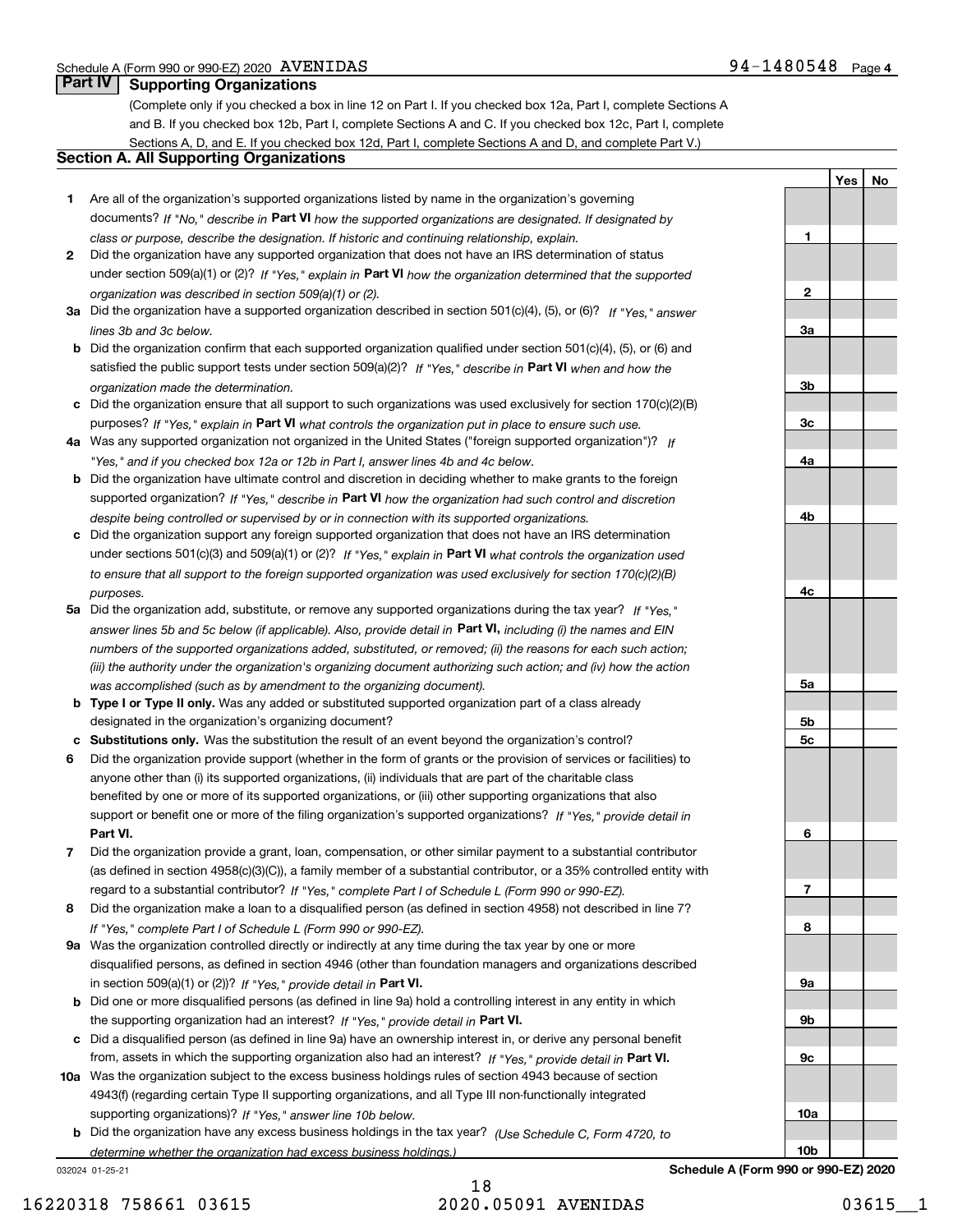|    | oupporung Organizations <sub>(CONTINUEG)</sub>                                                                                                                                                                                                                                                                                                                                                                                                                                                                                                                                                                                                       |                 |            |    |
|----|------------------------------------------------------------------------------------------------------------------------------------------------------------------------------------------------------------------------------------------------------------------------------------------------------------------------------------------------------------------------------------------------------------------------------------------------------------------------------------------------------------------------------------------------------------------------------------------------------------------------------------------------------|-----------------|------------|----|
|    |                                                                                                                                                                                                                                                                                                                                                                                                                                                                                                                                                                                                                                                      |                 | Yes        | No |
| 11 | Has the organization accepted a gift or contribution from any of the following persons?                                                                                                                                                                                                                                                                                                                                                                                                                                                                                                                                                              |                 |            |    |
|    | a A person who directly or indirectly controls, either alone or together with persons described in lines 11b and                                                                                                                                                                                                                                                                                                                                                                                                                                                                                                                                     |                 |            |    |
|    | 11c below, the governing body of a supported organization?                                                                                                                                                                                                                                                                                                                                                                                                                                                                                                                                                                                           | 11a             |            |    |
|    | <b>b</b> A family member of a person described in line 11a above?                                                                                                                                                                                                                                                                                                                                                                                                                                                                                                                                                                                    | 11 <sub>b</sub> |            |    |
|    | c A 35% controlled entity of a person described in line 11a or 11b above? If "Yes" to line 11a, 11b, or 11c, provide                                                                                                                                                                                                                                                                                                                                                                                                                                                                                                                                 |                 |            |    |
|    | detail in Part VI.                                                                                                                                                                                                                                                                                                                                                                                                                                                                                                                                                                                                                                   | 11c             |            |    |
|    | <b>Section B. Type I Supporting Organizations</b>                                                                                                                                                                                                                                                                                                                                                                                                                                                                                                                                                                                                    |                 |            |    |
|    |                                                                                                                                                                                                                                                                                                                                                                                                                                                                                                                                                                                                                                                      |                 | Yes        | No |
| 1  | Did the governing body, members of the governing body, officers acting in their official capacity, or membership of one or<br>more supported organizations have the power to regularly appoint or elect at least a majority of the organization's officers,<br>directors, or trustees at all times during the tax year? If "No," describe in Part VI how the supported organization(s)<br>effectively operated, supervised, or controlled the organization's activities. If the organization had more than one supported<br>organization, describe how the powers to appoint and/or remove officers, directors, or trustees were allocated among the |                 |            |    |
|    | supported organizations and what conditions or restrictions, if any, applied to such powers during the tax year.                                                                                                                                                                                                                                                                                                                                                                                                                                                                                                                                     | 1               |            |    |
| 2  | Did the organization operate for the benefit of any supported organization other than the supported                                                                                                                                                                                                                                                                                                                                                                                                                                                                                                                                                  |                 |            |    |
|    | organization(s) that operated, supervised, or controlled the supporting organization? If "Yes," explain in                                                                                                                                                                                                                                                                                                                                                                                                                                                                                                                                           |                 |            |    |
|    | Part VI how providing such benefit carried out the purposes of the supported organization(s) that operated,                                                                                                                                                                                                                                                                                                                                                                                                                                                                                                                                          |                 |            |    |
|    | supervised, or controlled the supporting organization.<br>Section C. Type II Supporting Organizations                                                                                                                                                                                                                                                                                                                                                                                                                                                                                                                                                | $\mathbf 2$     |            |    |
|    |                                                                                                                                                                                                                                                                                                                                                                                                                                                                                                                                                                                                                                                      |                 |            |    |
|    |                                                                                                                                                                                                                                                                                                                                                                                                                                                                                                                                                                                                                                                      |                 | <b>Yes</b> | No |
| 1. | Were a majority of the organization's directors or trustees during the tax year also a majority of the directors                                                                                                                                                                                                                                                                                                                                                                                                                                                                                                                                     |                 |            |    |
|    | or trustees of each of the organization's supported organization(s)? If "No," describe in Part VI how control                                                                                                                                                                                                                                                                                                                                                                                                                                                                                                                                        |                 |            |    |
|    | or management of the supporting organization was vested in the same persons that controlled or managed                                                                                                                                                                                                                                                                                                                                                                                                                                                                                                                                               |                 |            |    |
|    | the supported organization(s).                                                                                                                                                                                                                                                                                                                                                                                                                                                                                                                                                                                                                       | 1               |            |    |
|    | Section D. All Type III Supporting Organizations                                                                                                                                                                                                                                                                                                                                                                                                                                                                                                                                                                                                     |                 |            |    |
|    |                                                                                                                                                                                                                                                                                                                                                                                                                                                                                                                                                                                                                                                      |                 | Yes        | No |
| 1. | Did the organization provide to each of its supported organizations, by the last day of the fifth month of the                                                                                                                                                                                                                                                                                                                                                                                                                                                                                                                                       |                 |            |    |
|    | organization's tax year, (i) a written notice describing the type and amount of support provided during the prior tax                                                                                                                                                                                                                                                                                                                                                                                                                                                                                                                                |                 |            |    |
|    | year, (ii) a copy of the Form 990 that was most recently filed as of the date of notification, and (iii) copies of the                                                                                                                                                                                                                                                                                                                                                                                                                                                                                                                               |                 |            |    |
|    | organization's governing documents in effect on the date of notification, to the extent not previously provided?                                                                                                                                                                                                                                                                                                                                                                                                                                                                                                                                     | 1               |            |    |
| 2  | Were any of the organization's officers, directors, or trustees either (i) appointed or elected by the supported                                                                                                                                                                                                                                                                                                                                                                                                                                                                                                                                     |                 |            |    |
|    | organization(s) or (ii) serving on the governing body of a supported organization? If "No," explain in Part VI how                                                                                                                                                                                                                                                                                                                                                                                                                                                                                                                                   |                 |            |    |
|    | the organization maintained a close and continuous working relationship with the supported organization(s).                                                                                                                                                                                                                                                                                                                                                                                                                                                                                                                                          | $\overline{2}$  |            |    |
| 3  | By reason of the relationship described in line 2, above, did the organization's supported organizations have a                                                                                                                                                                                                                                                                                                                                                                                                                                                                                                                                      |                 |            |    |
|    | significant voice in the organization's investment policies and in directing the use of the organization's                                                                                                                                                                                                                                                                                                                                                                                                                                                                                                                                           |                 |            |    |
|    | income or assets at all times during the tax year? If "Yes," describe in Part VI the role the organization's                                                                                                                                                                                                                                                                                                                                                                                                                                                                                                                                         |                 |            |    |
|    | supported organizations played in this regard.                                                                                                                                                                                                                                                                                                                                                                                                                                                                                                                                                                                                       | 3               |            |    |
|    | Section E. Type III Functionally Integrated Supporting Organizations                                                                                                                                                                                                                                                                                                                                                                                                                                                                                                                                                                                 |                 |            |    |
| 1. | Check the box next to the method that the organization used to satisfy the Integral Part Test during the year (see instructions).                                                                                                                                                                                                                                                                                                                                                                                                                                                                                                                    |                 |            |    |
| a  | The organization satisfied the Activities Test. Complete line 2 below.                                                                                                                                                                                                                                                                                                                                                                                                                                                                                                                                                                               |                 |            |    |
| b  | The organization is the parent of each of its supported organizations. Complete line 3 below.                                                                                                                                                                                                                                                                                                                                                                                                                                                                                                                                                        |                 |            |    |

- **c**The organization supported a governmental entity. Describe in Part VI how you supported a governmental entity (see instructions).
- **2Answer lines 2a and 2b below. Yes No** Activities Test.
- **a** Did substantially all of the organization's activities during the tax year directly further the exempt purposes of the supported organization(s) to which the organization was responsive? If "Yes," then in **Part VI identify those supported organizations and explain**  *how these activities directly furthered their exempt purposes, how the organization was responsive to those supported organizations, and how the organization determined that these activities constituted substantially all of its activities.*
- **b** Did the activities described in line 2a, above, constitute activities that, but for the organization's involvement, **Part VI**  *the reasons for the organization's position that its supported organization(s) would have engaged in* one or more of the organization's supported organization(s) would have been engaged in? If "Yes," e*xplain in these activities but for the organization's involvement.*
- **3**Parent of Supported Organizations. Answer lines 3a and 3b below.
- **a** Did the organization have the power to regularly appoint or elect a majority of the officers, directors, or trustees of each of the supported organizations? If "Yes" or "No" provide details in **Part VI.**
- 032025 01-25-21 **b** Did the organization exercise a substantial degree of direction over the policies, programs, and activities of each of its supported organizations? If "Yes," describe in Part VI the role played by the organization in this regard.

**Schedule A (Form 990 or 990-EZ) 2020**

# 19 16220318 758661 03615 2020.05091 AVENIDAS 03615\_\_1

**2a**

**2b**

**3a**

**3b**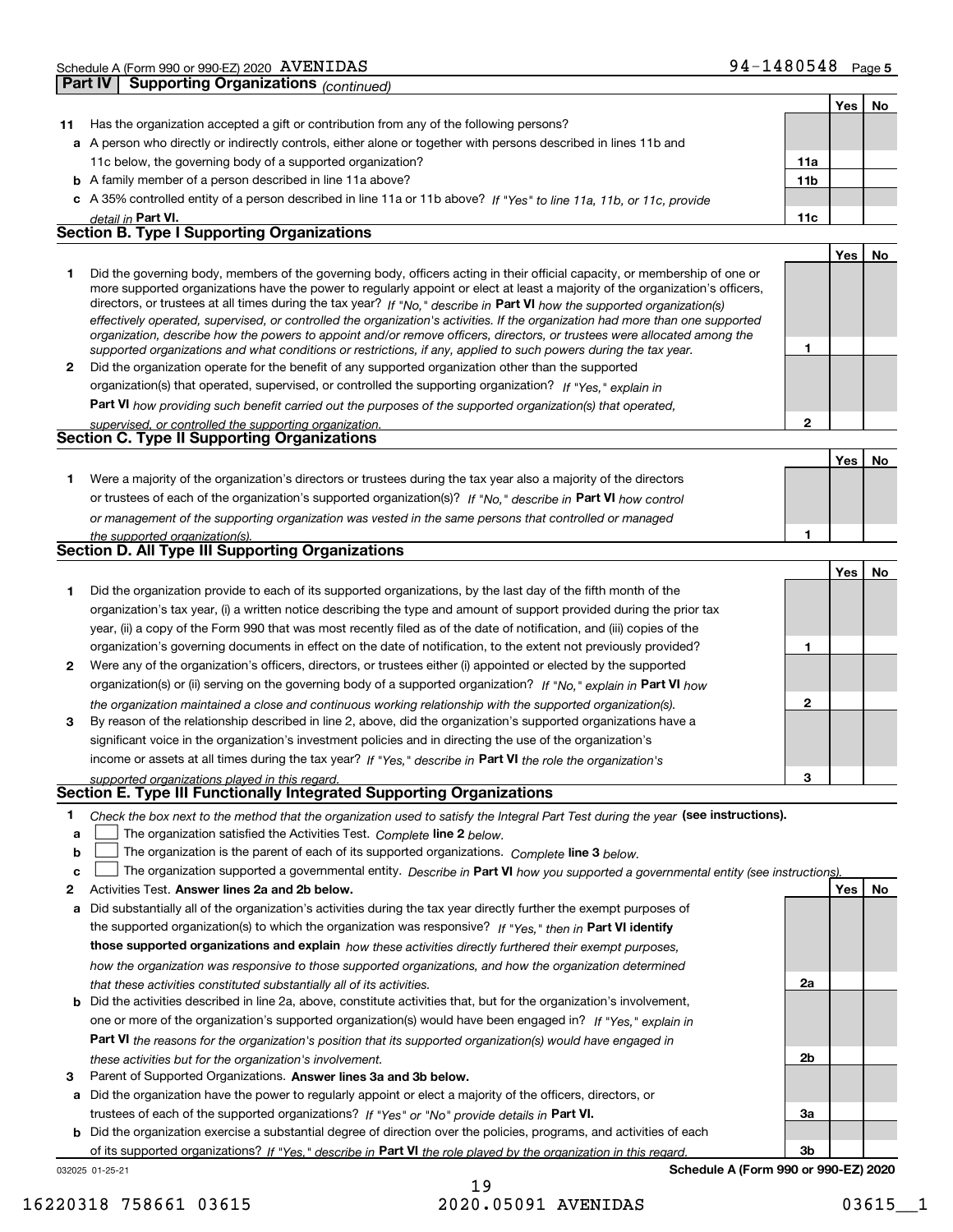|        | Schedule A (Form 990 or 990-EZ) 2020 AVENIDAS |                                                                         | $94 - 1480548$ Page 6 |  |
|--------|-----------------------------------------------|-------------------------------------------------------------------------|-----------------------|--|
| Part V |                                               | Type III Non-Functionally Integrated 509(a)(3) Supporting Organizations |                       |  |

| 1            | Check here if the organization satisfied the Integral Part Test as a qualifying trust on Nov. 20, 1970 (explain in Part VI). See instructions. |                |                |                                |
|--------------|------------------------------------------------------------------------------------------------------------------------------------------------|----------------|----------------|--------------------------------|
|              | All other Type III non-functionally integrated supporting organizations must complete Sections A through E.                                    |                |                |                                |
|              | Section A - Adjusted Net Income                                                                                                                |                | (A) Prior Year | (B) Current Year<br>(optional) |
| $\mathbf{1}$ | Net short-term capital gain                                                                                                                    | $\mathbf{1}$   |                |                                |
| $\mathbf{2}$ | Recoveries of prior-year distributions                                                                                                         | $\mathbf 2$    |                |                                |
| 3            | Other gross income (see instructions)                                                                                                          | 3              |                |                                |
| 4            | Add lines 1 through 3.                                                                                                                         | 4              |                |                                |
| 5            | Depreciation and depletion                                                                                                                     | 5              |                |                                |
| 6            | Portion of operating expenses paid or incurred for production or                                                                               |                |                |                                |
|              | collection of gross income or for management, conservation, or                                                                                 |                |                |                                |
|              | maintenance of property held for production of income (see instructions)                                                                       | 6              |                |                                |
| 7            | Other expenses (see instructions)                                                                                                              | $\overline{7}$ |                |                                |
| 8            | <b>Adjusted Net Income</b> (subtract lines 5, 6, and 7 from line 4)                                                                            | 8              |                |                                |
|              | <b>Section B - Minimum Asset Amount</b>                                                                                                        |                | (A) Prior Year | (B) Current Year<br>(optional) |
| 1            | Aggregate fair market value of all non-exempt-use assets (see                                                                                  |                |                |                                |
|              | instructions for short tax year or assets held for part of year):                                                                              |                |                |                                |
|              | <b>a</b> Average monthly value of securities                                                                                                   | 1a             |                |                                |
|              | <b>b</b> Average monthly cash balances                                                                                                         | 1b             |                |                                |
|              | c Fair market value of other non-exempt-use assets                                                                                             | 1c             |                |                                |
|              | <b>d</b> Total (add lines 1a, 1b, and 1c)                                                                                                      | 1d             |                |                                |
|              | <b>e</b> Discount claimed for blockage or other factors                                                                                        |                |                |                                |
|              | (explain in detail in Part VI):                                                                                                                |                |                |                                |
| 2            | Acquisition indebtedness applicable to non-exempt-use assets                                                                                   | $\mathbf{2}$   |                |                                |
| 3            | Subtract line 2 from line 1d.                                                                                                                  | 3              |                |                                |
| 4            | Cash deemed held for exempt use. Enter 0.015 of line 3 (for greater amount,                                                                    |                |                |                                |
|              | see instructions).                                                                                                                             | 4              |                |                                |
| 5            | Net value of non-exempt-use assets (subtract line 4 from line 3)                                                                               | 5              |                |                                |
| 6            | Multiply line 5 by 0.035.                                                                                                                      | 6              |                |                                |
| 7            | Recoveries of prior-year distributions                                                                                                         | $\overline{7}$ |                |                                |
| 8            | Minimum Asset Amount (add line 7 to line 6)                                                                                                    | 8              |                |                                |
|              | <b>Section C - Distributable Amount</b>                                                                                                        |                |                | <b>Current Year</b>            |
| 1            | Adjusted net income for prior year (from Section A, line 8, column A)                                                                          | 1              |                |                                |
| $\mathbf{2}$ | Enter 0.85 of line 1.                                                                                                                          | $\overline{2}$ |                |                                |
| 3            | Minimum asset amount for prior year (from Section B, line 8, column A)                                                                         | 3              |                |                                |
| 4            | Enter greater of line 2 or line 3.                                                                                                             | 4              |                |                                |
| 5            | Income tax imposed in prior year                                                                                                               | 5              |                |                                |
| 6            | <b>Distributable Amount.</b> Subtract line 5 from line 4, unless subject to                                                                    |                |                |                                |
|              | emergency temporary reduction (see instructions).                                                                                              | 6              |                |                                |

**7** Check here if the current year is the organization's first as a non-functionally integrated Type III supporting organization (see instructions).

**Schedule A (Form 990 or 990-EZ) 2020**

032026 01-25-21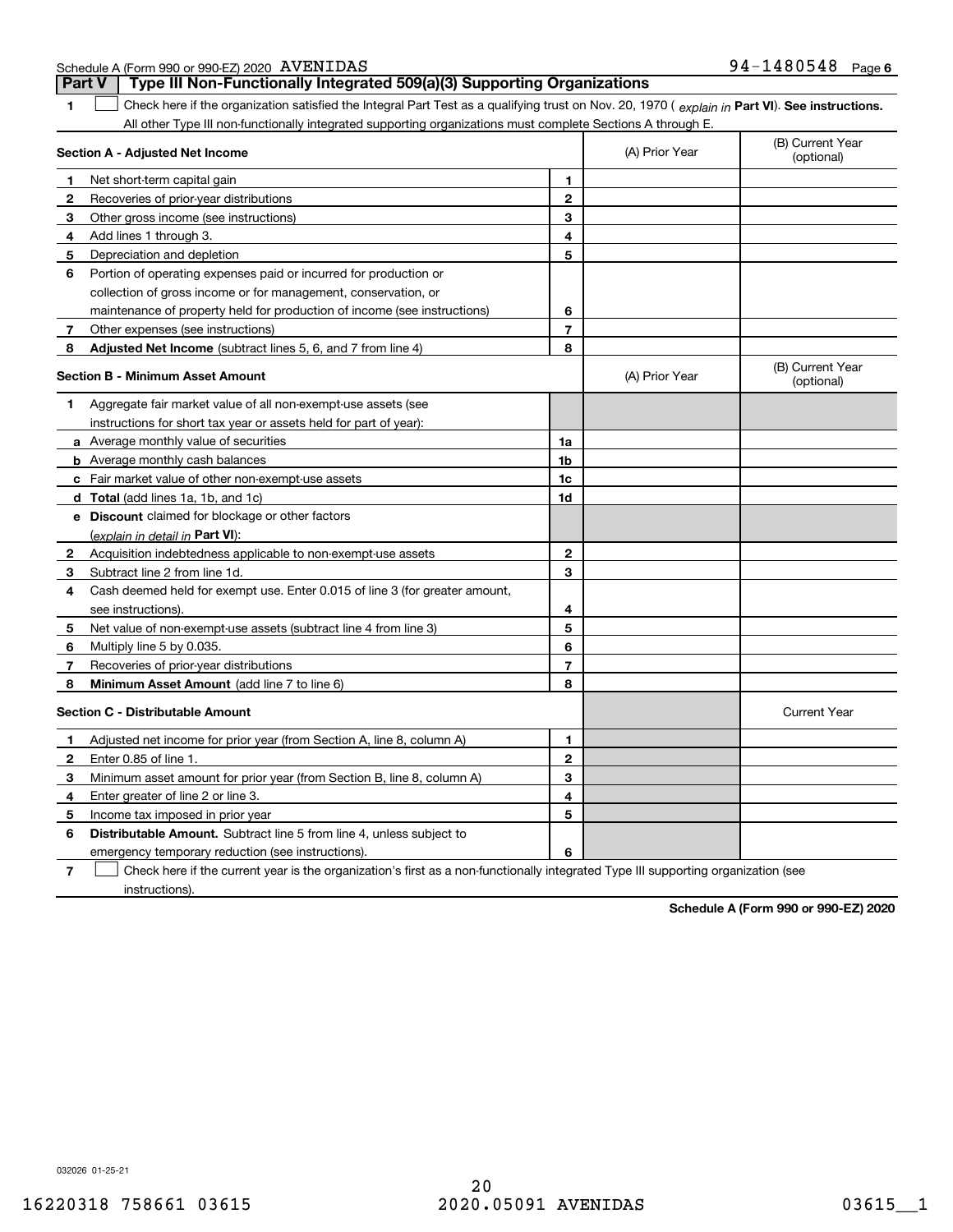|  | Schedule A (Form 990 or 990-EZ) 2020 $\>$ $\rm AVENIDAS$ | 94-1480548 | Page |
|--|----------------------------------------------------------|------------|------|
|  |                                                          |            |      |

| <b>Part V</b> | Type III Non-Functionally Integrated 509(a)(3) Supporting Organizations                    |                             | (continued)                           |                                         |  |
|---------------|--------------------------------------------------------------------------------------------|-----------------------------|---------------------------------------|-----------------------------------------|--|
|               | <b>Section D - Distributions</b>                                                           |                             |                                       | <b>Current Year</b>                     |  |
| 1             | Amounts paid to supported organizations to accomplish exempt purposes                      |                             | 1                                     |                                         |  |
| 2             | Amounts paid to perform activity that directly furthers exempt purposes of supported       |                             |                                       |                                         |  |
|               | organizations, in excess of income from activity                                           |                             |                                       | 2                                       |  |
| 3             | Administrative expenses paid to accomplish exempt purposes of supported organizations      |                             |                                       | 3                                       |  |
| 4             | Amounts paid to acquire exempt-use assets                                                  |                             |                                       | 4                                       |  |
| 5             | Qualified set-aside amounts (prior IRS approval required - provide details in Part VI)     |                             |                                       | 5                                       |  |
| 6             | Other distributions (describe in Part VI). See instructions.                               |                             |                                       | 6                                       |  |
| 7             | Total annual distributions. Add lines 1 through 6.                                         |                             |                                       | 7                                       |  |
| 8             | Distributions to attentive supported organizations to which the organization is responsive |                             |                                       |                                         |  |
|               | (provide details in Part VI). See instructions.                                            |                             |                                       | 8                                       |  |
| 9             | Distributable amount for 2020 from Section C, line 6                                       |                             |                                       | 9                                       |  |
| 10            | Line 8 amount divided by line 9 amount                                                     |                             | 10                                    |                                         |  |
|               |                                                                                            | (i)                         | (ii)                                  | (iii)                                   |  |
|               | <b>Section E - Distribution Allocations</b> (see instructions)                             | <b>Excess Distributions</b> | <b>Underdistributions</b><br>Pre-2020 | <b>Distributable</b><br>Amount for 2020 |  |
| 1             | Distributable amount for 2020 from Section C, line 6                                       |                             |                                       |                                         |  |
| 2             | Underdistributions, if any, for years prior to 2020 (reason-                               |                             |                                       |                                         |  |
|               | able cause required - explain in Part VI). See instructions.                               |                             |                                       |                                         |  |
| 3             | Excess distributions carryover, if any, to 2020                                            |                             |                                       |                                         |  |
|               | <b>a</b> From 2015                                                                         |                             |                                       |                                         |  |
|               | <b>b</b> From 2016                                                                         |                             |                                       |                                         |  |
|               | c From 2017                                                                                |                             |                                       |                                         |  |
|               | <b>d</b> From 2018                                                                         |                             |                                       |                                         |  |
|               | e From 2019                                                                                |                             |                                       |                                         |  |
|               | f Total of lines 3a through 3e                                                             |                             |                                       |                                         |  |
|               | g Applied to underdistributions of prior years                                             |                             |                                       |                                         |  |
|               | <b>h</b> Applied to 2020 distributable amount                                              |                             |                                       |                                         |  |
|               | Carryover from 2015 not applied (see instructions)                                         |                             |                                       |                                         |  |
|               | Remainder. Subtract lines 3g, 3h, and 3i from line 3f.                                     |                             |                                       |                                         |  |
| 4             | Distributions for 2020 from Section D,                                                     |                             |                                       |                                         |  |
|               | line $7:$                                                                                  |                             |                                       |                                         |  |
|               | a Applied to underdistributions of prior years                                             |                             |                                       |                                         |  |
|               | <b>b</b> Applied to 2020 distributable amount                                              |                             |                                       |                                         |  |
|               | c Remainder. Subtract lines 4a and 4b from line 4.                                         |                             |                                       |                                         |  |
| 5             | Remaining underdistributions for years prior to 2020, if                                   |                             |                                       |                                         |  |
|               | any. Subtract lines 3g and 4a from line 2. For result greater                              |                             |                                       |                                         |  |
|               | than zero, explain in Part VI. See instructions.                                           |                             |                                       |                                         |  |
| 6             | Remaining underdistributions for 2020. Subtract lines 3h                                   |                             |                                       |                                         |  |
|               | and 4b from line 1. For result greater than zero, explain in                               |                             |                                       |                                         |  |
|               | Part VI. See instructions.                                                                 |                             |                                       |                                         |  |
| 7             | Excess distributions carryover to 2021. Add lines 3j                                       |                             |                                       |                                         |  |
|               | and 4c.                                                                                    |                             |                                       |                                         |  |
| 8             | Breakdown of line 7:                                                                       |                             |                                       |                                         |  |
|               | a Excess from 2016                                                                         |                             |                                       |                                         |  |
|               | <b>b</b> Excess from 2017                                                                  |                             |                                       |                                         |  |
|               | c Excess from 2018                                                                         |                             |                                       |                                         |  |
|               | d Excess from 2019                                                                         |                             |                                       |                                         |  |
|               | e Excess from 2020                                                                         |                             |                                       |                                         |  |

**Schedule A (Form 990 or 990-EZ) 2020**

032027 01-25-21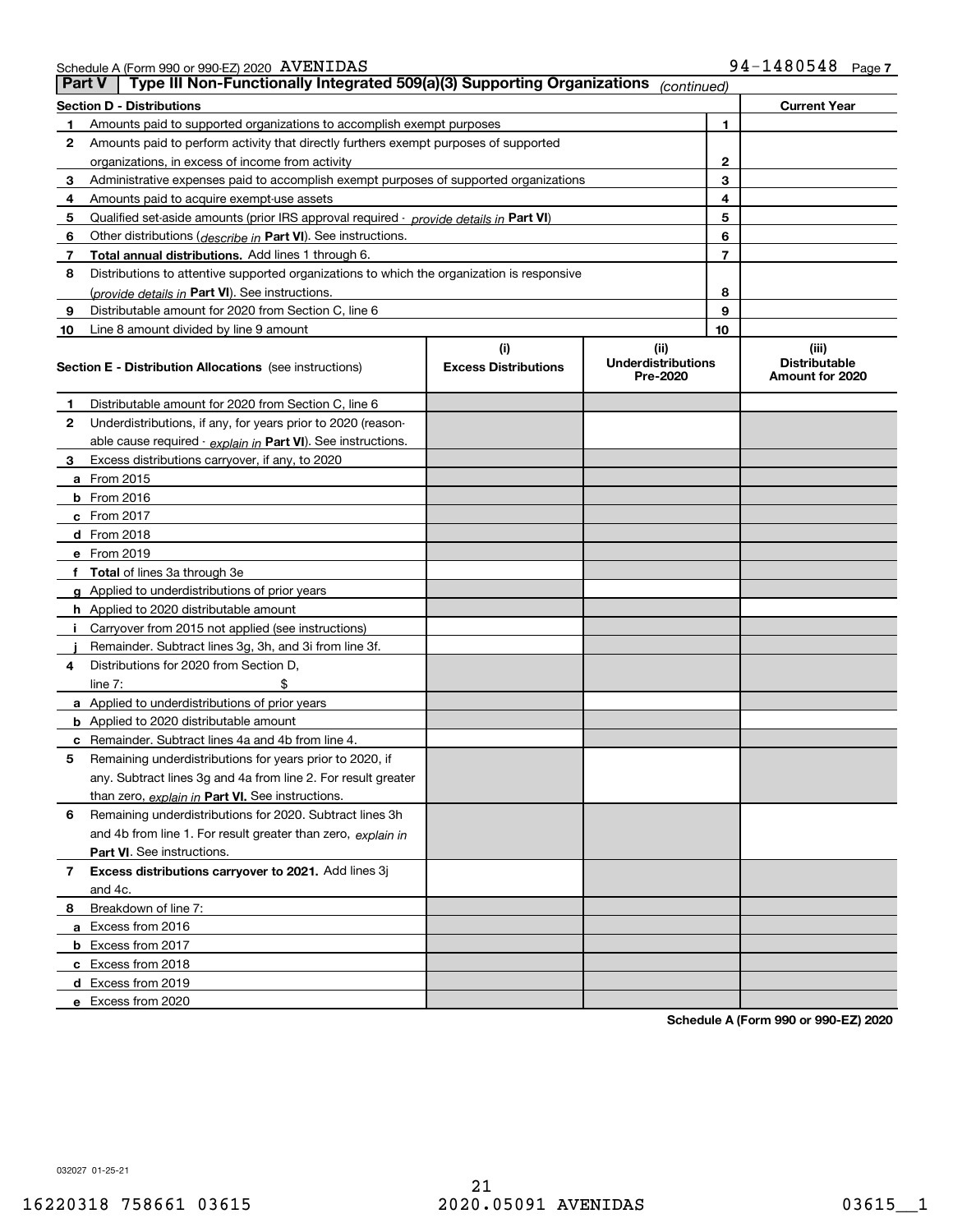#### Schedule A (Form 990 or 990-EZ) 2020 Page AVENIDAS

Part VI | Supplemental Information. Provide the explanations required by Part II, line 10; Part II, line 17a or 17b; Part III, line 12; Part IV, Section A, lines 1, 2, 3b, 3c, 4b, 4c, 5a, 6, 9a, 9b, 9c, 11a, 11b, and 11c; Part IV, Section B, lines 1 and 2; Part IV, Section C, line 1; Part IV, Section D, lines 2 and 3; Part IV, Section E, lines 1c, 2a, 2b, 3a, and 3b; Part V, line 1; Part V, Section B, line 1e; Part V, Section D, lines 5, 6, and 8; and Part V, Section E, lines 2, 5, and 6. Also complete this part for any additional information. (See instructions.)

# SCHEDULE A, PART II, LINE 10, EXPLANATION FOR OTHER INCOME:

| 032028 01-25-21 | 16220318 758661 03615 | 22<br>2020.05091 AVENIDAS                                                                                                                                                                                                                      | Schedule A (Form 990 or 990-EZ) 2020<br>$03615 - 1$ |
|-----------------|-----------------------|------------------------------------------------------------------------------------------------------------------------------------------------------------------------------------------------------------------------------------------------|-----------------------------------------------------|
|                 |                       |                                                                                                                                                                                                                                                |                                                     |
|                 |                       |                                                                                                                                                                                                                                                |                                                     |
|                 |                       |                                                                                                                                                                                                                                                |                                                     |
|                 |                       |                                                                                                                                                                                                                                                |                                                     |
|                 |                       |                                                                                                                                                                                                                                                |                                                     |
|                 |                       |                                                                                                                                                                                                                                                |                                                     |
|                 |                       |                                                                                                                                                                                                                                                |                                                     |
|                 |                       |                                                                                                                                                                                                                                                |                                                     |
|                 |                       |                                                                                                                                                                                                                                                |                                                     |
|                 |                       |                                                                                                                                                                                                                                                |                                                     |
|                 |                       |                                                                                                                                                                                                                                                |                                                     |
|                 |                       |                                                                                                                                                                                                                                                |                                                     |
|                 |                       |                                                                                                                                                                                                                                                |                                                     |
|                 |                       |                                                                                                                                                                                                                                                |                                                     |
|                 |                       |                                                                                                                                                                                                                                                |                                                     |
|                 |                       |                                                                                                                                                                                                                                                |                                                     |
|                 |                       |                                                                                                                                                                                                                                                |                                                     |
|                 |                       |                                                                                                                                                                                                                                                |                                                     |
|                 |                       |                                                                                                                                                                                                                                                |                                                     |
|                 |                       |                                                                                                                                                                                                                                                |                                                     |
| 2020 AMOUNT: \$ | 0.                    | the control of the control of the control of the control of the control of the control of the control of the control of the control of the control of the control of the control of the control of the control of the control                  |                                                     |
| 2019 AMOUNT: \$ | 5,625.                | <u> 1989 - Johann Harry Barn, mars ar breist fan de Amerikaanske kommunenter oan de Fryske kommunenter oan de Fry</u><br><u> 1989 - Jan Samuel Barbara, martin da shekara tsara 1989 - Andrea Samuel Barbara, marka 1989 - Andrea Samuel B</u> |                                                     |
| 2018 AMOUNT: \$ | 4,625.                | <u> 1989 - Andrea Andrew Maria (h. 1989).</u>                                                                                                                                                                                                  |                                                     |
| 2017 AMOUNT: \$ | 5,700.                |                                                                                                                                                                                                                                                |                                                     |
| 2016 AMOUNT: \$ | 10,776.               | <u> 1989 - Johann Stein, mars an deutscher Stein und der Stein und der Stein und der Stein und der Stein und der</u>                                                                                                                           |                                                     |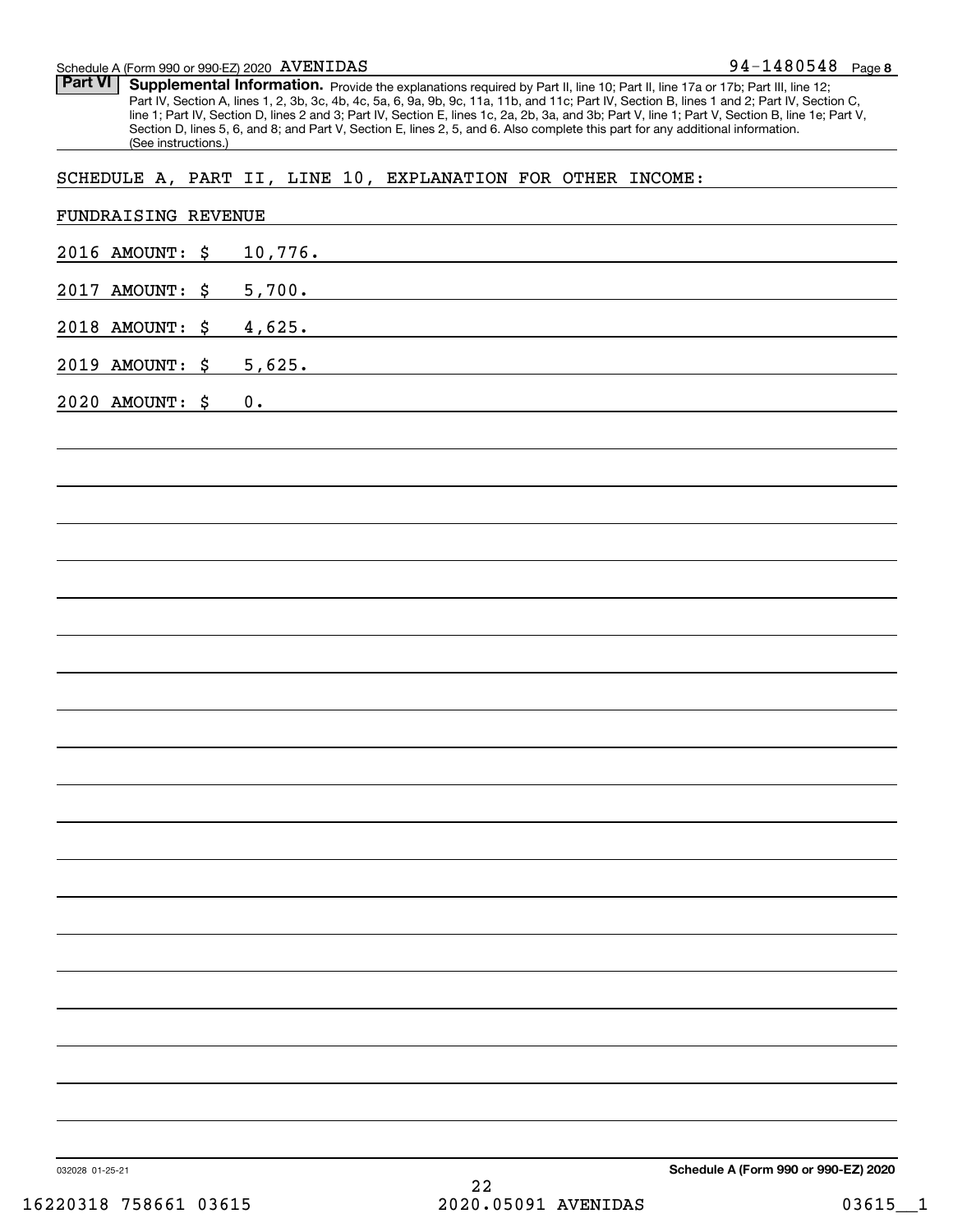Department of the Treasury Internal Revenue Service **(Form 990, 990-EZ, or 990-PF)**

Name of the organization

# \*\* PUBLIC DISCLOSURE COPY \*\*

# **Schedule B Schedule of Contributors**

**| Attach to Form 990, Form 990-EZ, or Form 990-PF. | Go to www.irs.gov/Form990 for the latest information.** OMB No. 1545-0047

**2020**

**Employer identification number**

94-1480548

|  | AVENIDAS |
|--|----------|
|  |          |

| <b>Organization type</b> (check one): |                                                                             |  |  |
|---------------------------------------|-----------------------------------------------------------------------------|--|--|
| Filers of:                            | Section:                                                                    |  |  |
| Form 990 or 990-EZ                    | $\boxed{\text{X}}$ 501(c)( 3) (enter number) organization                   |  |  |
|                                       | $4947(a)(1)$ nonexempt charitable trust not treated as a private foundation |  |  |
|                                       | 527 political organization                                                  |  |  |
| Form 990-PF                           | 501(c)(3) exempt private foundation                                         |  |  |
|                                       | 4947(a)(1) nonexempt charitable trust treated as a private foundation       |  |  |
|                                       | 501(c)(3) taxable private foundation                                        |  |  |

Check if your organization is covered by the **General Rule** or a **Special Rule. Note:**  Only a section 501(c)(7), (8), or (10) organization can check boxes for both the General Rule and a Special Rule. See instructions.

#### **General Rule**

 $\mathcal{L}^{\text{max}}$ 

For an organization filing Form 990, 990-EZ, or 990-PF that received, during the year, contributions totaling \$5,000 or more (in money or property) from any one contributor. Complete Parts I and II. See instructions for determining a contributor's total contributions.

#### **Special Rules**

any one contributor, during the year, total contributions of the greater of  $\,$  (1) \$5,000; or **(2)** 2% of the amount on (i) Form 990, Part VIII, line 1h;  $\boxed{\textbf{X}}$  For an organization described in section 501(c)(3) filing Form 990 or 990-EZ that met the 33 1/3% support test of the regulations under sections 509(a)(1) and 170(b)(1)(A)(vi), that checked Schedule A (Form 990 or 990-EZ), Part II, line 13, 16a, or 16b, and that received from or (ii) Form 990-EZ, line 1. Complete Parts I and II.

For an organization described in section 501(c)(7), (8), or (10) filing Form 990 or 990-EZ that received from any one contributor, during the year, total contributions of more than \$1,000 exclusively for religious, charitable, scientific, literary, or educational purposes, or for the prevention of cruelty to children or animals. Complete Parts I (entering "N/A" in column (b) instead of the contributor name and address), II, and III.  $\mathcal{L}^{\text{max}}$ 

purpose. Don't complete any of the parts unless the **General Rule** applies to this organization because it received *nonexclusively* year, contributions <sub>exclusively</sub> for religious, charitable, etc., purposes, but no such contributions totaled more than \$1,000. If this box is checked, enter here the total contributions that were received during the year for an  $\;$ exclusively religious, charitable, etc., For an organization described in section 501(c)(7), (8), or (10) filing Form 990 or 990-EZ that received from any one contributor, during the religious, charitable, etc., contributions totaling \$5,000 or more during the year  $\Box$ — $\Box$   $\Box$  $\mathcal{L}^{\text{max}}$ 

**Caution:**  An organization that isn't covered by the General Rule and/or the Special Rules doesn't file Schedule B (Form 990, 990-EZ, or 990-PF),  **must** but it answer "No" on Part IV, line 2, of its Form 990; or check the box on line H of its Form 990-EZ or on its Form 990-PF, Part I, line 2, to certify that it doesn't meet the filing requirements of Schedule B (Form 990, 990-EZ, or 990-PF).

**For Paperwork Reduction Act Notice, see the instructions for Form 990, 990-EZ, or 990-PF. Schedule B (Form 990, 990-EZ, or 990-PF) (2020)** LHA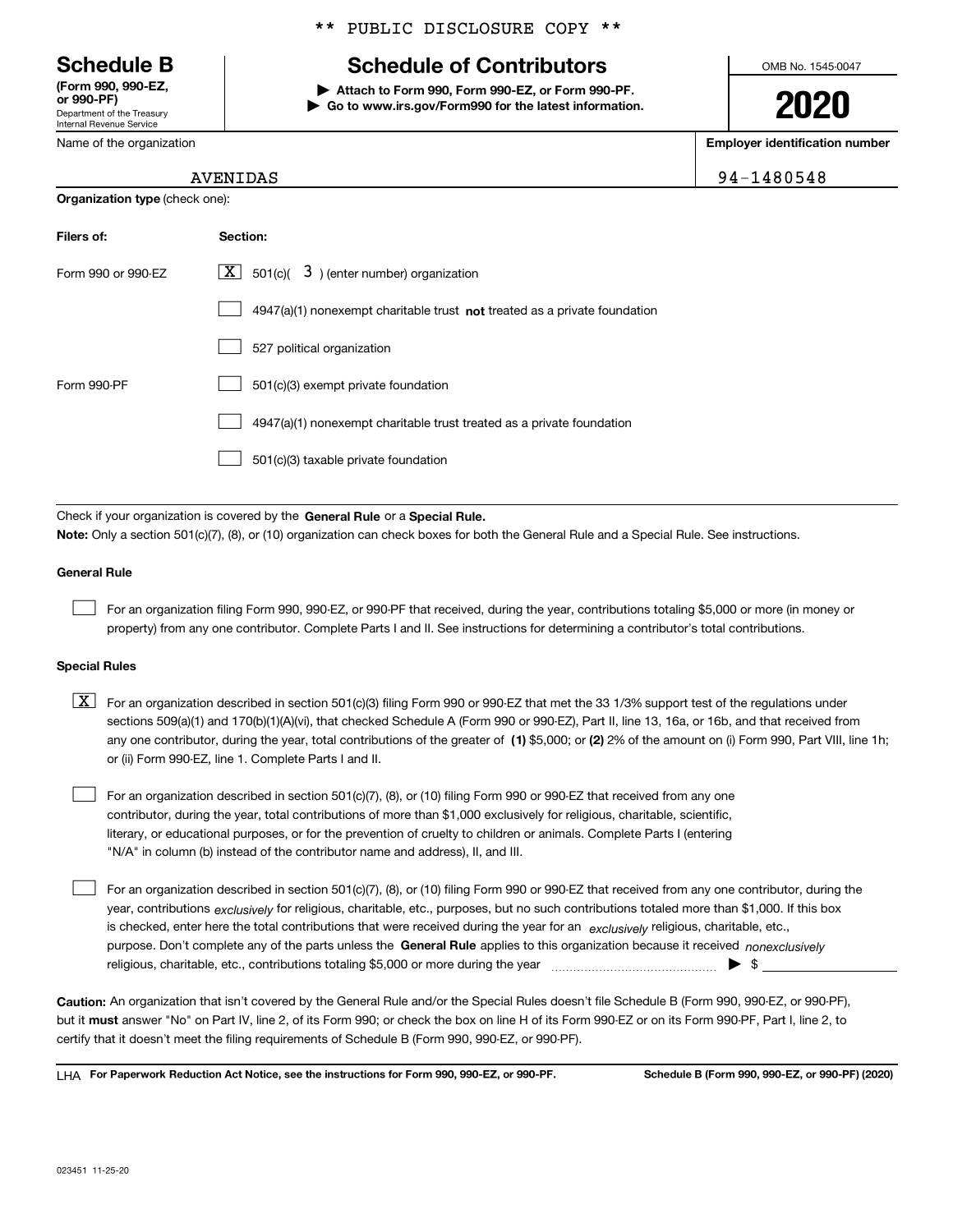# Schedule B (Form 990, 990-EZ, or 990-PF) (2020) **Page 2**

Name of organization

**(d)**

 $\boxed{\text{X}}$ 

# AVENIDAS 94-1480548

**(a) No.**

**(b) Name, address, and ZIP + 4 (c) Total contributions Type of contribution Person** Contributors (see instructions). Use duplicate copies of Part I if additional space is needed. **2Page 2** Chedule B (Form 990, 990-EZ, or 990-PF) (2020)<br>
Jame of organization<br> **2Part I 2Part I Contributors** (see instructions). Use duplicate copies of Part I if additional space is needed.  $\begin{array}{c|c|c|c|c|c} 1 & \hspace{1.5cm} & \hspace{1.5cm} & \hspace{1.5cm} & \hspace{1.5cm} & \hspace{1.5cm} & \hspace{1.5cm} & \hspace{1.5cm} & \hspace{1.5cm} & \hspace{1.5cm} & \hspace{1.5cm} & \hspace{1.5cm} & \hspace{1.5cm} & \hspace{1.5cm} & \hspace{1.5cm} & \hspace{1.5cm} & \hspace{1.5cm} & \hspace{1.5cm} & \hspace{1.5cm} & \hspace{1.5cm} & \hspace{1.5cm} &$ 

|            |                                   | 332,565.<br>$$\mathbb{S}$$        | Payroll<br>Noncash<br>(Complete Part II for<br>noncash contributions.)                                             |
|------------|-----------------------------------|-----------------------------------|--------------------------------------------------------------------------------------------------------------------|
| (a)<br>No. | (b)<br>Name, address, and ZIP + 4 | (c)<br><b>Total contributions</b> | (d)<br>Type of contribution                                                                                        |
| 2          |                                   | 100,000.<br>$$\mathbb{S}$$        | $\overline{\texttt{X}}$<br>Person<br>Payroll<br>Noncash<br>(Complete Part II for<br>noncash contributions.)        |
| (a)<br>No. | (b)<br>Name, address, and ZIP + 4 | (c)<br><b>Total contributions</b> | (d)<br>Type of contribution                                                                                        |
| 3          |                                   | 175,000.<br>$$\mathbb{S}$$        | $\overline{\texttt{X}}$<br>Person<br>Payroll<br>Noncash<br>(Complete Part II for<br>noncash contributions.)        |
| (a)<br>No. | (b)<br>Name, address, and ZIP + 4 | (c)<br><b>Total contributions</b> | (d)<br>Type of contribution                                                                                        |
| 4          |                                   | 521,065.<br>\$                    | $\overline{\texttt{x}}$<br>Person<br>Payroll<br>Noncash<br>(Complete Part II for<br>noncash contributions.)        |
| (a)<br>No. | (b)<br>Name, address, and ZIP + 4 | (c)<br><b>Total contributions</b> | (d)<br>Type of contribution                                                                                        |
| 5          |                                   | 314,483.<br>\$                    | X<br>Person<br>Payroll<br>Noncash<br>(Complete Part II for<br>noncash contributions.)                              |
| (a)<br>No. | (b)<br>Name, address, and ZIP + 4 | (c)<br><b>Total contributions</b> | (d)<br>Type of contribution                                                                                        |
| 6          |                                   | 677,169.<br>\$                    | $\overline{\mathbf{X}}$<br>Person<br>Payroll<br><b>Noncash</b><br>(Complete Part II for<br>noncash contributions.) |

023452 11-25-20 **Schedule B (Form 990, 990-EZ, or 990-PF) (2020)**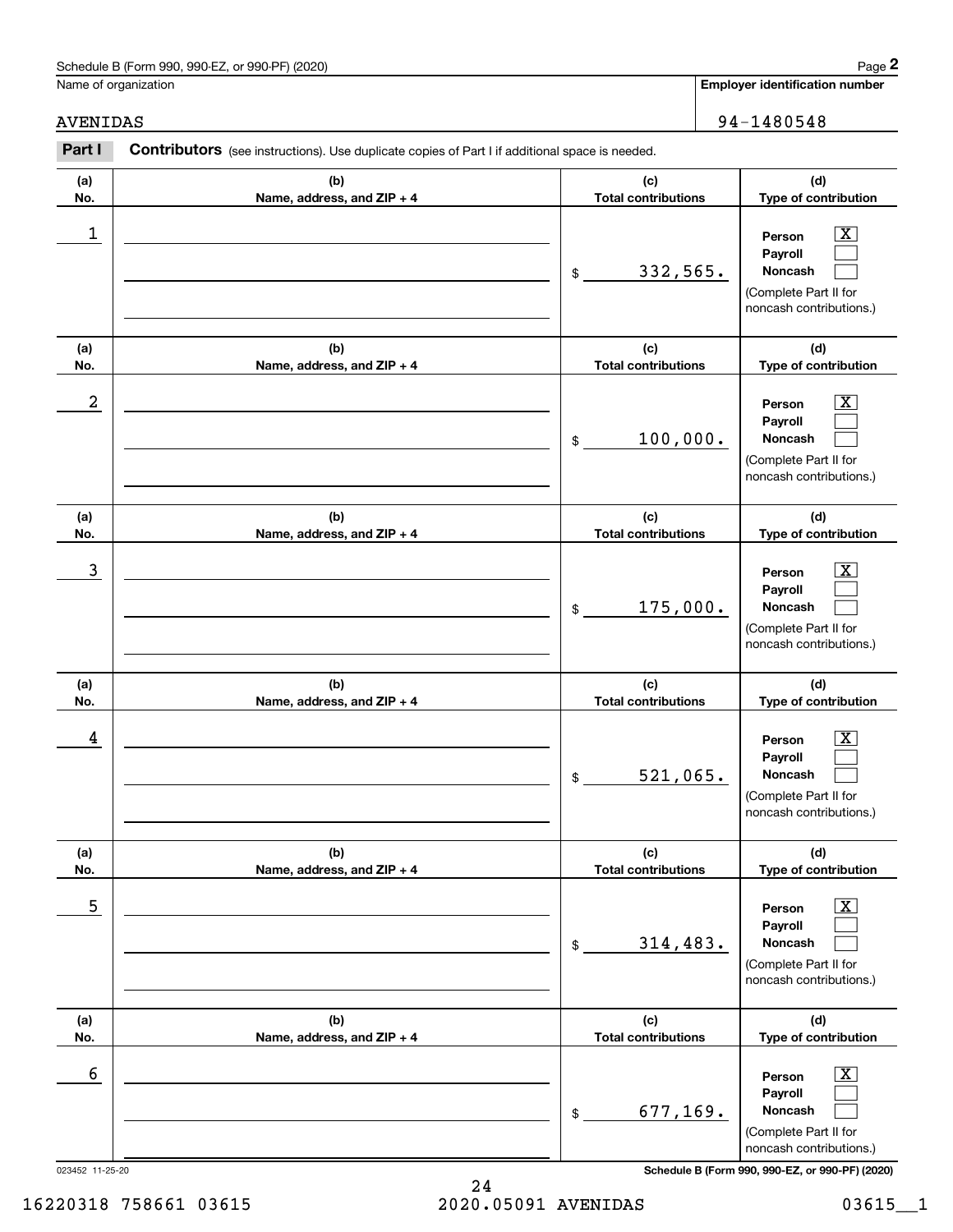# Schedule B (Form 990, 990-EZ, or 990-PF) (2020) **Page 2** Page 2

Name of organization

**(d)**

# AVENIDAS 94-1480548

**(a) No.**

**(b) Name, address, and ZIP + 4 (c) Total contributions Type of contribution PersonPayroll**Contributors (see instructions). Use duplicate copies of Part I if additional space is needed. **2Page 2** Chedule B (Form 990, 990-EZ, or 990-PF) (2020)<br>
Jame of organization<br> **2Part I 2Part I Contributors** (see instructions). Use duplicate copies of Part I if additional space is needed. 7 X

| 7          |                                   | 248,510.<br>$\$$                  | $\overline{\text{X}}$<br>Person<br>Payroll<br>Noncash<br>(Complete Part II for<br>noncash contributions.) |
|------------|-----------------------------------|-----------------------------------|-----------------------------------------------------------------------------------------------------------|
| (a)<br>No. | (b)<br>Name, address, and ZIP + 4 | (c)<br><b>Total contributions</b> | (d)<br>Type of contribution                                                                               |
|            |                                   | \$                                | Person<br>Payroll<br>Noncash<br>(Complete Part II for<br>noncash contributions.)                          |
| (a)<br>No. | (b)<br>Name, address, and ZIP + 4 | (c)<br><b>Total contributions</b> | (d)<br>Type of contribution                                                                               |
|            |                                   | \$                                | Person<br>Payroll<br>Noncash<br>(Complete Part II for<br>noncash contributions.)                          |
| (a)<br>No. | (b)<br>Name, address, and ZIP + 4 | (c)<br><b>Total contributions</b> | (d)<br>Type of contribution                                                                               |
|            |                                   | \$                                | Person<br>Payroll<br>Noncash<br>(Complete Part II for<br>noncash contributions.)                          |
| (a)<br>No. | (b)<br>Name, address, and ZIP + 4 | (c)<br><b>Total contributions</b> | (d)<br>Type of contribution                                                                               |
|            |                                   | \$                                | Person<br>Payroll<br>Noncash<br>(Complete Part II for<br>noncash contributions.)                          |
| (a)<br>No. | (b)<br>Name, address, and ZIP + 4 | (c)<br><b>Total contributions</b> | (d)<br>Type of contribution                                                                               |
|            |                                   | \$                                | Person<br>Payroll<br>Noncash<br>(Complete Part II for<br>noncash contributions.)                          |

023452 11-25-20 **Schedule B (Form 990, 990-EZ, or 990-PF) (2020)**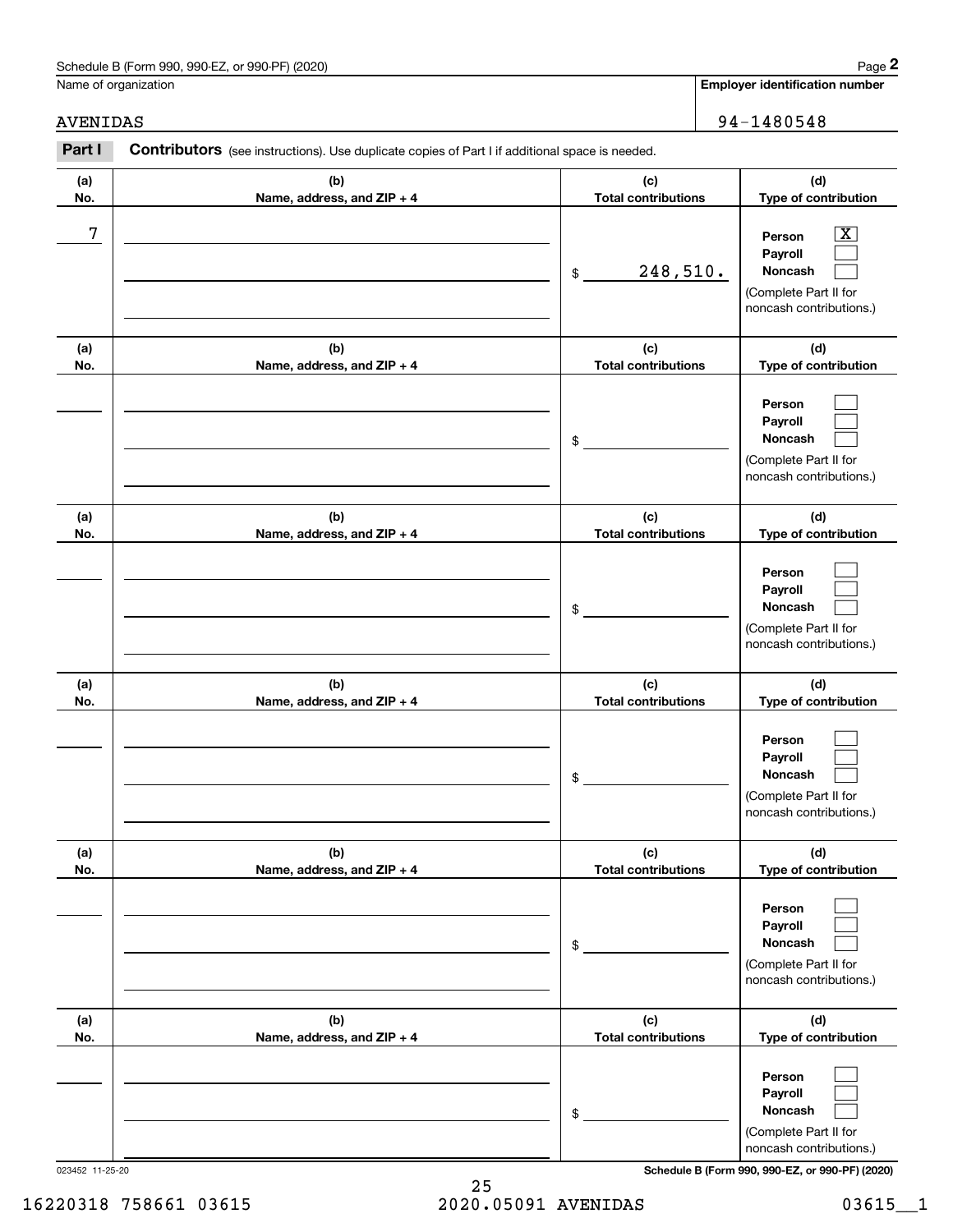| Schedule B (Form 990,<br>or 990-PF) (2020)<br>990-EZ<br>Page |  |
|--------------------------------------------------------------|--|
|--------------------------------------------------------------|--|

Name of organization

**Employer identification number**

AVENIDAS | 94-1480548

#### 023453 11-25-20 **Schedule B (Form 990, 990-EZ, or 990-PF) (2020) (a)No.fromPart I (c) FMV (or estimate) (b) Description of noncash property given (d) Date received (a)No.fromPart I (c) FMV (or estimate) (b) Description of noncash property given (d) Date received (a)No.fromPart I (c) FMV (or estimate) (b) Description of noncash property given (d) Date received (a) No.fromPart I (c) FMV (or estimate) (b)Description of noncash property given (d)Date received (a) No.fromPart I (c) FMV (or estimate) (b) Description of noncash property given (d) Date received (a) No.fromPart I (c)FMV (or estimate) (b)Description of noncash property given (d)Date received** Chedule B (Form 990, 990-EZ, or 990-PF) (2020)<br> **3Part II is additional space is needed.**<br> **294 – 1480548**<br> **194 – 1480548**<br> **194 – 1480548** (See instructions.) \$(See instructions.) \$(See instructions.) \$(See instructions.) \$(See instructions.) \$(See instructions.) \$

26 16220318 758661 03615 2020.05091 AVENIDAS 03615\_\_1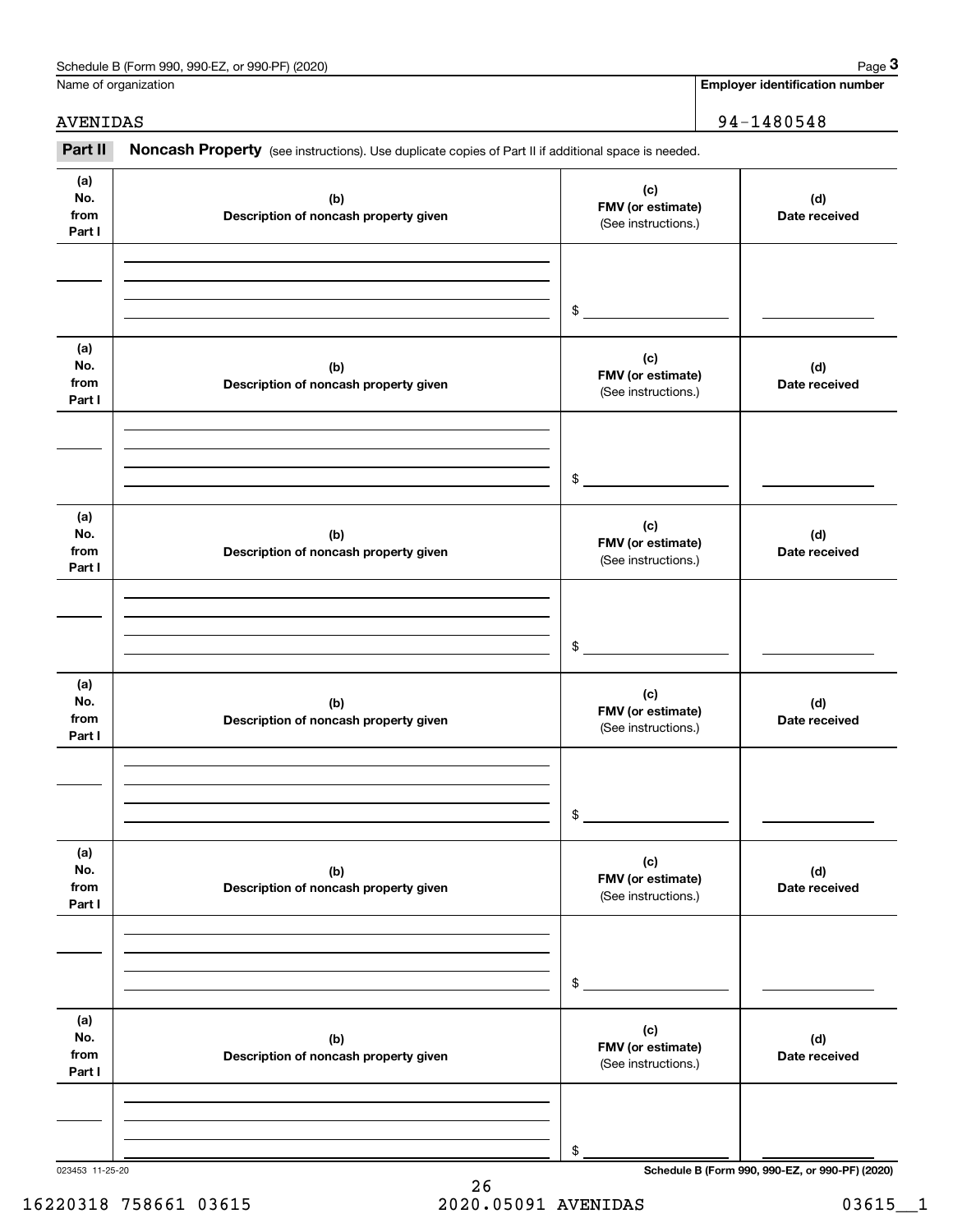|                           | Schedule B (Form 990, 990-EZ, or 990-PF) (2020)                                                                                                                                   |                      | Page 4                                                                                                                                                         |  |  |
|---------------------------|-----------------------------------------------------------------------------------------------------------------------------------------------------------------------------------|----------------------|----------------------------------------------------------------------------------------------------------------------------------------------------------------|--|--|
|                           | Name of organization                                                                                                                                                              |                      | <b>Employer identification number</b>                                                                                                                          |  |  |
| <b>AVENIDAS</b>           |                                                                                                                                                                                   |                      | 94-1480548                                                                                                                                                     |  |  |
| Part III                  | from any one contributor. Complete columns (a) through (e) and the following line entry. For organizations                                                                        |                      | Exclusively religious, charitable, etc., contributions to organizations described in section 501(c)(7), (8), or (10) that total more than \$1,000 for the year |  |  |
|                           | completing Part III, enter the total of exclusively religious, charitable, etc., contributions of \$1,000 or less for the year. (Enter this info. once.) $\blacktriangleright$ \$ |                      |                                                                                                                                                                |  |  |
| (a) No.                   | Use duplicate copies of Part III if additional space is needed.                                                                                                                   |                      |                                                                                                                                                                |  |  |
| from<br>Part I            | (b) Purpose of gift                                                                                                                                                               | (c) Use of gift      | (d) Description of how gift is held                                                                                                                            |  |  |
|                           | Transferee's name, address, and ZIP + 4                                                                                                                                           | (e) Transfer of gift | Relationship of transferor to transferee                                                                                                                       |  |  |
| (a) No.<br>from<br>Part I | (b) Purpose of gift                                                                                                                                                               | (c) Use of gift      | (d) Description of how gift is held                                                                                                                            |  |  |
|                           |                                                                                                                                                                                   |                      |                                                                                                                                                                |  |  |
|                           | Transferee's name, address, and ZIP + 4                                                                                                                                           | (e) Transfer of gift | Relationship of transferor to transferee                                                                                                                       |  |  |
|                           |                                                                                                                                                                                   |                      |                                                                                                                                                                |  |  |
| (a) No.                   |                                                                                                                                                                                   |                      |                                                                                                                                                                |  |  |
| from<br>Part I            | (b) Purpose of gift                                                                                                                                                               | (c) Use of gift      | (d) Description of how gift is held                                                                                                                            |  |  |
|                           |                                                                                                                                                                                   |                      |                                                                                                                                                                |  |  |
|                           |                                                                                                                                                                                   | (e) Transfer of gift |                                                                                                                                                                |  |  |
|                           | Transferee's name, address, and ZIP + 4                                                                                                                                           |                      | Relationship of transferor to transferee                                                                                                                       |  |  |
|                           |                                                                                                                                                                                   |                      |                                                                                                                                                                |  |  |
| (a) No.<br>from<br>Part I | (b) Purpose of gift                                                                                                                                                               | (c) Use of gift      | (d) Description of how gift is held                                                                                                                            |  |  |
|                           |                                                                                                                                                                                   |                      |                                                                                                                                                                |  |  |
|                           | (e) Transfer of gift                                                                                                                                                              |                      |                                                                                                                                                                |  |  |
|                           | Transferee's name, address, and ZIP + 4                                                                                                                                           |                      | Relationship of transferor to transferee                                                                                                                       |  |  |
|                           |                                                                                                                                                                                   |                      |                                                                                                                                                                |  |  |
| 023454 11-25-20           |                                                                                                                                                                                   |                      | Schedule B (Form 990, 990-EZ, or 990-PF) (2020)                                                                                                                |  |  |

27 16220318 758661 03615 2020.05091 AVENIDAS 03615\_\_1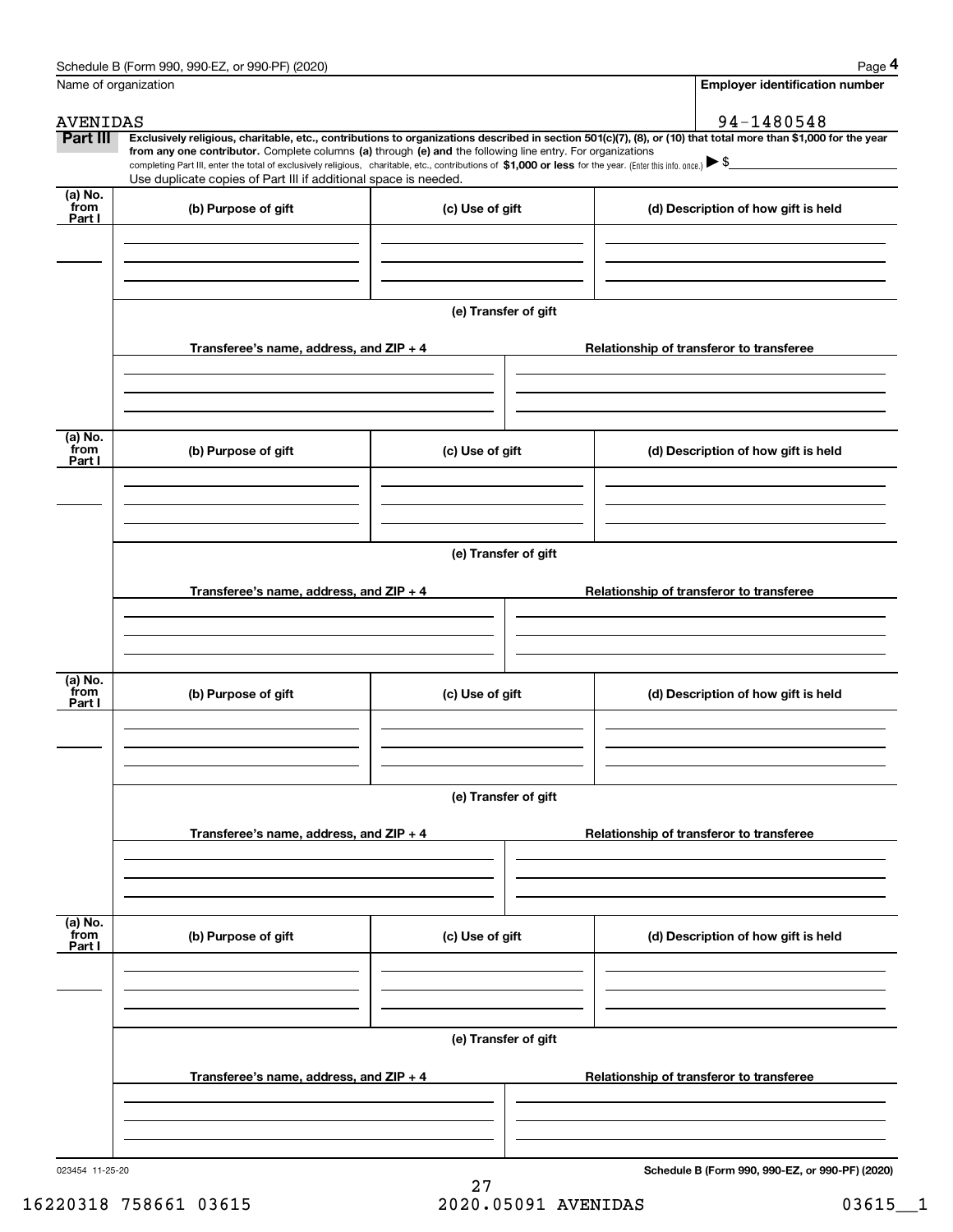| <b>SCHEDULE D</b> |  |
|-------------------|--|
|-------------------|--|

Department of the Treasury Internal Revenue Service

# **SCHEDULE D Supplemental Financial Statements**

(Form 990)<br>
Pepartment of the Treasury<br>
Department of the Treasury<br>
Department of the Treasury<br>
Department of the Treasury<br> **Co to www.irs.gov/Form990 for instructions and the latest information.**<br> **Co to www.irs.gov/Form9** 



**Name of the organization Employer identification number**

|          | <b>AVENIDAS</b>                                                                                                                                       |                         | 94-1480548                                         |
|----------|-------------------------------------------------------------------------------------------------------------------------------------------------------|-------------------------|----------------------------------------------------|
| Part I   | Organizations Maintaining Donor Advised Funds or Other Similar Funds or Accounts. Complete if the                                                     |                         |                                                    |
|          | organization answered "Yes" on Form 990, Part IV, line 6.                                                                                             |                         |                                                    |
|          |                                                                                                                                                       | (a) Donor advised funds | (b) Funds and other accounts                       |
| 1        |                                                                                                                                                       |                         |                                                    |
| 2        | Aggregate value of contributions to (during year)                                                                                                     |                         |                                                    |
| з        |                                                                                                                                                       |                         |                                                    |
| 4        |                                                                                                                                                       |                         |                                                    |
| 5        | Did the organization inform all donors and donor advisors in writing that the assets held in donor advised funds                                      |                         |                                                    |
|          |                                                                                                                                                       |                         | Yes<br>No                                          |
| 6        | Did the organization inform all grantees, donors, and donor advisors in writing that grant funds can be used only                                     |                         |                                                    |
|          | for charitable purposes and not for the benefit of the donor or donor advisor, or for any other purpose conferring                                    |                         |                                                    |
|          | impermissible private benefit?                                                                                                                        |                         | Yes<br>No                                          |
| Part II  | Conservation Easements. Complete if the organization answered "Yes" on Form 990, Part IV, line 7.                                                     |                         |                                                    |
| 1        | Purpose(s) of conservation easements held by the organization (check all that apply).                                                                 |                         |                                                    |
|          | Preservation of land for public use (for example, recreation or education)                                                                            |                         | Preservation of a historically important land area |
|          | Protection of natural habitat                                                                                                                         |                         | Preservation of a certified historic structure     |
|          | Preservation of open space                                                                                                                            |                         |                                                    |
| 2        | Complete lines 2a through 2d if the organization held a qualified conservation contribution in the form of a conservation easement on the last        |                         |                                                    |
|          | day of the tax year.                                                                                                                                  |                         | Held at the End of the Tax Year                    |
|          | Total number of conservation easements                                                                                                                |                         |                                                    |
| а        |                                                                                                                                                       |                         | 2a                                                 |
|          | Total acreage restricted by conservation easements                                                                                                    |                         | 2 <sub>b</sub>                                     |
|          | Number of conservation easements on a certified historic structure included in (a) manufacture included in (a)                                        |                         | 2c                                                 |
| d        | Number of conservation easements included in (c) acquired after 7/25/06, and not on a historic structure                                              |                         |                                                    |
|          | listed in the National Register [1111] is a substitution of the National Basic Register [15] is a substitution                                        |                         | 2d                                                 |
| З        | Number of conservation easements modified, transferred, released, extinguished, or terminated by the organization during the tax                      |                         |                                                    |
|          | $year \blacktriangleright$                                                                                                                            |                         |                                                    |
| 4        | Number of states where property subject to conservation easement is located >                                                                         |                         |                                                    |
| 5        | Does the organization have a written policy regarding the periodic monitoring, inspection, handling of                                                |                         |                                                    |
|          | violations, and enforcement of the conservation easements it holds?                                                                                   |                         | Yes<br>No                                          |
| 6        | Staff and volunteer hours devoted to monitoring, inspecting, handling of violations, and enforcing conservation easements during the year             |                         |                                                    |
|          |                                                                                                                                                       |                         |                                                    |
| 7        | Amount of expenses incurred in monitoring, inspecting, handling of violations, and enforcing conservation easements during the year                   |                         |                                                    |
|          | $\blacktriangleright$ s                                                                                                                               |                         |                                                    |
| 8        | Does each conservation easement reported on line 2(d) above satisfy the requirements of section 170(h)(4)(B)(i)                                       |                         |                                                    |
|          |                                                                                                                                                       |                         | Yes<br>No                                          |
| 9        | In Part XIII, describe how the organization reports conservation easements in its revenue and expense statement and                                   |                         |                                                    |
|          | balance sheet, and include, if applicable, the text of the footnote to the organization's financial statements that describes the                     |                         |                                                    |
| Part III | organization's accounting for conservation easements.<br>Organizations Maintaining Collections of Art, Historical Treasures, or Other Similar Assets. |                         |                                                    |
|          |                                                                                                                                                       |                         |                                                    |
|          | Complete if the organization answered "Yes" on Form 990, Part IV, line 8.                                                                             |                         |                                                    |
|          | 1a If the organization elected, as permitted under FASB ASC 958, not to report in its revenue statement and balance sheet works                       |                         |                                                    |
|          | of art, historical treasures, or other similar assets held for public exhibition, education, or research in furtherance of public                     |                         |                                                    |
|          | service, provide in Part XIII the text of the footnote to its financial statements that describes these items.                                        |                         |                                                    |
| b        | If the organization elected, as permitted under FASB ASC 958, to report in its revenue statement and balance sheet works of                           |                         |                                                    |
|          | art, historical treasures, or other similar assets held for public exhibition, education, or research in furtherance of public service,               |                         |                                                    |
|          | provide the following amounts relating to these items:                                                                                                |                         |                                                    |
|          | (i)                                                                                                                                                   |                         |                                                    |
|          | (ii) Assets included in Form 990, Part X                                                                                                              |                         | $\triangleright$ \$                                |
| 2        | If the organization received or held works of art, historical treasures, or other similar assets for financial gain, provide                          |                         |                                                    |
|          | the following amounts required to be reported under FASB ASC 958 relating to these items:                                                             |                         |                                                    |
| а        |                                                                                                                                                       |                         | \$                                                 |
|          |                                                                                                                                                       |                         | $\blacktriangleright$ s                            |
|          | LHA For Paperwork Reduction Act Notice, see the Instructions for Form 990.                                                                            |                         | Schedule D (Form 990) 2020                         |
|          | 032051 12-01-20                                                                                                                                       |                         |                                                    |

| 28                  |  |
|---------------------|--|
| 2020.05091 AVENIDAS |  |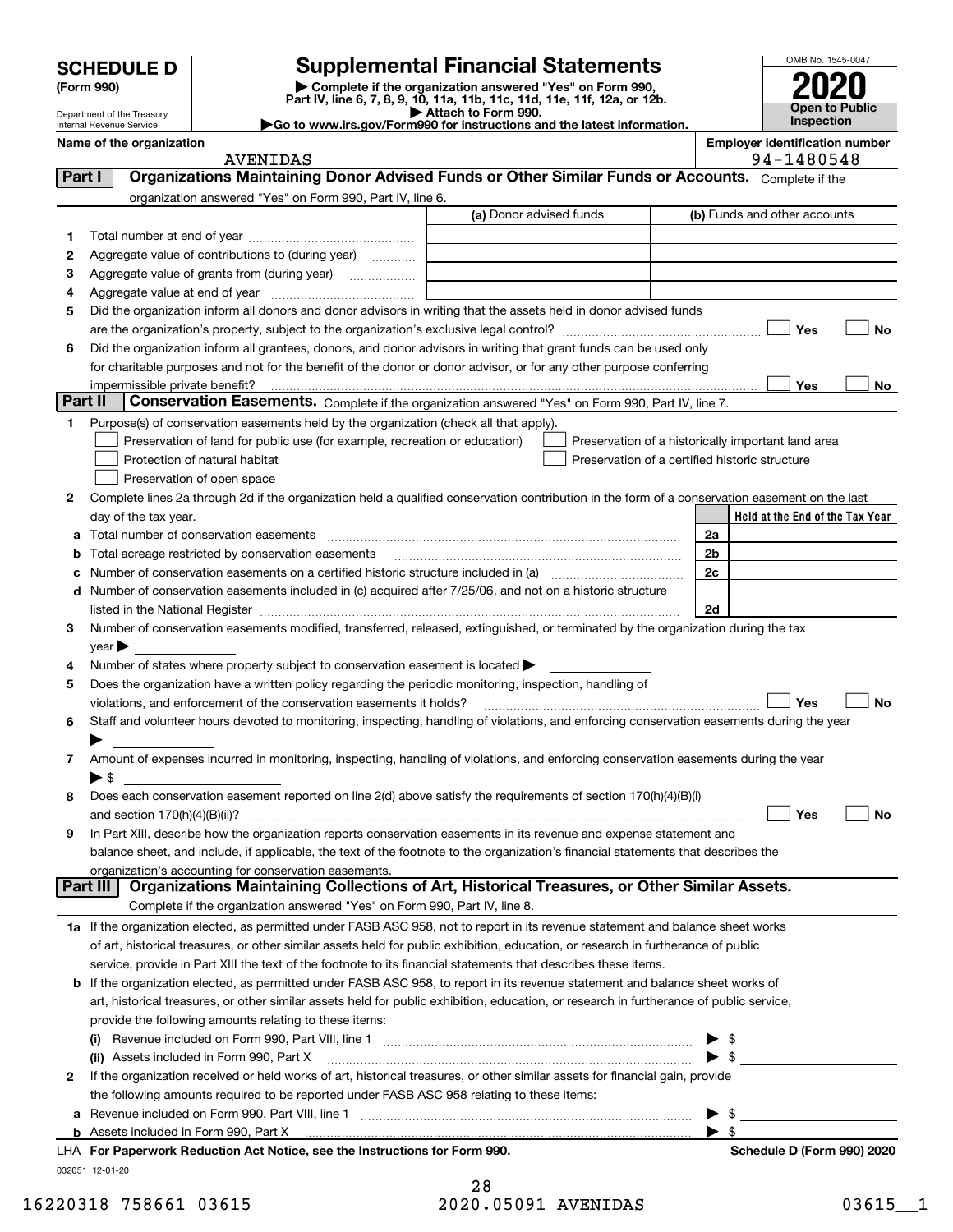|               | <b>AVENIDAS</b><br>Schedule D (Form 990) 2020                                                                                                                                                                                  |                                         |                                    |                          |                                 | 94-1480548                 | Page $2$                |
|---------------|--------------------------------------------------------------------------------------------------------------------------------------------------------------------------------------------------------------------------------|-----------------------------------------|------------------------------------|--------------------------|---------------------------------|----------------------------|-------------------------|
| Part III      | Organizations Maintaining Collections of Art, Historical Treasures, or Other Similar Assets (continued)                                                                                                                        |                                         |                                    |                          |                                 |                            |                         |
| 3             | Using the organization's acquisition, accession, and other records, check any of the following that make significant use of its                                                                                                |                                         |                                    |                          |                                 |                            |                         |
|               | collection items (check all that apply):                                                                                                                                                                                       |                                         |                                    |                          |                                 |                            |                         |
| а             | Public exhibition                                                                                                                                                                                                              |                                         |                                    | Loan or exchange program |                                 |                            |                         |
| b             | Scholarly research                                                                                                                                                                                                             |                                         | Other                              |                          |                                 |                            |                         |
| c             | Preservation for future generations                                                                                                                                                                                            |                                         |                                    |                          |                                 |                            |                         |
| 4             | Provide a description of the organization's collections and explain how they further the organization's exempt purpose in Part XIII.                                                                                           |                                         |                                    |                          |                                 |                            |                         |
| 5             | During the year, did the organization solicit or receive donations of art, historical treasures, or other similar assets                                                                                                       |                                         |                                    |                          |                                 |                            |                         |
|               | to be sold to raise funds rather than to be maintained as part of the organization's collection?                                                                                                                               |                                         |                                    |                          |                                 | Yes                        | No                      |
|               | <b>Part IV</b><br>Escrow and Custodial Arrangements. Complete if the organization answered "Yes" on Form 990, Part IV, line 9, or                                                                                              |                                         |                                    |                          |                                 |                            |                         |
|               | reported an amount on Form 990, Part X, line 21.                                                                                                                                                                               |                                         |                                    |                          |                                 |                            |                         |
|               | 1a Is the organization an agent, trustee, custodian or other intermediary for contributions or other assets not included                                                                                                       |                                         |                                    |                          |                                 |                            |                         |
|               |                                                                                                                                                                                                                                |                                         |                                    |                          |                                 | Yes                        | No                      |
| b             | If "Yes," explain the arrangement in Part XIII and complete the following table:                                                                                                                                               |                                         |                                    |                          |                                 |                            |                         |
|               |                                                                                                                                                                                                                                |                                         |                                    |                          |                                 | Amount                     |                         |
| с             |                                                                                                                                                                                                                                |                                         |                                    |                          | 1c                              |                            |                         |
|               | Additions during the year manufactured and an account of the year manufactured and account of the year manufactured and account of the year manufactured and account of the year manufactured and account of the year manufact |                                         |                                    |                          | 1d                              |                            |                         |
|               | Distributions during the year manufactured and continuum and contact the year manufactured and contact the year                                                                                                                |                                         |                                    |                          | 1e                              |                            |                         |
|               | Ending balance manufactured and contract the contract of the contract of the contract of the contract of the contract of the contract of the contract of the contract of the contract of the contract of the contract of the c |                                         |                                    |                          | 1f                              |                            |                         |
|               | 2a Did the organization include an amount on Form 990, Part X, line 21, for escrow or custodial account liability?                                                                                                             |                                         |                                    |                          |                                 | Yes                        | No                      |
|               | <b>b</b> If "Yes," explain the arrangement in Part XIII. Check here if the explanation has been provided on Part XIII                                                                                                          |                                         |                                    |                          |                                 |                            |                         |
| <b>Part V</b> | Endowment Funds. Complete if the organization answered "Yes" on Form 990, Part IV, line 10.                                                                                                                                    |                                         |                                    |                          |                                 |                            |                         |
|               |                                                                                                                                                                                                                                | (a) Current year                        | (b) Prior year                     | (c) Two years back       | (d) Three years back            |                            | (e) Four years back     |
| 1a            | Beginning of year balance                                                                                                                                                                                                      | 25,769,202.                             | 27, 107, 180.                      | 27, 110, 471.            | 26,075,966.                     |                            | 23,653,634.             |
|               |                                                                                                                                                                                                                                |                                         |                                    |                          |                                 |                            | 201,961.                |
|               | Net investment earnings, gains, and losses                                                                                                                                                                                     | 6,564,546.                              | 272,162.                           | 1,069,988.               | 2,174,505.                      |                            | 3,230,080.              |
|               | Grants or scholarships                                                                                                                                                                                                         |                                         |                                    |                          |                                 |                            |                         |
|               | e Other expenditures for facilities                                                                                                                                                                                            |                                         |                                    |                          |                                 |                            |                         |
|               | and programs                                                                                                                                                                                                                   | 1,531,902.                              | 1,610,140.                         | 1,073,279.               | 1,140,000.                      |                            | 1,009,709.              |
|               | f Administrative expenses                                                                                                                                                                                                      |                                         |                                    |                          |                                 |                            |                         |
|               | End of year balance                                                                                                                                                                                                            | 30,801,846.                             | 25,769,202. 27,107,180.            |                          | 27, 110, 471.                   |                            | 26,075,966.             |
| 2             | Provide the estimated percentage of the current year end balance (line 1g, column (a)) held as:                                                                                                                                |                                         |                                    |                          |                                 |                            |                         |
|               | Board designated or quasi-endowment >                                                                                                                                                                                          | 97.7600                                 | %                                  |                          |                                 |                            |                         |
|               | Permanent endowment $\blacktriangleright$ 2.2400                                                                                                                                                                               | %                                       |                                    |                          |                                 |                            |                         |
| с             | .0000<br>Term endowment >                                                                                                                                                                                                      | %                                       |                                    |                          |                                 |                            |                         |
|               | The percentages on lines 2a, 2b, and 2c should equal 100%.                                                                                                                                                                     |                                         |                                    |                          |                                 |                            |                         |
|               | 3a Are there endowment funds not in the possession of the organization that are held and administered for the organization                                                                                                     |                                         |                                    |                          |                                 |                            |                         |
|               | by:                                                                                                                                                                                                                            |                                         |                                    |                          |                                 |                            | Yes<br>No               |
|               | (i)                                                                                                                                                                                                                            |                                         |                                    |                          |                                 | 3a(i)                      | X                       |
|               |                                                                                                                                                                                                                                |                                         |                                    |                          |                                 | 3a(ii)                     | X                       |
|               |                                                                                                                                                                                                                                |                                         |                                    |                          |                                 | 3b                         |                         |
|               | Describe in Part XIII the intended uses of the organization's endowment funds.<br>Land, Buildings, and Equipment.<br><b>Part VI</b>                                                                                            |                                         |                                    |                          |                                 |                            |                         |
|               | Complete if the organization answered "Yes" on Form 990, Part IV, line 11a. See Form 990, Part X, line 10.                                                                                                                     |                                         |                                    |                          |                                 |                            |                         |
|               |                                                                                                                                                                                                                                |                                         |                                    |                          |                                 |                            |                         |
|               | Description of property                                                                                                                                                                                                        | (a) Cost or other<br>basis (investment) | (b) Cost or other<br>basis (other) |                          | (c) Accumulated<br>depreciation | (d) Book value             |                         |
|               |                                                                                                                                                                                                                                |                                         |                                    |                          |                                 |                            |                         |
|               |                                                                                                                                                                                                                                |                                         |                                    | 21,720,496.              | 2,491,161.                      |                            | 19,229,335.             |
| b             |                                                                                                                                                                                                                                |                                         |                                    |                          |                                 |                            |                         |
|               |                                                                                                                                                                                                                                |                                         |                                    | 756, 400.                | 515,934.                        |                            | $240, 466$ .            |
| d             |                                                                                                                                                                                                                                |                                         |                                    | 703,784.                 | 265, 106.                       |                            | $\overline{438}$ , 678. |
|               | Total. Add lines 1a through 1e. (Column (d) must equal Form 990. Part X. column (B). line 10c.)                                                                                                                                |                                         |                                    |                          |                                 |                            | 19,908,479.             |
|               |                                                                                                                                                                                                                                |                                         |                                    |                          |                                 | Schedule D (Form 990) 2020 |                         |
|               |                                                                                                                                                                                                                                |                                         |                                    |                          |                                 |                            |                         |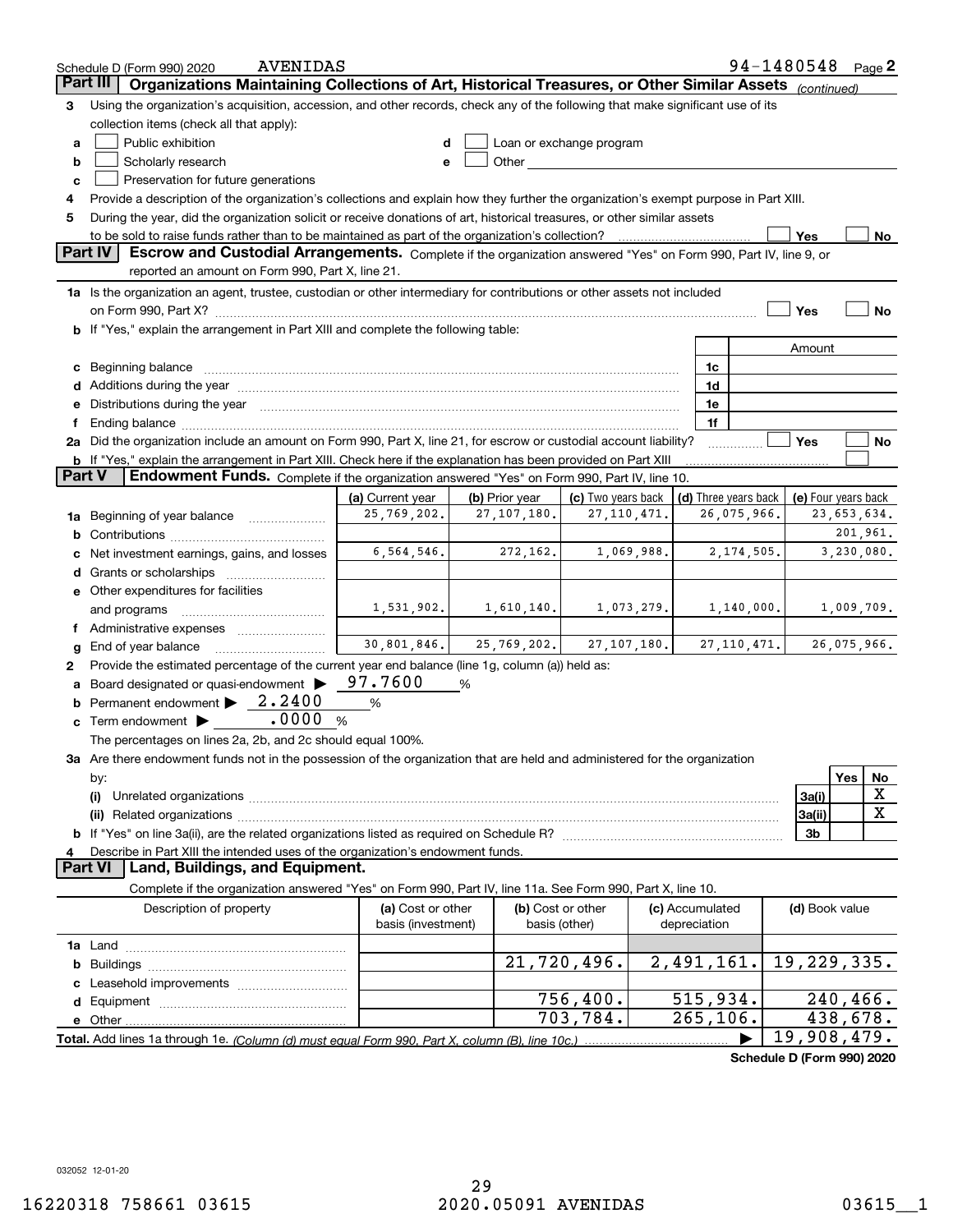## **3Part VII Investments - Other Securities.**

Complete if the organization answered "Yes" on Form 990, Part IV, line 11b. See Form 990, Part X, line 12.

| (a) Description of security or category (including name of security)                          | (b) Book value | (c) Method of valuation: Cost or end-of-year market value |
|-----------------------------------------------------------------------------------------------|----------------|-----------------------------------------------------------|
| (1) Financial derivatives                                                                     |                |                                                           |
| (2) Closely held equity interests                                                             |                |                                                           |
| $(3)$ Other                                                                                   |                |                                                           |
| (A)                                                                                           |                |                                                           |
| (B)                                                                                           |                |                                                           |
| (C)                                                                                           |                |                                                           |
| (D)                                                                                           |                |                                                           |
| (E)                                                                                           |                |                                                           |
| (F)                                                                                           |                |                                                           |
| (G)                                                                                           |                |                                                           |
| (H)                                                                                           |                |                                                           |
| <b>Total.</b> (Col. (b) must equal Form 990, Part X, col. (B) line 12.) $\blacktriangleright$ |                |                                                           |

#### **Part VIII Investments - Program Related.**

Complete if the organization answered "Yes" on Form 990, Part IV, line 11c. See Form 990, Part X, line 13.

| (a) Description of investment                                                          | (b) Book value | (c) Method of valuation: Cost or end-of-year market value |
|----------------------------------------------------------------------------------------|----------------|-----------------------------------------------------------|
| (1)                                                                                    |                |                                                           |
| (2)                                                                                    |                |                                                           |
| $\frac{1}{2}$                                                                          |                |                                                           |
| (4)                                                                                    |                |                                                           |
| $\frac{1}{2}$                                                                          |                |                                                           |
| (6)                                                                                    |                |                                                           |
| $\sqrt{(7)}$                                                                           |                |                                                           |
| (8)                                                                                    |                |                                                           |
| (9)                                                                                    |                |                                                           |
| Total. (Col. (b) must equal Form 990, Part X, col. (B) line 13.) $\blacktriangleright$ |                |                                                           |

### **Part IX Other Assets.**

Complete if the organization answered "Yes" on Form 990, Part IV, line 11d. See Form 990, Part X, line 15.

| (a) Description                                                                                                   | (b) Book value |
|-------------------------------------------------------------------------------------------------------------------|----------------|
| (1)                                                                                                               |                |
| (2)                                                                                                               |                |
| $\frac{1}{2}$                                                                                                     |                |
| (4)                                                                                                               |                |
| (5)                                                                                                               |                |
| (6)                                                                                                               |                |
| (7)                                                                                                               |                |
| (8)                                                                                                               |                |
| (9)                                                                                                               |                |
|                                                                                                                   |                |
| <b>Other Liabilities.</b><br>Part X                                                                               |                |
| Complete if the organization answered "Yes" on Form 990, Part IV, line 11e or 11f. See Form 990, Part X, line 25. |                |

| 1.                           | (a) Description of liability | (b) Book value |
|------------------------------|------------------------------|----------------|
|                              | (1) Federal income taxes     |                |
| (2)                          |                              |                |
| (3)                          |                              |                |
| (4)                          |                              |                |
| (5)                          |                              |                |
| (6)                          |                              |                |
| $\overline{\phantom{a}}$ (7) |                              |                |
| (8)                          |                              |                |
| (9)                          |                              |                |
|                              |                              |                |

**Total.**  *(Column (b) must equal Form 990, Part X, col. (B) line 25.)* 

**2.** Liability for uncertain tax positions. In Part XIII, provide the text of the footnote to the organization's financial statements that reports the organization's liability for uncertain tax positions under FASB ASC 740. Check here if the text of the footnote has been provided in Part XIII

 $\boxed{\text{X}}$ 

**Schedule D (Form 990) 2020**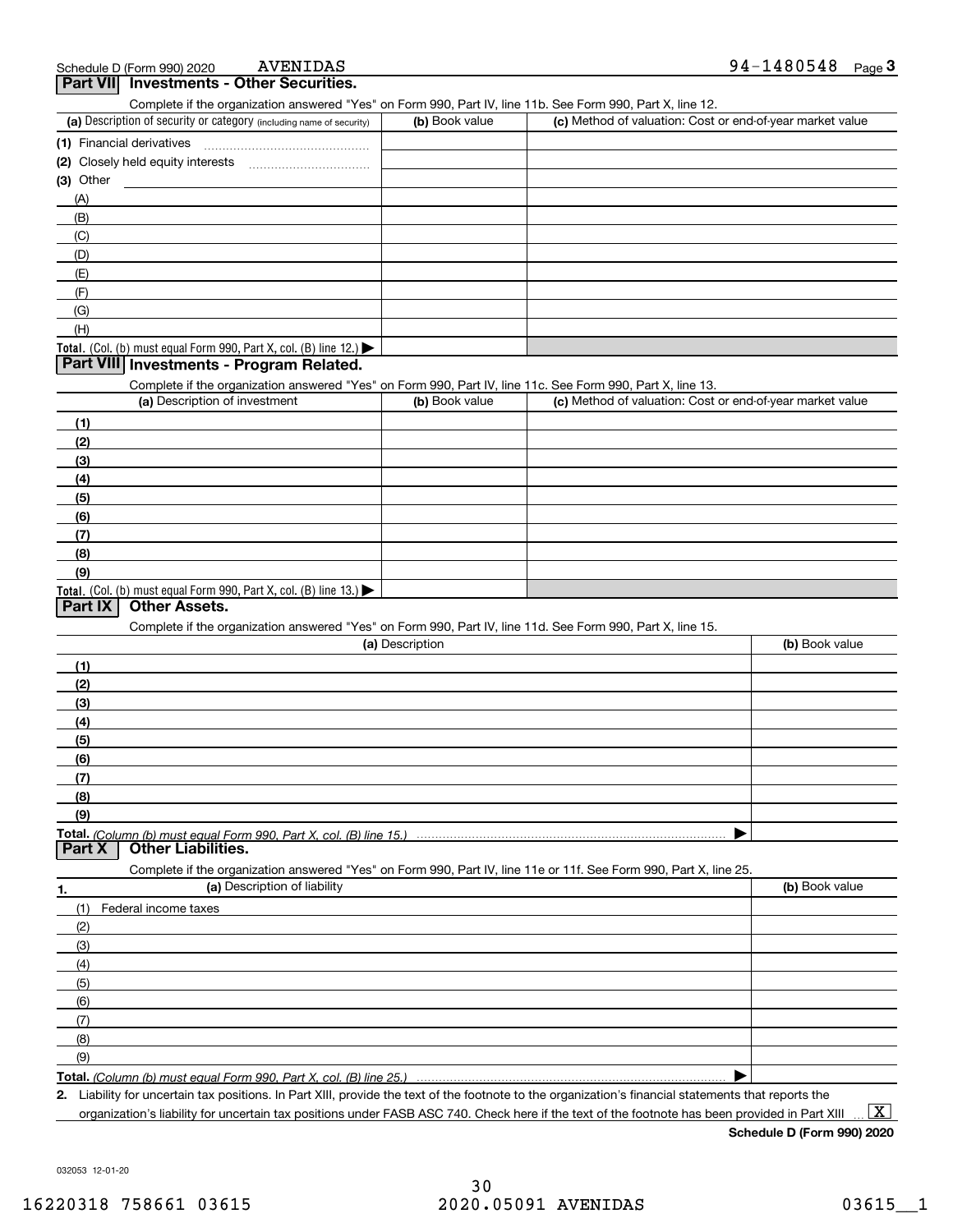|   | <b>AVENIDAS</b><br>Schedule D (Form 990) 2020                                                                                                                                                                                        |                |               |              | 94-1480548 Page 4          |
|---|--------------------------------------------------------------------------------------------------------------------------------------------------------------------------------------------------------------------------------------|----------------|---------------|--------------|----------------------------|
|   | Reconciliation of Revenue per Audited Financial Statements With Revenue per Return.<br>Part XI                                                                                                                                       |                |               |              |                            |
|   | Complete if the organization answered "Yes" on Form 990, Part IV, line 12a.                                                                                                                                                          |                |               |              |                            |
| 1 | Total revenue, gains, and other support per audited financial statements                                                                                                                                                             |                |               | $\mathbf{1}$ | $\overline{11,150}$ , 300. |
| 2 | Amounts included on line 1 but not on Form 990, Part VIII, line 12:                                                                                                                                                                  |                |               |              |                            |
| a |                                                                                                                                                                                                                                      | 2a             | $1,102,379$ . |              |                            |
| b |                                                                                                                                                                                                                                      | 2 <sub>b</sub> | 91, 145.      |              |                            |
| c |                                                                                                                                                                                                                                      | 2c             |               |              |                            |
| d | Other (Describe in Part XIII.)                                                                                                                                                                                                       | 2d             |               |              |                            |
| е | Add lines 2a through 2d <b>continuum contract and all contract and all contract and all contract and all contract and all contract and all contract and all contract and all contract and all contract and all contract and all </b> |                |               | 2e           | 1,193,524.                 |
| 3 |                                                                                                                                                                                                                                      |                |               | $\mathbf{3}$ | 9,956,776.                 |
| 4 | Amounts included on Form 990, Part VIII, line 12, but not on line 1:                                                                                                                                                                 |                |               |              |                            |
| a |                                                                                                                                                                                                                                      | 4a             | 65, 223.      |              |                            |
| b |                                                                                                                                                                                                                                      | 4 <sub>b</sub> |               |              |                            |
| c | Add lines 4a and 4b                                                                                                                                                                                                                  |                |               | 4c           | 65, 223.                   |
| 5 |                                                                                                                                                                                                                                      |                |               | 5            | 10,021,999.                |
|   | Part XII   Reconciliation of Expenses per Audited Financial Statements With Expenses per Return.                                                                                                                                     |                |               |              |                            |
|   | Complete if the organization answered "Yes" on Form 990, Part IV, line 12a.                                                                                                                                                          |                |               |              |                            |
| 1 |                                                                                                                                                                                                                                      |                |               | $\mathbf{1}$ | 5,874,299.                 |
| 2 | Amounts included on line 1 but not on Form 990, Part IX, line 25:                                                                                                                                                                    |                |               |              |                            |
| a |                                                                                                                                                                                                                                      | 2a             | 91, 145.      |              |                            |
| b | Prior year adjustments <b>constructed</b> and construction of the construction of the construction of the construction                                                                                                               | 2 <sub>b</sub> |               |              |                            |
| c |                                                                                                                                                                                                                                      | 2c             |               |              |                            |
|   |                                                                                                                                                                                                                                      | 2d             |               |              |                            |
| е | Add lines 2a through 2d <b>contained a contained a contained a contained a</b> contained a contact the set of the set of the set of the set of the set of the set of the set of the set of the set of the set of the set of the set  |                |               | 2e           | 91, 145.                   |
| з |                                                                                                                                                                                                                                      |                |               | 3            | 5,783,154.                 |
| 4 | Amounts included on Form 990, Part IX, line 25, but not on line 1:                                                                                                                                                                   |                |               |              |                            |
| a |                                                                                                                                                                                                                                      | 4a             | 65,223.       |              |                            |
| b | Other (Describe in Part XIII.) <b>Construction Contract Construction</b> Chemistry Chemistry Chemistry Chemistry Chemistry                                                                                                           | 4b             |               |              |                            |
|   | Add lines 4a and 4b                                                                                                                                                                                                                  |                |               | 4c           | 65,223.                    |
|   |                                                                                                                                                                                                                                      |                |               | 5            | $\overline{5,848,377}$ .   |
|   | Part XIII Supplemental Information.                                                                                                                                                                                                  |                |               |              |                            |

Provide the descriptions required for Part II, lines 3, 5, and 9; Part III, lines 1a and 4; Part IV, lines 1b and 2b; Part V, line 4; Part X, line 2; Part XI, lines 2d and 4b; and Part XII, lines 2d and 4b. Also complete this part to provide any additional information.

PART V, LINE 4:

AVENIDAS HAS A POLICY OF APPROPRIATING FOR DISTRIBUTION EACH YEAR TO

PROVIDE CONSISTENT, PREDICTABLE CASH FLOWS TO ASSIST AVENIDAS IN

EFFECTIVELY DELIVERING ITS PROGRAMS, AND TO PRESERVE THE

INFLATION-ADJUSTED VALUE OF THE ENDOWMENT.

|  |  |  |  |  |  |  |  | IN FY21 AND PRIOR, THE POLICY WAS TO DISTRIBUTE BETWEEN 3.5 AND 5.5 |  |  |  |  |  |
|--|--|--|--|--|--|--|--|---------------------------------------------------------------------|--|--|--|--|--|
|--|--|--|--|--|--|--|--|---------------------------------------------------------------------|--|--|--|--|--|

PERCENT OF THE AVERAGE VALUE OF THE ENDOWMENT ASSETS OVER THE LAST 12

QUARTERS ENDING DECEMBER 31. THE EFFECTIVE DISTRIBUTION RATE WAS 3.8% FOR

THE YEAR ENDING JUNE 30, 2021. AS OF JULY 1, 2021, THE BOARD ADJUSTED THE

SPENDING POLICY TO BE 3 PERCENT OF THE 12-QUARTER AVERAGE VALUE.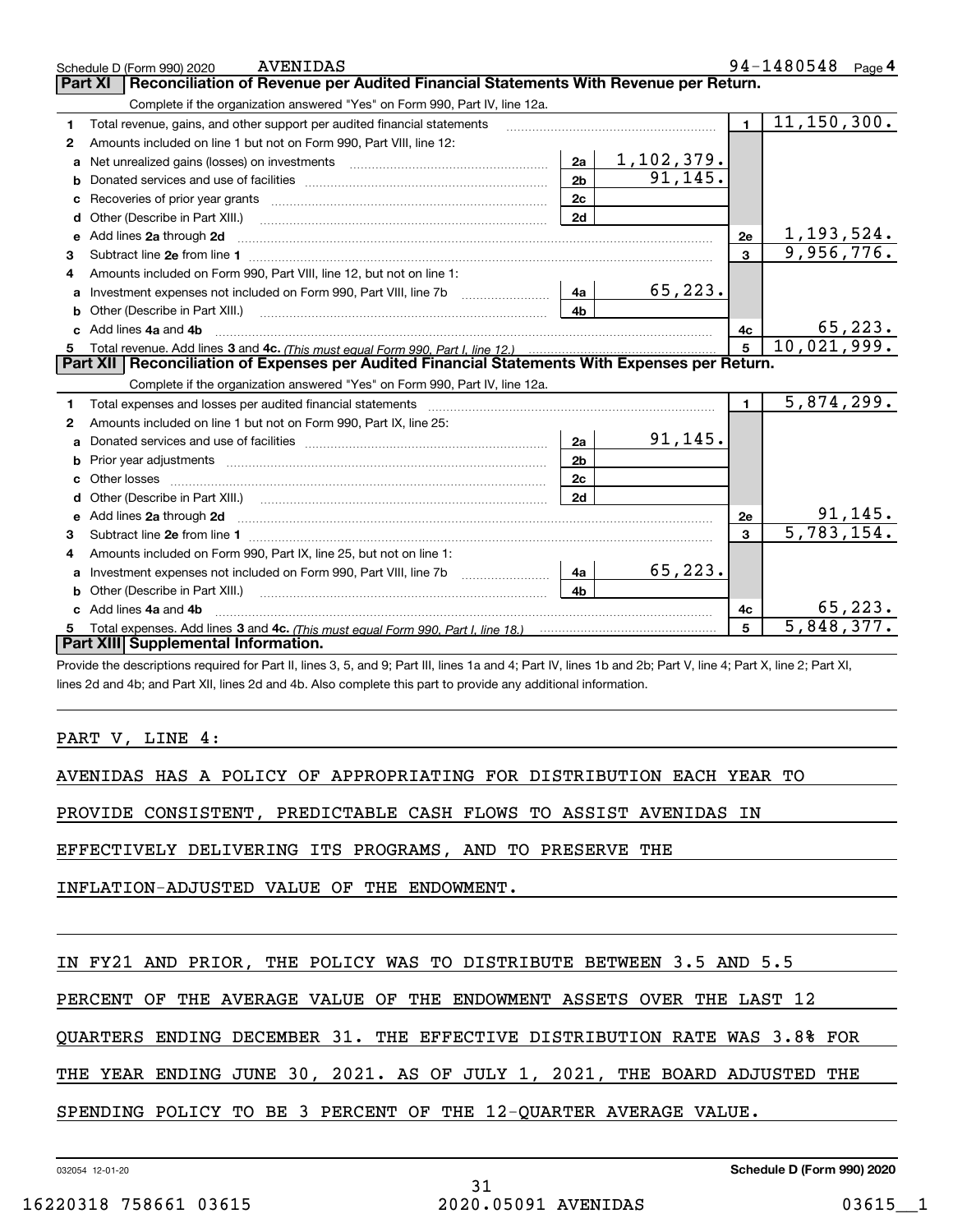*(continued)* **Part XIII Supplemental Information** 

PART X, LINE 2:

AVENIDAS IS EXEMPT FROM INCOME TAXES UNDER SECTION  $501(C)(3)$  OF THE INTERNAL REVENUE CODE AND SECTION 23701D OF THE STATE OF CALIFORNIA REVENUE AND TAXATION CODE. IN ADDITION, AVENIDAS HAS BEEN DETERMINED BY THE INTERNAL REVENUE SERVICE NOT TO BE A PRIVATE FOUNDATION WITHIN THE MEANING OF SECTION 509(A) OF THE INTERNAL REVENUE CODE.

AVENIDAS FOLLOWS FINANCIAL ACCOUNTING STANDARDS BOARD (FASB) ACCOUNTING STANDARDS CODIFICATION (ASC) TOPIC 740, INCOME TAXES, TO ACCOUNT FOR UNCERTAIN TAX POSITIONS. MANAGEMENT HAS CONCLUDED THAT AVENIDAS HAS TAKEN NO UNCERTAIN TAX POSITIONS THAT WOULD REQUIRE ADJUSTMENT TO THE FINANCIAL STATEMENTS TO COMPLY WITH PROVISIONS OF THIS GUIDANCE.

**Schedule D (Form 990) 2020**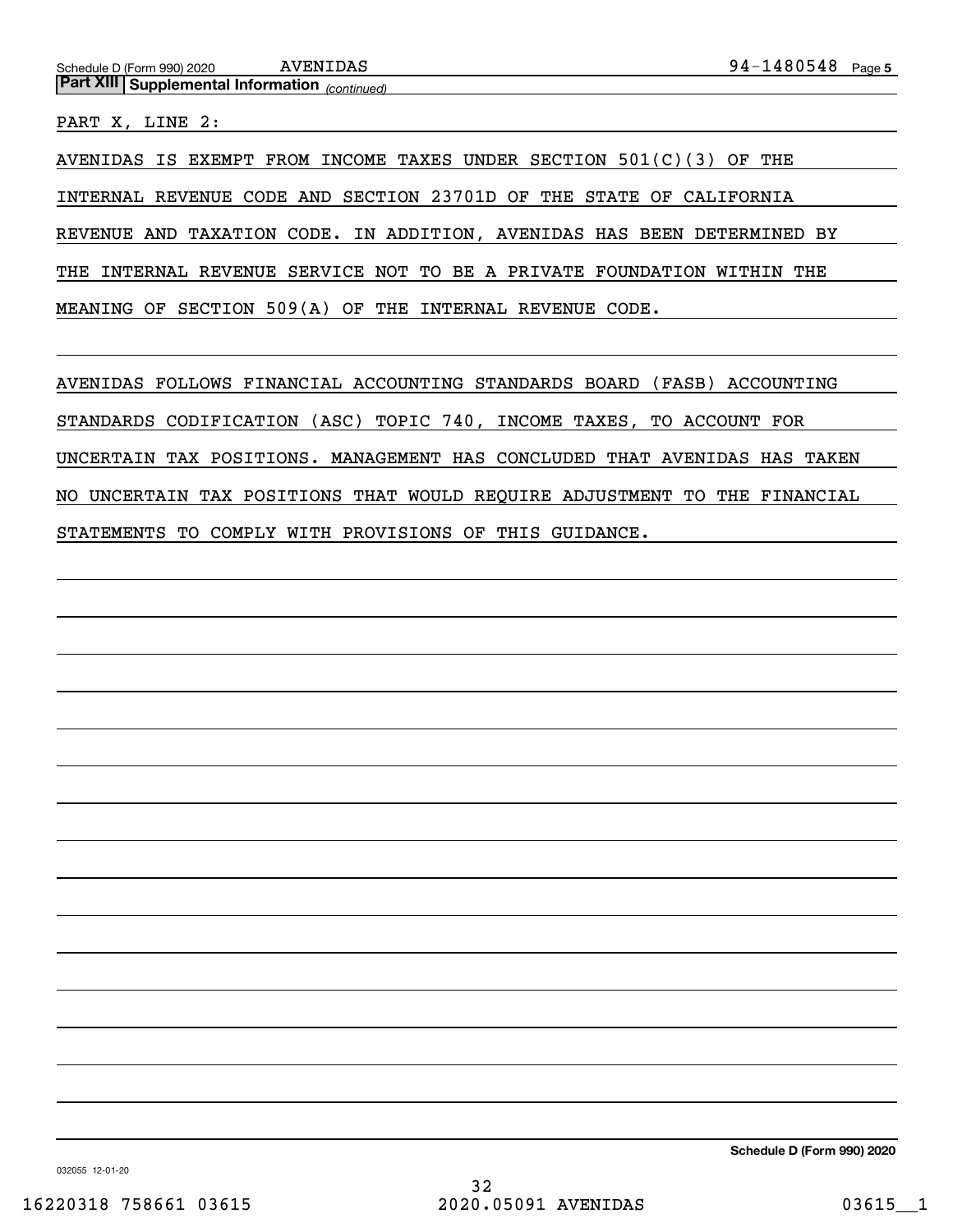|    | <b>SCHEDULE J</b>                                      |                                                                                     | <b>Compensation Information</b>                                                                                                  |                                       | OMB No. 1545-0047          |     |                                            |  |  |
|----|--------------------------------------------------------|-------------------------------------------------------------------------------------|----------------------------------------------------------------------------------------------------------------------------------|---------------------------------------|----------------------------|-----|--------------------------------------------|--|--|
|    | (Form 990)                                             |                                                                                     | For certain Officers, Directors, Trustees, Key Employees, and Highest                                                            |                                       |                            |     |                                            |  |  |
|    |                                                        |                                                                                     | <b>Compensated Employees</b>                                                                                                     |                                       |                            |     |                                            |  |  |
|    |                                                        |                                                                                     | Complete if the organization answered "Yes" on Form 990, Part IV, line 23.                                                       |                                       | Open to Public             |     |                                            |  |  |
|    | Department of the Treasury<br>Internal Revenue Service |                                                                                     | Attach to Form 990.<br>Go to www.irs.gov/Form990 for instructions and the latest information.                                    |                                       | Inspection                 |     |                                            |  |  |
|    | Name of the organization                               |                                                                                     |                                                                                                                                  | <b>Employer identification number</b> |                            |     |                                            |  |  |
|    |                                                        | <b>AVENIDAS</b>                                                                     |                                                                                                                                  |                                       | 94-1480548                 |     |                                            |  |  |
|    | Part I                                                 | <b>Questions Regarding Compensation</b>                                             |                                                                                                                                  |                                       |                            |     |                                            |  |  |
|    |                                                        |                                                                                     |                                                                                                                                  |                                       |                            | Yes | No                                         |  |  |
|    |                                                        |                                                                                     | <b>1a</b> Check the appropriate box(es) if the organization provided any of the following to or for a person listed on Form 990, |                                       |                            |     |                                            |  |  |
|    |                                                        |                                                                                     | Part VII, Section A, line 1a. Complete Part III to provide any relevant information regarding these items.                       |                                       |                            |     |                                            |  |  |
|    | First-class or charter travel                          |                                                                                     | Housing allowance or residence for personal use                                                                                  |                                       |                            |     |                                            |  |  |
|    | Travel for companions                                  |                                                                                     | Payments for business use of personal residence                                                                                  |                                       |                            |     |                                            |  |  |
|    |                                                        | Tax indemnification and gross-up payments                                           | Health or social club dues or initiation fees                                                                                    |                                       |                            |     |                                            |  |  |
|    | Discretionary spending account                         |                                                                                     | Personal services (such as maid, chauffeur, chef)                                                                                |                                       |                            |     |                                            |  |  |
|    |                                                        |                                                                                     |                                                                                                                                  |                                       |                            |     |                                            |  |  |
|    |                                                        |                                                                                     | <b>b</b> If any of the boxes on line 1a are checked, did the organization follow a written policy regarding payment or           |                                       |                            |     |                                            |  |  |
|    |                                                        |                                                                                     | reimbursement or provision of all of the expenses described above? If "No," complete Part III to explain                         |                                       | 1b                         |     |                                            |  |  |
| 2  |                                                        |                                                                                     | Did the organization require substantiation prior to reimbursing or allowing expenses incurred by all directors,                 |                                       |                            |     |                                            |  |  |
|    |                                                        |                                                                                     |                                                                                                                                  |                                       | $\mathbf{2}$               |     |                                            |  |  |
|    |                                                        |                                                                                     |                                                                                                                                  |                                       |                            |     |                                            |  |  |
| 3  |                                                        |                                                                                     | Indicate which, if any, of the following the organization used to establish the compensation of the organization's               |                                       |                            |     |                                            |  |  |
|    |                                                        |                                                                                     | CEO/Executive Director. Check all that apply. Do not check any boxes for methods used by a related organization to               |                                       |                            |     |                                            |  |  |
|    |                                                        | establish compensation of the CEO/Executive Director, but explain in Part III.      |                                                                                                                                  |                                       |                            |     |                                            |  |  |
|    | Compensation committee                                 |                                                                                     | Written employment contract                                                                                                      |                                       |                            |     |                                            |  |  |
|    | Independent compensation consultant                    |                                                                                     | $\overline{\mathbf{X}}$ Compensation survey or study                                                                             |                                       |                            |     |                                            |  |  |
|    | Form 990 of other organizations                        |                                                                                     | Approval by the board or compensation committee                                                                                  |                                       |                            |     |                                            |  |  |
|    |                                                        |                                                                                     |                                                                                                                                  |                                       |                            |     |                                            |  |  |
| 4  |                                                        |                                                                                     | During the year, did any person listed on Form 990, Part VII, Section A, line 1a, with respect to the filing                     |                                       |                            |     |                                            |  |  |
|    | organization or a related organization:                |                                                                                     |                                                                                                                                  |                                       |                            |     |                                            |  |  |
|    |                                                        | Receive a severance payment or change-of-control payment?                           |                                                                                                                                  |                                       | 4a                         |     | $\underline{x}$<br>$\overline{\mathtt{x}}$ |  |  |
|    |                                                        | Participate in or receive payment from a supplemental nonqualified retirement plan? |                                                                                                                                  |                                       | 4b                         |     | $\overline{\text{x}}$                      |  |  |
| с  |                                                        | Participate in or receive payment from an equity-based compensation arrangement?    |                                                                                                                                  |                                       | 4c                         |     |                                            |  |  |
|    |                                                        |                                                                                     | If "Yes" to any of lines 4a-c, list the persons and provide the applicable amounts for each item in Part III.                    |                                       |                            |     |                                            |  |  |
|    |                                                        |                                                                                     |                                                                                                                                  |                                       |                            |     |                                            |  |  |
|    |                                                        |                                                                                     | Only section 501(c)(3), 501(c)(4), and 501(c)(29) organizations must complete lines 5-9.                                         |                                       |                            |     |                                            |  |  |
| 5. |                                                        |                                                                                     | For persons listed on Form 990, Part VII, Section A, line 1a, did the organization pay or accrue any compensation                |                                       |                            |     |                                            |  |  |
|    | contingent on the revenues of:                         |                                                                                     |                                                                                                                                  |                                       | 5a                         |     | $\overline{\mathbf{x}}$                    |  |  |
|    |                                                        |                                                                                     |                                                                                                                                  |                                       | 5b                         |     | $\overline{\text{x}}$                      |  |  |
|    | If "Yes" on line 5a or 5b, describe in Part III.       |                                                                                     |                                                                                                                                  |                                       |                            |     |                                            |  |  |
|    |                                                        |                                                                                     | 6 For persons listed on Form 990, Part VII, Section A, line 1a, did the organization pay or accrue any compensation              |                                       |                            |     |                                            |  |  |
|    | contingent on the net earnings of:                     |                                                                                     |                                                                                                                                  |                                       |                            |     |                                            |  |  |
|    |                                                        |                                                                                     |                                                                                                                                  |                                       | 6a                         |     | <u>x</u>                                   |  |  |
|    |                                                        |                                                                                     |                                                                                                                                  |                                       | 6b                         |     | $\overline{\mathtt{x}}$                    |  |  |
|    | If "Yes" on line 6a or 6b, describe in Part III.       |                                                                                     |                                                                                                                                  |                                       |                            |     |                                            |  |  |
|    |                                                        |                                                                                     | 7 For persons listed on Form 990, Part VII, Section A, line 1a, did the organization provide any nonfixed payments               |                                       |                            |     |                                            |  |  |
|    |                                                        |                                                                                     |                                                                                                                                  |                                       | 7                          |     | x                                          |  |  |
| 8  |                                                        |                                                                                     | Were any amounts reported on Form 990, Part VII, paid or accrued pursuant to a contract that was subject to the                  |                                       |                            |     |                                            |  |  |
|    |                                                        |                                                                                     | initial contract exception described in Regulations section 53.4958-4(a)(3)? If "Yes," describe in Part III                      |                                       | 8                          |     | x                                          |  |  |
| 9  |                                                        |                                                                                     | If "Yes" on line 8, did the organization also follow the rebuttable presumption procedure described in                           |                                       |                            |     |                                            |  |  |
|    |                                                        |                                                                                     |                                                                                                                                  |                                       | 9                          |     |                                            |  |  |
|    |                                                        | LHA For Paperwork Reduction Act Notice, see the Instructions for Form 990.          |                                                                                                                                  |                                       | Schedule J (Form 990) 2020 |     |                                            |  |  |

032111 12-07-20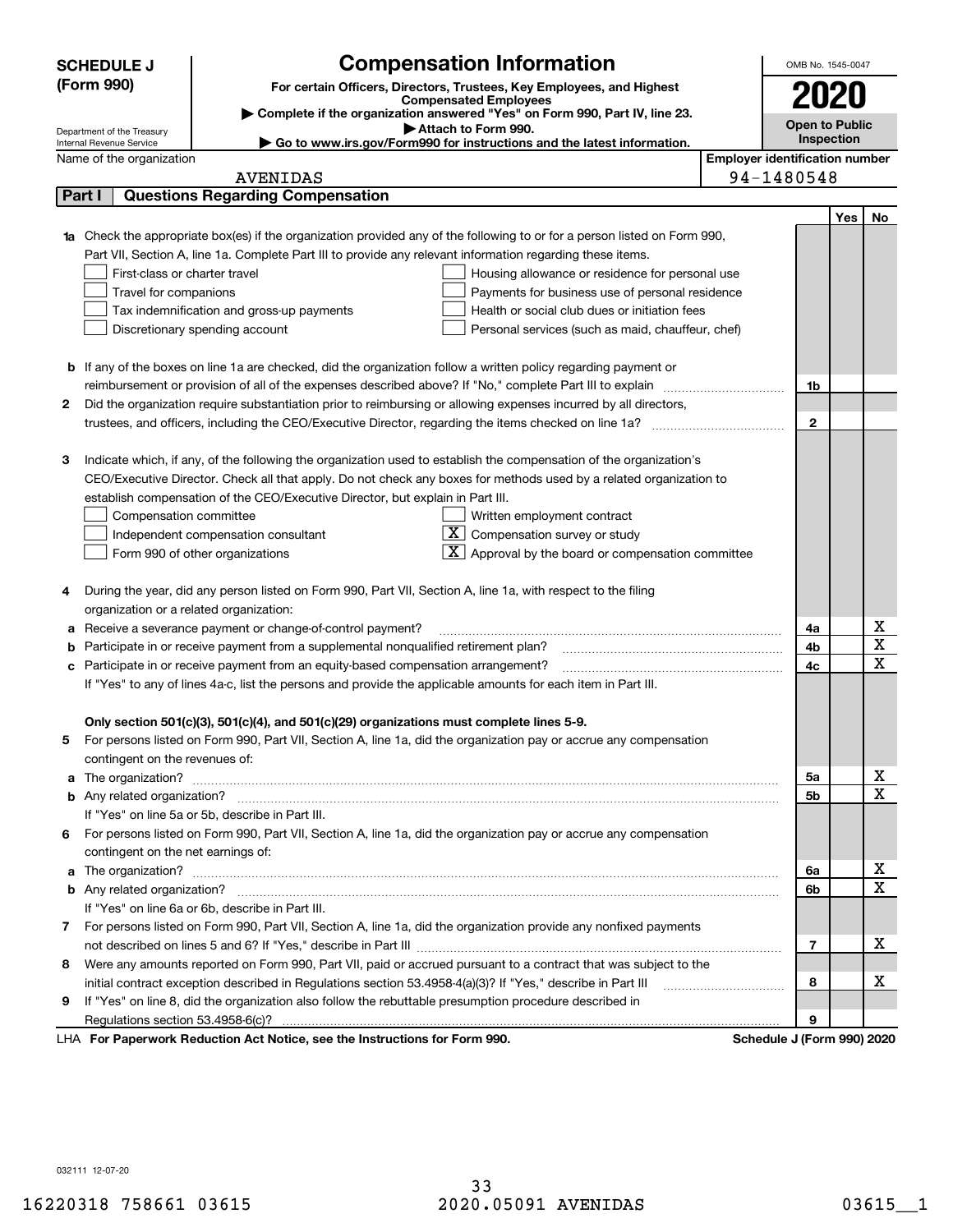#### 94-1480548

**2**

# **Part II Officers, Directors, Trustees, Key Employees, and Highest Compensated Employees.**  Schedule J (Form 990) 2020 Page Use duplicate copies if additional space is needed.

For each individual whose compensation must be reported on Schedule J, report compensation from the organization on row (i) and from related organizations, described in the instructions, on row (ii). Do not list any individuals that aren't listed on Form 990, Part VII.

**Note:**  The sum of columns (B)(i)-(iii) for each listed individual must equal the total amount of Form 990, Part VII, Section A, line 1a, applicable column (D) and (E) amounts for that individual.

|                               |                                                                                                                                                                  |                  | (B) Breakdown of W-2 and/or 1099-MISC compensation |                  | (C) Retirement and                        | (D) Nontaxable | (E) Total of columns<br>$(B)(i)-(D)$ | (F) Compensation<br>in column (B) |
|-------------------------------|------------------------------------------------------------------------------------------------------------------------------------------------------------------|------------------|----------------------------------------------------|------------------|-------------------------------------------|----------------|--------------------------------------|-----------------------------------|
| (A) Name and Title            | other deferred<br>benefits<br>(i) Base<br>(ii) Bonus &<br>(iii) Other<br>compensation<br>incentive<br>reportable<br>compensation<br>compensation<br>compensation |                  |                                                    |                  | reported as deferred<br>on prior Form 990 |                |                                      |                                   |
| AMY ANDONIAN<br>(1)           | (i)                                                                                                                                                              | 184, 517.        | $\overline{75}$ .                                  | 0.               | 5,878.                                    | 6,515.         | 196,985.                             | 0.                                |
| PRESIDENT/CEO (THRU 12/20/20) | (ii)                                                                                                                                                             | 0.               | 0.                                                 | $\overline{0}$ . | $\overline{0}$ .                          | 0.             | 0.                                   | $\overline{0}$ .                  |
| MAUREEN BREEN<br>(2)          | (i)                                                                                                                                                              | 164,740.         | 8,392.                                             | 0.               | 5,194.                                    | 1,340.         | 179,666.                             | $\overline{0}$ .                  |
| CFO/VP, FINANCE & ADMIN       | (ii)                                                                                                                                                             | 0.               | 0.                                                 | 0.               | 0.                                        | 0.             | 0.                                   | $\overline{0}$ .                  |
| MARY HOHENSEE<br>(3)          | (i)                                                                                                                                                              | 142,439.         | 83.                                                | $\overline{0}$ . | 4,274.                                    | 12,437.        | 159, 233.                            | $\overline{0}$ .                  |
| VP FUND DEVELOPMENT           | (ii)                                                                                                                                                             | $\overline{0}$ . | $\overline{0}$ .                                   | $\overline{0}$ . | $\overline{0}$ .                          | 0.             | $\overline{0}$ .                     | $\overline{0}$ .                  |
| JOHN SINK<br>(4)              | (i)                                                                                                                                                              | 141,729.         | 83.                                                | $\overline{0}$ . | 4,253.                                    | 11,746.        | 157, 811.                            | $\overline{0}$ .                  |
| INTERIM PRESIDENT/CEO         | (ii)                                                                                                                                                             | 0.               | $\overline{0}$ .                                   | $\overline{0}$ . | 0.                                        | $0$ .          | $\overline{0}$ .                     | $\overline{0}$ .                  |
|                               | (i)                                                                                                                                                              |                  |                                                    |                  |                                           |                |                                      |                                   |
|                               | (ii)                                                                                                                                                             |                  |                                                    |                  |                                           |                |                                      |                                   |
|                               | (i)                                                                                                                                                              |                  |                                                    |                  |                                           |                |                                      |                                   |
|                               | (ii)                                                                                                                                                             |                  |                                                    |                  |                                           |                |                                      |                                   |
|                               | (i)                                                                                                                                                              |                  |                                                    |                  |                                           |                |                                      |                                   |
|                               | (ii)                                                                                                                                                             |                  |                                                    |                  |                                           |                |                                      |                                   |
|                               | (i)                                                                                                                                                              |                  |                                                    |                  |                                           |                |                                      |                                   |
|                               | (ii)                                                                                                                                                             |                  |                                                    |                  |                                           |                |                                      |                                   |
|                               | (i)                                                                                                                                                              |                  |                                                    |                  |                                           |                |                                      |                                   |
|                               | (ii)                                                                                                                                                             |                  |                                                    |                  |                                           |                |                                      |                                   |
|                               | (i)                                                                                                                                                              |                  |                                                    |                  |                                           |                |                                      |                                   |
|                               | (ii)                                                                                                                                                             |                  |                                                    |                  |                                           |                |                                      |                                   |
|                               | (i)                                                                                                                                                              |                  |                                                    |                  |                                           |                |                                      |                                   |
|                               | (ii)                                                                                                                                                             |                  |                                                    |                  |                                           |                |                                      |                                   |
|                               | (i)                                                                                                                                                              |                  |                                                    |                  |                                           |                |                                      |                                   |
|                               | (ii)                                                                                                                                                             |                  |                                                    |                  |                                           |                |                                      |                                   |
|                               | (i)                                                                                                                                                              |                  |                                                    |                  |                                           |                |                                      |                                   |
|                               | (ii)                                                                                                                                                             |                  |                                                    |                  |                                           |                |                                      |                                   |
|                               | (i)                                                                                                                                                              |                  |                                                    |                  |                                           |                |                                      |                                   |
|                               | (ii)                                                                                                                                                             |                  |                                                    |                  |                                           |                |                                      |                                   |
|                               | (i)                                                                                                                                                              |                  |                                                    |                  |                                           |                |                                      |                                   |
|                               | (ii)                                                                                                                                                             |                  |                                                    |                  |                                           |                |                                      |                                   |
|                               | (i)                                                                                                                                                              |                  |                                                    |                  |                                           |                |                                      |                                   |
|                               | (ii)                                                                                                                                                             |                  |                                                    |                  |                                           |                |                                      |                                   |

**Schedule J (Form 990) 2020**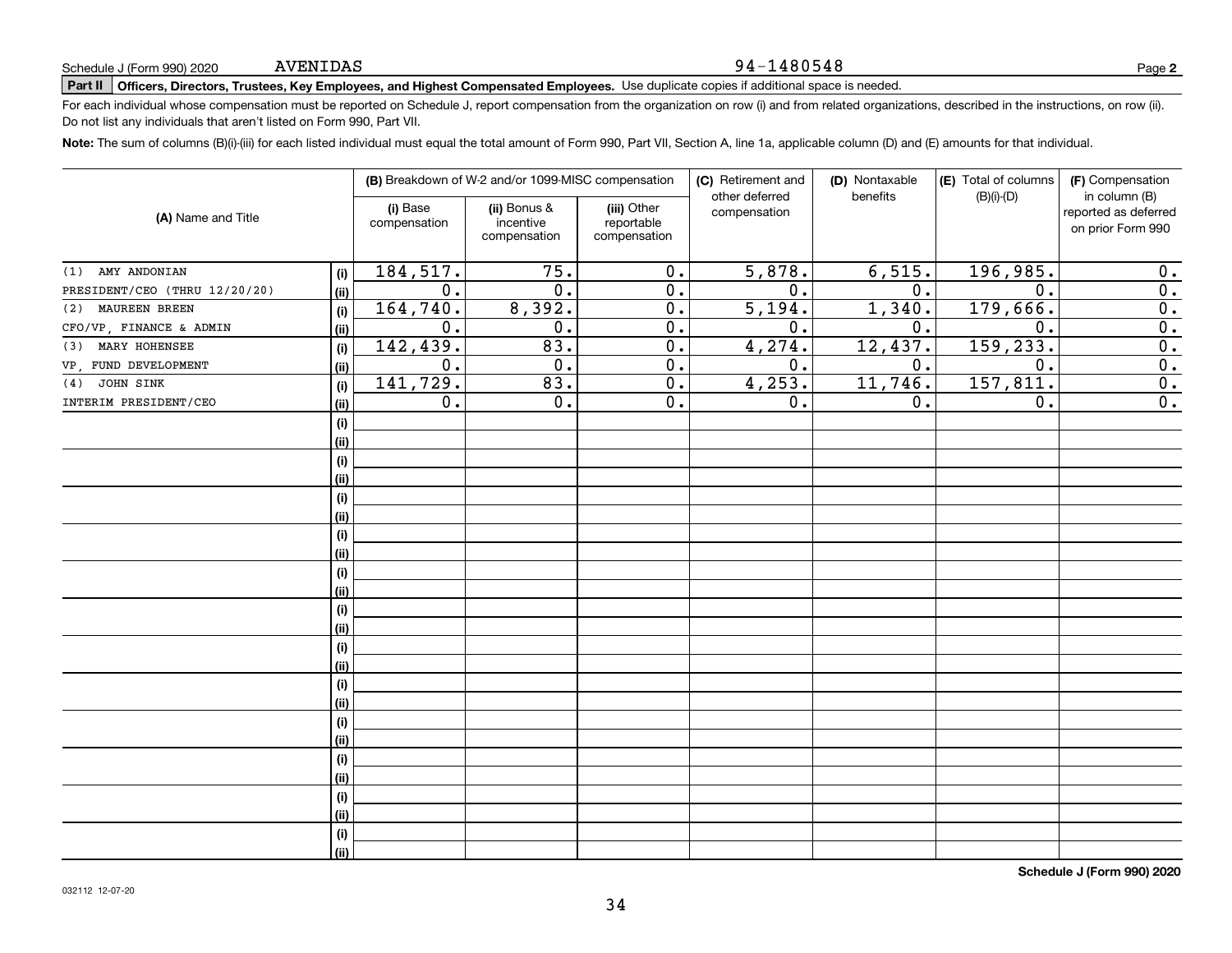## **SCHEDULE M (Form 990)**

# **Noncash Contributions**

OMB No. 1545-0047

| Department of the Treasury |
|----------------------------|
| Internal Revenue Service   |

**Complete if the organizations answered "Yes" on Form 990, Part IV, lines 29 or 30.** <sup>J</sup>**2020 Attach to Form 990.** J

**Open to Public Inspection**

| Go to www.irs.gov/Form990 for instructions and the latest information. |
|------------------------------------------------------------------------|
|                                                                        |

| <b>Employer identification number</b> |
|---------------------------------------|
| 94-1480548                            |

|                 | <b>AVENIDAS</b>                             |                               |                                      |                                                                                                       | 94-1480548                                                   |
|-----------------|---------------------------------------------|-------------------------------|--------------------------------------|-------------------------------------------------------------------------------------------------------|--------------------------------------------------------------|
| Part I          | <b>Types of Property</b>                    |                               |                                      |                                                                                                       |                                                              |
|                 |                                             | (a)<br>Check if<br>applicable | (b)<br>Number of<br>contributions or | (c)<br>Noncash contribution<br>amounts reported on<br>litems contributed Form 990, Part VIII, line 1q | (d)<br>Method of determining<br>noncash contribution amounts |
| 1.              |                                             |                               |                                      |                                                                                                       |                                                              |
| $\overline{2}$  |                                             |                               |                                      |                                                                                                       |                                                              |
| 3               |                                             |                               |                                      |                                                                                                       |                                                              |
| 4               |                                             |                               |                                      |                                                                                                       |                                                              |
| 5               | Clothing and household goods                |                               |                                      |                                                                                                       |                                                              |
| 6               |                                             |                               |                                      |                                                                                                       |                                                              |
| 7               |                                             |                               |                                      |                                                                                                       |                                                              |
| 8               |                                             |                               |                                      |                                                                                                       |                                                              |
| 9               |                                             | $\overline{\mathbf{x}}$       | 9                                    |                                                                                                       | 63,565. FAIR MARKET VALUE                                    |
| 10              | Securities - Closely held stock             |                               |                                      |                                                                                                       |                                                              |
| 11              | Securities - Partnership, LLC, or           |                               |                                      |                                                                                                       |                                                              |
|                 |                                             |                               |                                      |                                                                                                       |                                                              |
| 12 <sup>2</sup> |                                             |                               |                                      |                                                                                                       |                                                              |
| 13              | Qualified conservation contribution -       |                               |                                      |                                                                                                       |                                                              |
|                 | Historic structures                         |                               |                                      |                                                                                                       |                                                              |
| 14              | Qualified conservation contribution - Other |                               |                                      |                                                                                                       |                                                              |
| 15              |                                             |                               |                                      |                                                                                                       |                                                              |
| 16              |                                             |                               |                                      |                                                                                                       |                                                              |
| 17              |                                             |                               |                                      |                                                                                                       |                                                              |
| 18              |                                             |                               |                                      |                                                                                                       |                                                              |
| 19              |                                             |                               |                                      |                                                                                                       |                                                              |
| 20              | Drugs and medical supplies                  |                               |                                      |                                                                                                       |                                                              |
| 21              |                                             |                               |                                      |                                                                                                       |                                                              |

| 27  | Other                                          |  |  |                                                         |  |  |  |                                                                                                                            |     |  |    |  |     |     |           |
|-----|------------------------------------------------|--|--|---------------------------------------------------------|--|--|--|----------------------------------------------------------------------------------------------------------------------------|-----|--|----|--|-----|-----|-----------|
| 28  | Other                                          |  |  |                                                         |  |  |  |                                                                                                                            |     |  |    |  |     |     |           |
| 29  |                                                |  |  |                                                         |  |  |  | Number of Forms 8283 received by the organization during the tax year for contributions                                    |     |  |    |  |     |     |           |
|     |                                                |  |  |                                                         |  |  |  | for which the organization completed Form 8283, Part V, Donee Acknowledgement                                              |     |  | 29 |  |     |     |           |
|     |                                                |  |  |                                                         |  |  |  |                                                                                                                            |     |  |    |  |     | Yes | <b>No</b> |
| 30a |                                                |  |  |                                                         |  |  |  | During the year, did the organization receive by contribution any property reported in Part I, lines 1 through 28, that it |     |  |    |  |     |     |           |
|     |                                                |  |  |                                                         |  |  |  | must hold for at least three years from the date of the initial contribution, and which isn't required to be used for      |     |  |    |  |     |     |           |
|     | exempt purposes for the entire holding period? |  |  |                                                         |  |  |  |                                                                                                                            | 30a |  | x  |  |     |     |           |
|     |                                                |  |  | <b>b</b> If "Yes," describe the arrangement in Part II. |  |  |  |                                                                                                                            |     |  |    |  |     |     |           |
| 31  |                                                |  |  |                                                         |  |  |  | Does the organization have a gift acceptance policy that requires the review of any nonstandard contributions?             |     |  |    |  | 31  | х   |           |
| 32a |                                                |  |  |                                                         |  |  |  | Does the organization hire or use third parties or related organizations to solicit, process, or sell noncash              |     |  |    |  |     |     |           |
|     | contributions?                                 |  |  |                                                         |  |  |  |                                                                                                                            |     |  |    |  | 32a | х   |           |
|     |                                                |  |  | <b>b</b> If "Yes," describe in Part II.                 |  |  |  |                                                                                                                            |     |  |    |  |     |     |           |
| 33  |                                                |  |  |                                                         |  |  |  | If the organization didn't report an amount in column (c) for a type of property for which column (a) is checked,          |     |  |    |  |     |     |           |
|     | describe in Part II.                           |  |  |                                                         |  |  |  |                                                                                                                            |     |  |    |  |     |     |           |
|     |                                                |  |  |                                                         |  |  |  |                                                                                                                            |     |  |    |  |     |     |           |

**For Paperwork Reduction Act Notice, see the Instructions for Form 990. Schedule M (Form 990) 2020** LHA

032141 11-23-20

Historical artifacts ~~~~~~~~~~~~ Scientific specimens ~~~~~~~~~~~ Archeological artifacts ~~~~~~~~~~ Other  $\qquad \qquad (\qquad \qquad )$ Other  $\qquad \qquad (\qquad \qquad )$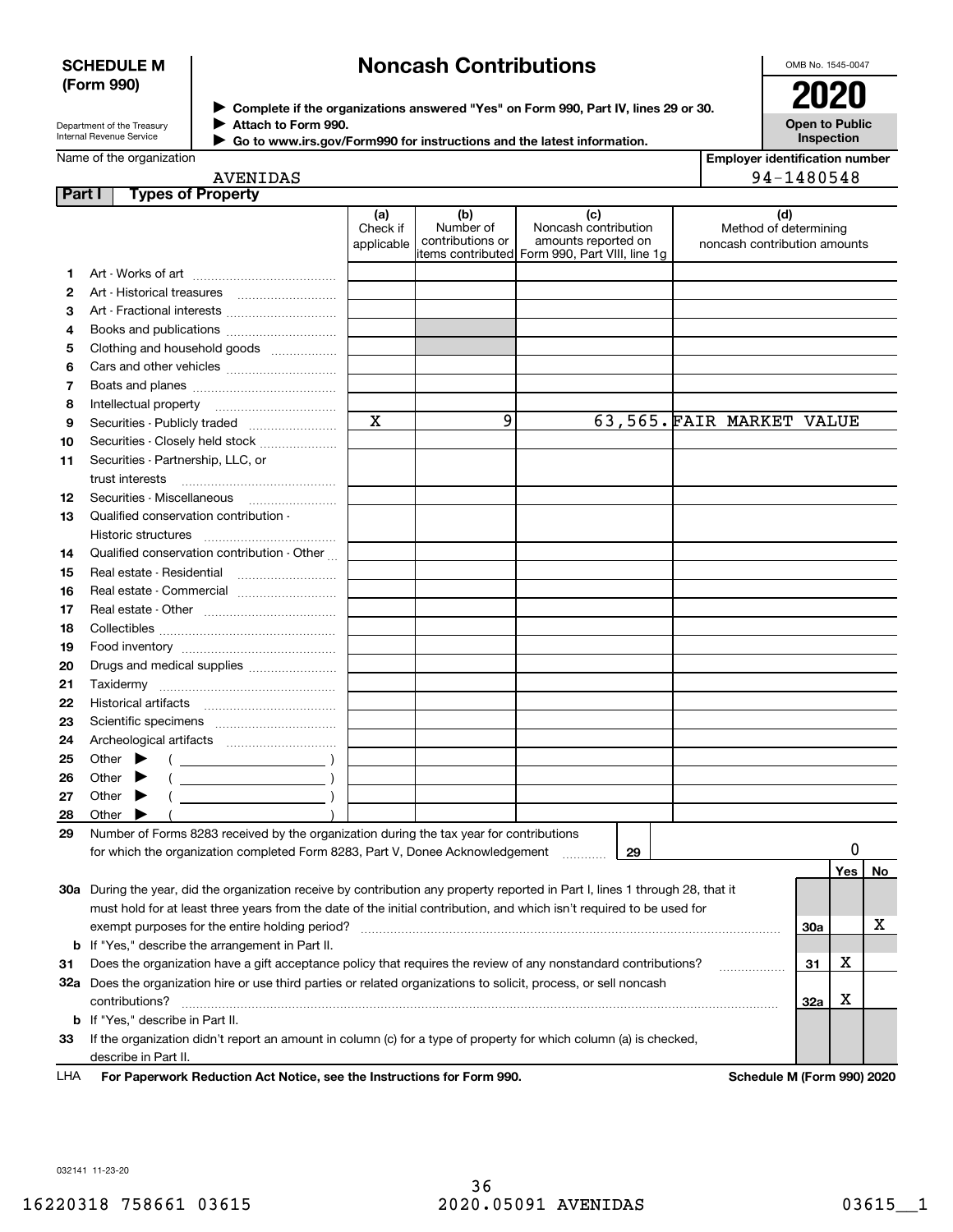#### Schedule M (Form 990) 2020 AVENIDAS

Part II | Supplemental Information. Provide the information required by Part I, lines 30b, 32b, and 33, and whether the organization is reporting in Part I, column (b), the number of contributions, the number of items received, or a combination of both. Also complete this part for any additional information.

SCHEDULE M, PART I, COLUMN (B):

### THIS COLUMN REPRESENTS THE NUMBER OF CONTRIBUTORS, NOT THE NUMBER OF

ITEMS CONTRIBUTED.

SCHEDULE M, LINE 32B:

AVENIDAS WORKS WITH DONATE FOR CHARITY, A THIRD PARTY, TO FACILITATE

VEHICLE DONATIONS. DONATE FOR CHARITY ARRANGES FREE PICKUP OF VEHICLES,

MANAGE DMV REGISTRATION REQUIREMENTS, AUCTION, SALES, AND ISSUANCE OF

ACKNOWLEDGMENT RECEIPTS TO DONORS.

**Schedule M (Form 990) 2020**

032142 11-23-20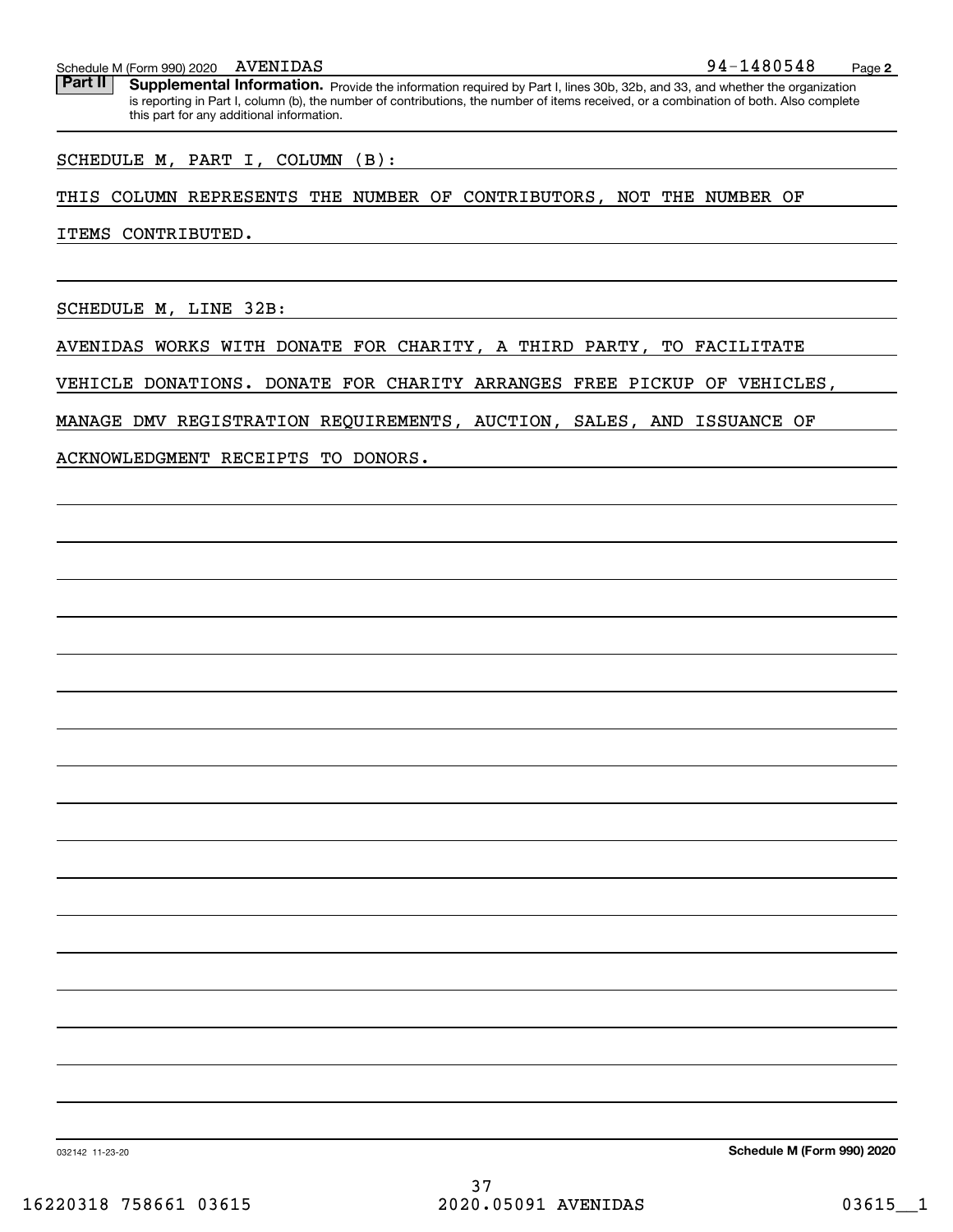**(Form 990 or 990-EZ)**

Department of the Treasury Internal Revenue Service Name of the organization

# **Complete to provide information for responses to specific questions on SCHEDULE O Supplemental Information to Form 990 or 990-EZ**

**Form 990 or 990-EZ or to provide any additional information. | Attach to Form 990 or 990-EZ. | Go to www.irs.gov/Form990 for the latest information.**



**Employer identification number** AVENIDAS 94-1480548

### FORM 990, PART I, LINE 6:

VOLUNTEER OPPORTUNITIES WERE LIMITED DURING THE PANDEMIC FOR FY20-21 BY BOARD AND COUNTY DIRECTIVES WHICH REQUIRED SOME PROGRAMS TO STOP, SOME TO TAKE A HIATUS, SOME TO BE DONE VIRTUALLY, AND SOME TO CONTINUE IN A HYBRID/CHANGED FORMAT. SOME VOLUNTEER JOBS ARE ALSO SEASONAL. THOUGH OUR NUMBERS ARE LOWER THAN NORMAL DUE TO THE PANDEMIC, WE STILL HAD A CONSIDERABLE AMOUNT OF WORK PERFORMED BY 203 VOLUNTEERS WHO PROVIDED 6,766 HOURS OF VOLUNTEER WORK TO THE COMMUNITY OVER THE FY20-21 YEAR:

032211 11-20-20 LHA For Paperwork Reduction Act Notice, see the Instructions for Form 990 or 990-EZ. Schedule O (Form 990 or 990-EZ) 2020 655 HOURS WERE SPENT DOING FRIENDLY/CHECK IN CALLS; 617 HOURS PROVIDING MUCH NEEDED GROCERY, PRESCRIPTION AND OTHER DELIVERIES FOR ISOLATED SENIORS SHELTERING IN PLACE AND UNABLE TO SAFELY SHOP ON THEIR OWN (THIS WAS PERFORMED BY STAFF AND VOLUNTEERS WHO NORMALLY PROVIDED RIDES FOR DOOR TO DOOR; 535 HOURS WERE DEDICATED TO PPE DONATIONS, INVENTORY AND DISTRIBUTION TO SENIOR AND HOMELESS FACILITIES WHEN SUPPLY CHAINS WERE UNAVAILABLE (OVER 150,000 MASKS, GLOVES, FACE SHIELDS, ETC. DISTRIBUTED); 1,691 VOLUNTEER HOURS WERE SPENT PROVIDING MANY OF THE CLASSES AND ACTIVITIES LISTED ABOVE AT 450 BRYANT AND CUBBERLEY FOR THE LIFELONG LEARNING AND LEISURE AND AVENIDAS CHINESE COMMUNITY CENTER, RESPECTIVELY; AVENIDAS VILLAGE HAD ACTIVE COMMITTEES, DELIVERY OF SERVICES AND OTHER ACTIVITIES TO KEEP MEMBERS BUSY, TOTALING 1,612 HOURS; PEN PAL PROJECTS TOOK PLACE WITH OUR LGBTQ RAINBOW COLLECTIVE AND EARLY LITERACY PROGRAMS, WHILE ZOOM SERVED BOTH PROGRAMS TO FACILITATE READING WITH CHILDREN AND SOCIAL GROUPS AND PRESENTATIONS OF VARIOUS TOPICS TOTALING 810 HOURS; THE BOARD DEDICATED ABOVE AND BEYOND THE NORM WITH 530 HOURS AND SENIOR PLANET TUTORS AND TEACHERS SUPPLIED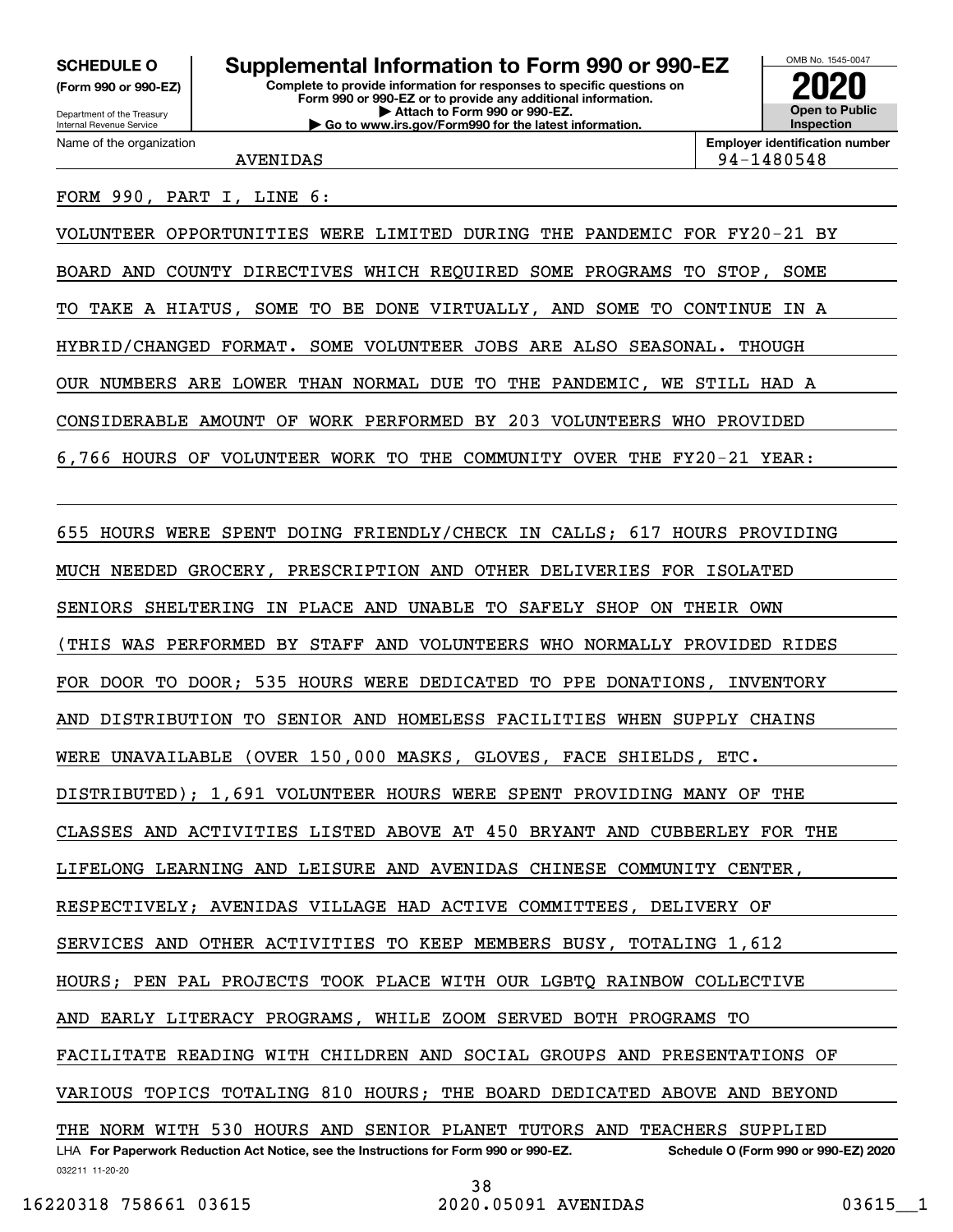| Schedule O (Form 990 or 990-EZ) 2020 |  |
|--------------------------------------|--|
|                                      |  |

316 VOLUNTEER HOURS WITH INNOVATIVE WORKSHOPS, ONE ON ONE TUTORIALS AND

LARGE CLASSES LISTED ABOVE.

FORM 990, PART III, LINE 4D, OTHER PROGRAM SERVICES:

ADDITIONAL PROGRAMS INCLUDING SOCIAL WORK (2,442 SERVICE UNITS),

TRANSPORTATION (85 CLIENTS), CHINESE COMMUNITY CENTER (2,279

REGISTRATIONS), SENIOR PLANET AND VOLUNTEER SERVICES (SERVING 6,766

HOURS FOR PARTICIPANTS & CLIENTS) AND LGBTQ SENIORS PARTICIPANTS WERE

ALL SERVED THIS YEAR. SERVICES CONTINUED IN FY21 WITH A MIXTURE OF

REMOTE AND PRE-REGISTERED IN-PERSON OFFERINGS TO MEET THE NEEDS OF OUR

PARTICIPANTS. WITH THE AVENIDAS COMMUNITY BEING AT HIGH RISK OF

COVID-19 DUE TO AGE, STAFF WAS ABLE TO PROVIDE AND INCREASE THE AMOUNT

OF SERVICE PROVISION, EDUCATIONAL OPPORTUNITIES, PROGRAMMING, AND

RESOURCE MANAGEMENT TO OUR PARTICIPANTS AND THE COMMUNITY DURING THE

CONTINUING PANDEMIC.

EXPENSES \$ 1,844,524. INCLUDING GRANTS OF \$ 0. REVENUE \$ 51,420.

FORM 990, PART VI, SECTION B, LINE 11B:

THE BOARD OF DIRECTORS HAS DELEGATED RESPONSIBILITY FOR REVIEW OF FORM 990 TO THE AUDIT COMMITTEE OF THE BOARD; SUCH COMMITTEE DOES REVIEW THE RETURN BEFORE IT IS FILED. FORM 990 IS SENT TO ALL BOARD MEMBERS VIA EMAIL BEFORE FILING. QUESTIONS FROM THE BOARD OR COMMITTEE ARE RESPONDED TO VIA EMAIL OR IN MEETINGS.

032212 11-20-20 **Schedule O (Form 990 or 990-EZ) 2020** FORM 990, PART VI, SECTION B, LINE 12C: AVENIDAS ENCOURAGES THE ACTIVE INVOLVEMENT OF ITS DIRECTORS, OFFICERS, AND EMPLOYEES IN THE COMMUNITY. IN ORDER TO DEAL OPENLY AND FAIRLY WITH ACTUAL AND POTENTIAL CONFLICTS OF INTEREST OR THE APPEARANCE OF SUCH CONFLICTS AS 39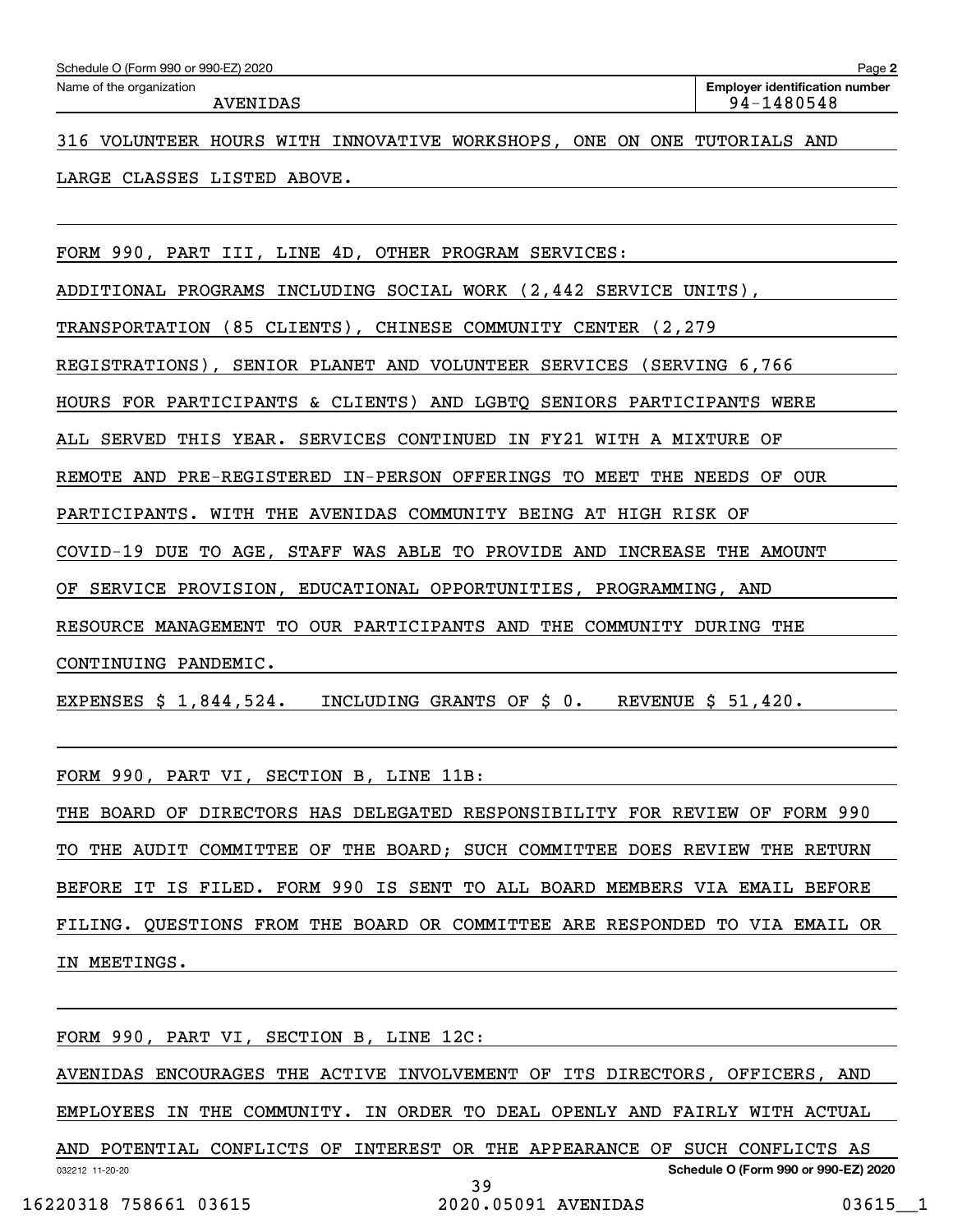A CONSEQUENCE OF THIS INVOLVEMENT, AVENIDAS HAS ADOPTED A CONFLICT OF INTEREST POLICY.

CONFLICT OF INTEREST COMPLIANCE IS REVIEWED ANNUALLY AT A BOARD MEETING. BOARD MEMBERS AND EMPLOYEES WITH SUBSTANTIAL INFLUENCE OVER AVENIDAS ARE ANNUALLY REQUIRED TO SIGN THE ORGANIZATION'S "ANNUAL AFFIRMATION AND DISCLOSURE STATEMENT."

THE POLICY DICTATES A DUTY TO DISCLOSE CONFLICTS OF INTEREST.

EACH EMPLOYEE SHALL DISCLOSE TO THE CHIEF EXECUTIVE OFFICER ALL MATERIAL FACTS REGARDING THE AFFILIATION OF SUCH EMPLOYEE WITH ANY PERSON WITH WHOM AVENIDAS IS CONSIDERING ENTERING INTO A TRANSACTION. THE EMPLOYEE SHALL MAKE THAT DISCLOSURE PROMPTLY UPON LEARNING OF THE LINK BETWEEN THAT PERSON AND TRANSACTION.

THE CHIEF EXECUTIVE OFFICER AND ANY OTHER PERSON WITH SUBSTANTIAL INFLUENCE OVER AVENIDAS SHALL DISCLOSE TO THE BOARD ALL MATERIAL FACTS REGARDING HIS OR HER AFFILIATION WITH ANY PERSON WITH WHOM AVENIDAS IS CONSIDERING ENTERING INTO A TRANSACTION. THE CHIEF EXECUTIVE OFFICER OR PERSON WITH SUBSTANTIAL INFLUENCE SHALL MAKE THAT DISCLOSURE PROMPTLY UPON LEARNING OF THE LINK BETWEEN THAT PERSON AND THE TRANSACTION. IF THERE IS A QUESTION AS TO WHETHER THE EMPLOYEE HAS SUBSTANTIAL INFLUENCE OVER AVENIDAS, THE CHIEF EXECUTIVE OFFICER SHALL PRESENT THIS ISSUE TO THE BOARD OF DIRECTORS, AND THE BOARD SHALL RESOLVE THE MATTER.

THE CEO DETERMINES A CONFLICT OF INTEREST WITH REGARD TO AN EMPLOYEE

032212 11-20-20 **Schedule O (Form 990 or 990-EZ) 2020** WITHOUT SUBSTANTIAL INFLUENCE OVER AVENIDAS; THE BOARD DETERMINES IF A 40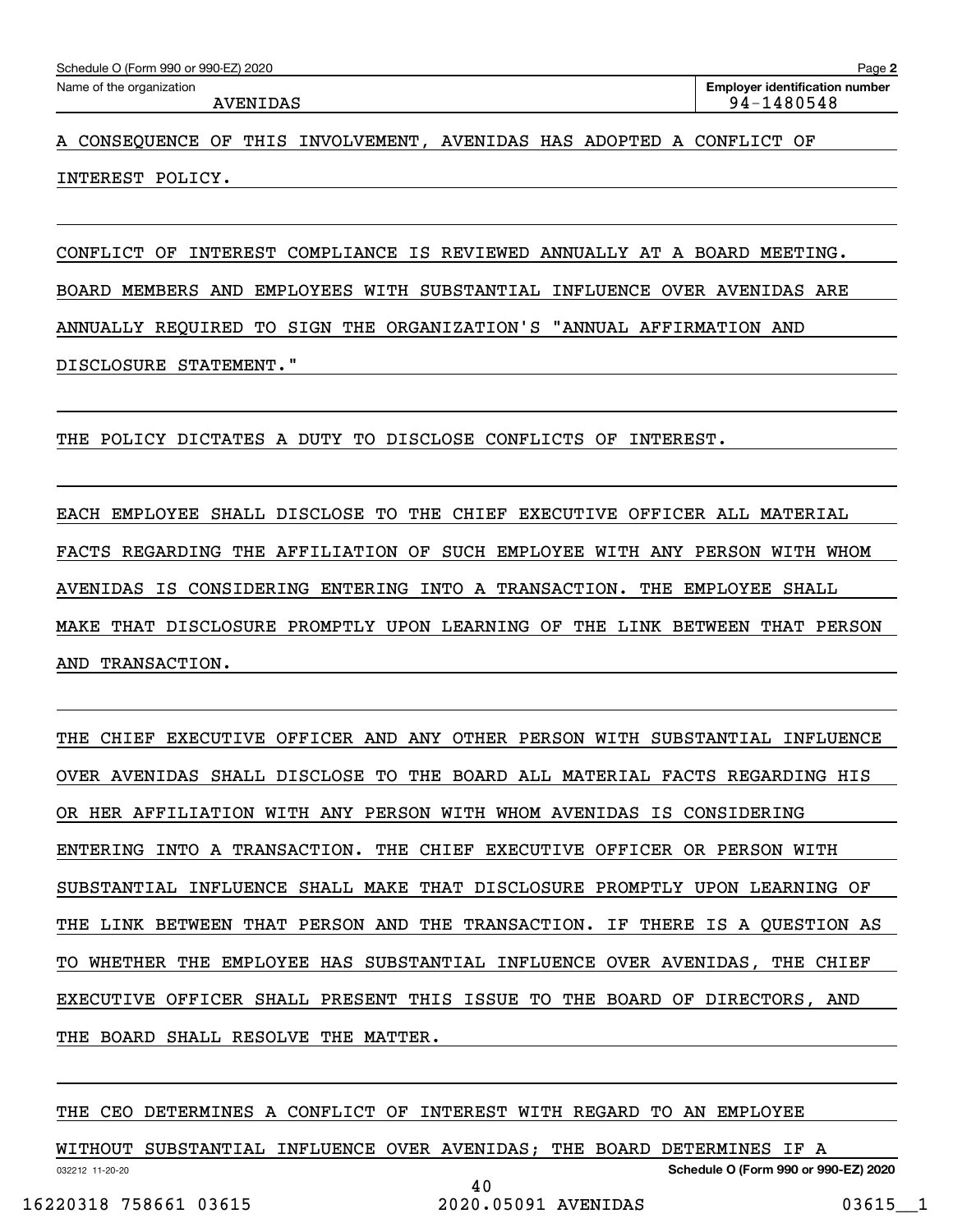| Schedule O (Form 990 or 990-EZ) 2020 | Page 2                                |
|--------------------------------------|---------------------------------------|
| Name of the organization             | <b>Emplover identification number</b> |
| AVENIDAS                             | 94-1480548                            |

CONFLICT OF INTEREST EXISTS WITH REGARD TO THE CEO OR AN EMPLOYEE WITH SUBSTANTIAL INFLUENCE OVER AVENIDAS; THE REMAINING BOARD MEMBERS DETERMINE IF A CONFLICT OF INTEREST EXISTS WITH REGARD TO A BOARD MEMBER.

AT ANY MEETING OF THE BOARD AT WHICH A TRANSACTION INVOLVING AN AFFILIATED PERSON WILL BE CONSIDERED, A DIRECTOR SHALL DISCLOSE TO THE MEMBERS OF THE BOARD ALL MATERIAL FACTS REGARDING THE DIRECTOR'S AFFILIATION WITH ANY PERSON WITH WHOM THE BOARD IS CONSIDERING ENTERING INTO ANY TRANSACTION. AFTER AN AFFILIATION DISCLOSURE BY A BOARD MEMBER, THE BOARD MEMBER SHALL LEAVE THE MEETING WHILE THE IMPLICATIONS OF THE AFFILIATION ARE CONSIDERED AND VOTED UPON. THE REMAINING BOARD MEMBERS SHALL DETERMINE IF A CONFLICT OF INTEREST EXISTS.

TO ENSURE THAT AVENIDAS OPERATES IN A MANNER CONSISTENT WITH ITS CHARITABLE PURPOSES AND ITS STATUS AS AN ORGANIZATION EXEMPT FROM FEDERAL INCOME TAX, THE BOARD SHALL AUTHORIZE AND OVERSEE A PERIODIC REVIEW OF THE ADMINISTRATION OF THIS CONFLICT OF INTEREST POLICY. THE REVIEW MAY BE WRITTEN OR ORAL. THE REVIEW SHALL CONSIDER THE LEVEL OF COMPLIANCE WITH THE POLICY, THE CONTINUING SUITABILITY OF THE POLICY, AND WHETHER THE POLICY SHOULD BE MODIFIED AND IMPROVED.

FORM 990, PART VI, SECTION B, LINE 15:

THE BOARD OF DIRECTORS TYPICALLY REVIEWS THE COMPENSATION OF THE CEO AND CFO ANNUALLY. AS PART OF THESE REVIEWS, THE BOARD EXAMINES PUBLISHED MARKET DATA OF COMPARABLE NONPROFITS IN THE ORGANIZATION'S GEOGRAPHIC AREA.

AFTER SOLICITING INPUT FROM THE BOARD AND KEY STAFF MEMBERS, THE BOARD

032212 11-20-20 **Schedule O (Form 990 or 990-EZ) 2020** CHAIR WRITES AND PRESENTS A REVIEW OF THE CEO'S PERFORMANCE AND MAKES A 41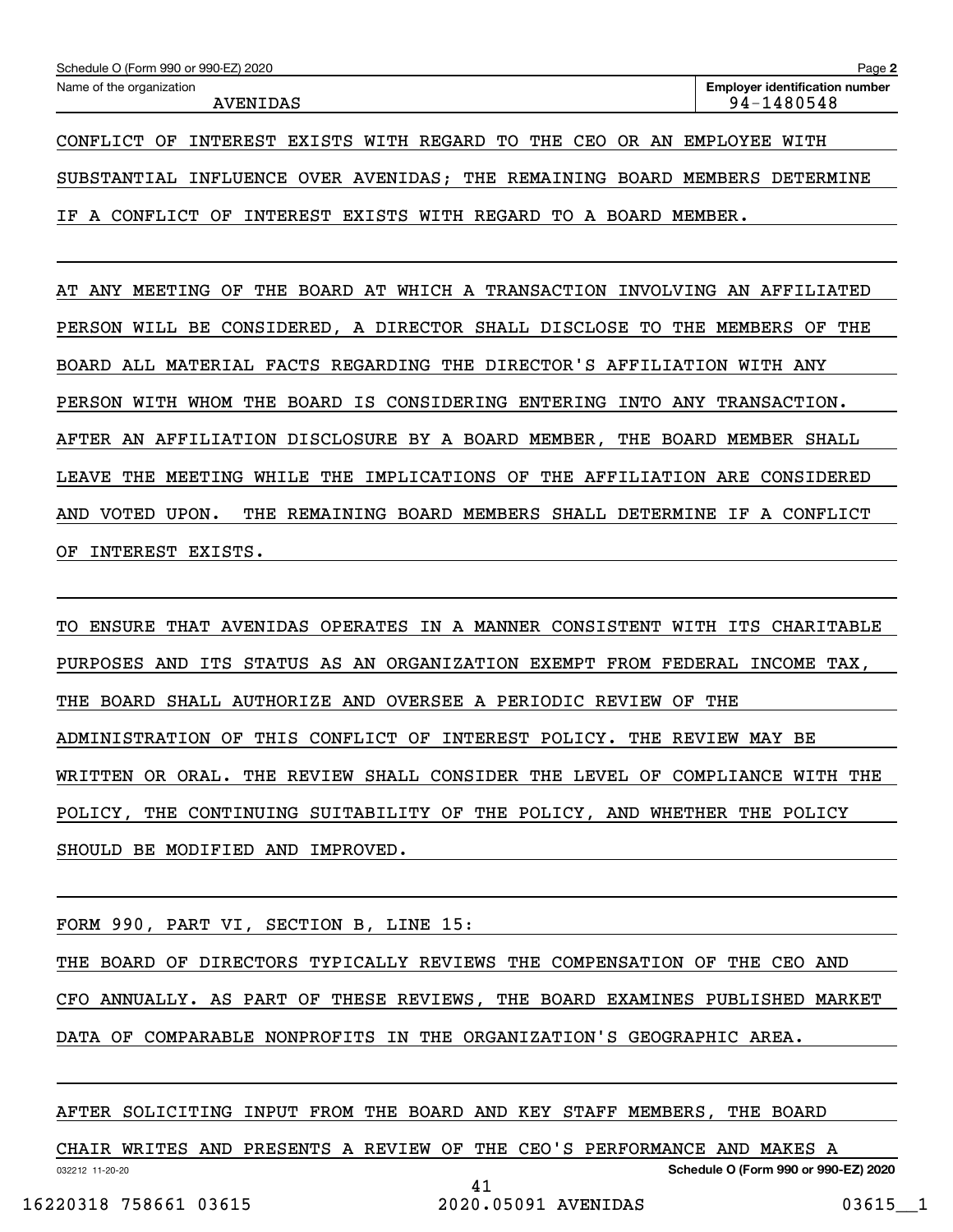| Schedule O (Form 990 or 990-EZ) 2020                                                               | Page 2                                              |
|----------------------------------------------------------------------------------------------------|-----------------------------------------------------|
| Name of the organization<br><b>AVENIDAS</b>                                                        | <b>Employer identification number</b><br>94-1480548 |
|                                                                                                    |                                                     |
| RECOMMENDATION<br>THE<br><b>BOARD</b><br>REGARDING ANY<br>PROPOSED<br><b>CHANGES</b><br>TО         | CEO'S<br>TО<br>THE                                  |
| AFTER DISCUSSION,<br>THE<br>BOARD VOTES<br>APPROVE<br>COMPENSATION.<br>TО                          | THE<br>FINAL<br>SALARY                              |
| MOST<br>RECENT<br>THE<br>CEO'S<br>ACTION<br>FOR<br>THE<br>CEO.<br>THE<br>TWO<br>REVIEWS<br>OF      | COMPENSATION                                        |
| 2019<br>2020.<br>AND<br>JULY<br>COMMENCING<br>TOOK PLACE<br>IΝ<br><b>SEPTEMBER</b><br>IN           | <b>OCTOBER</b><br>$2020$ ,<br>THE                   |
| BY AN ACTING<br>CEO FOLLOWING<br>POSITION WAS FILLED<br>THE<br>CEO                                 | UNEXPECTED<br><b>DEPARTURE</b>                      |
| CEO'S<br>ACTING<br>SALARY<br>WAS<br>ESTABLISHED<br>ΟF<br>THE<br>CEO.<br>THE<br>BY                  | NEGOTIATION<br>WITH<br>THE                          |
| ALTHOUGH<br>THE<br>NORMAL<br>REVIEW<br>PROCESS<br>FOR<br>THE<br>CEO<br>WOULD<br>BOARD.             | OCCURRED<br><b>HAVE</b>                             |
| JUNE<br>AND<br>JULY<br>2021,<br>DUE<br>TО<br>THE<br>IMMINENT<br>ARRIVAL<br>A NEW<br>ОF<br>ΙN       | CEO,<br>THE<br><b>BOARD</b>                         |
| CEO'S<br>WOULD<br>DETERMINED<br>THE<br>ACTING<br>SALARY<br>CONTINUE<br>AТ<br>THAT                  | THE<br>SAME LEVEL                                   |
| 2021<br><b>SEPTEMBER</b><br>THE<br>ARRIVAL<br>OF<br>THE<br>NEW<br>CEO<br>ΙN<br>AND<br>DID<br>UNTIL | NOT<br>PERFORM A                                    |
| REVIEW.<br>COMPREHENSIVE                                                                           |                                                     |

THE CEO REVIEWS THE CFO'S PERFORMANCE AND MAKES A RECOMMENDATION TO THE BOARD REGARDING ANY PROPOSED CHANGES TO THE CFO'S COMPENSATION. AFTER DISCUSSION, THE BOARD VOTES TO APPROVE THE FINAL SALARY ACTION FOR THE CFO. THE TWO MOST RECENT REVIEWS OF THE CFO'S COMPENSATION TOOK PLACE IN SEPTEMBER 2020 AND 2021.

FORM 990, PART VI, SECTION C, LINE 19: THE ORGANIZATION MAKES ITS GOVERNING DOCUMENTS, CONFLICT OF INTEREST POLICY, AND FINANCIAL STATEMENTS AVAILABLE TO THE PUBLIC UPON REQUEST FOR

THE SAME PERIOD OF TIME SET FORTH IN SEC. 6104(D).

032212 11-20-20

**Schedule O (Form 990 or 990-EZ) 2020**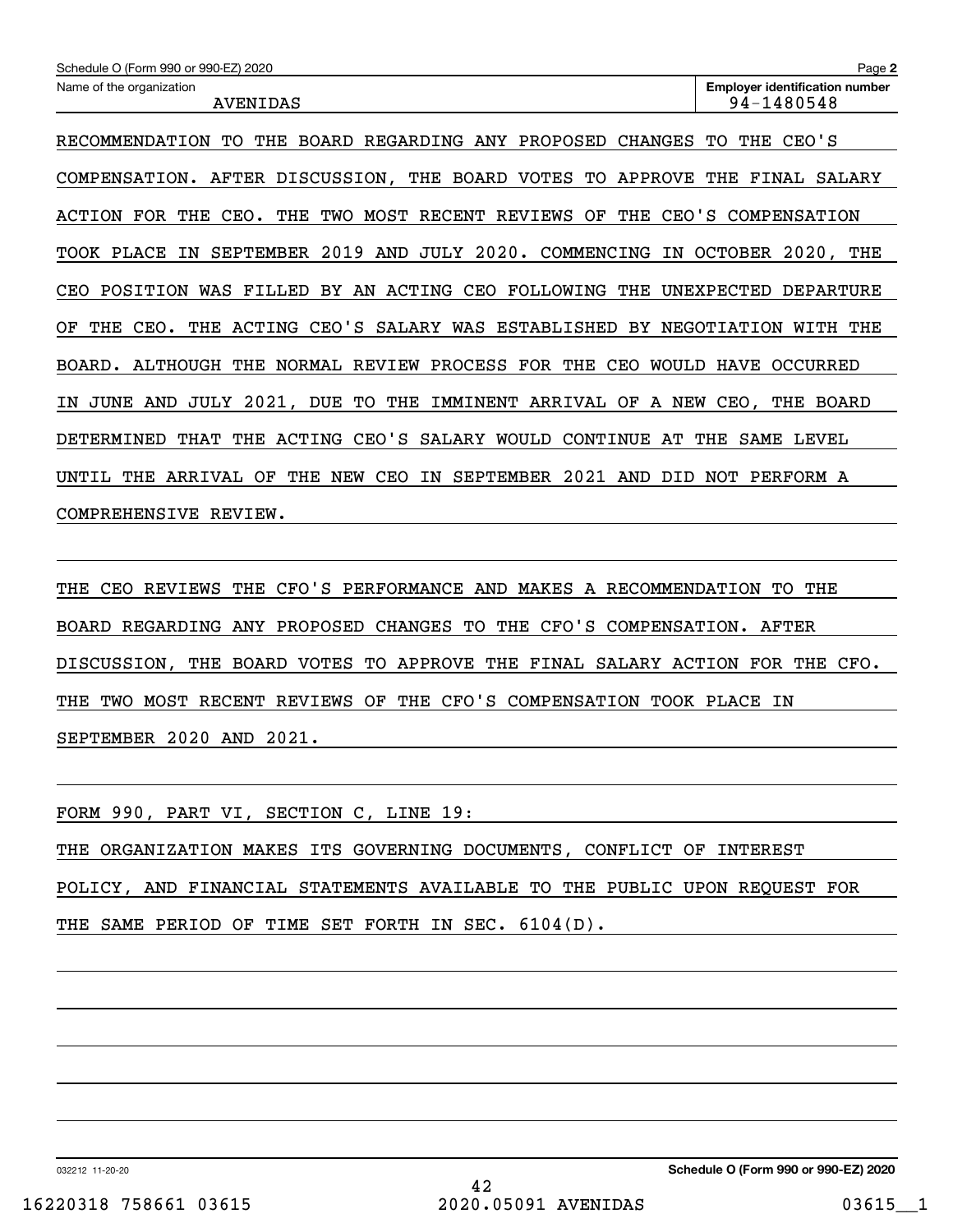| <b>ror Paperw</b> |  |  |
|-------------------|--|--|
|                   |  |  |

032161 10-28-20 **LHA** 

## **Complete if the organization answered "Yes" on Form 990, Part IV, line 33, 34, 35b, 36, or 37.** | **Related Organizations and Unrelated Partnerships**

**Attach to Form 990.**  |

#### **Open to Public | Go to www.irs.gov/Form990 for instructions and the latest information. Inspection**

**2020**

Department of the Treasury Internal Revenue Service Name of the organization

**SCHEDULE R (Form 990)**

AVENIDAS

**Employer identification number** 94-1480548

**Part I Identification of Disregarded Entities.**  Complete if the organization answered "Yes" on Form 990, Part IV, line 33.

| (a)<br>Name, address, and EIN (if applicable)<br>of disregarded entity | (b)<br>Primary activity | (c)<br>Legal domicile (state or<br>foreign country) | (d)<br>Total income | (e)<br>End-of-year assets | (f)<br>Direct controlling<br>entity |
|------------------------------------------------------------------------|-------------------------|-----------------------------------------------------|---------------------|---------------------------|-------------------------------------|
|                                                                        |                         |                                                     |                     |                           |                                     |
|                                                                        |                         |                                                     |                     |                           |                                     |
|                                                                        |                         |                                                     |                     |                           |                                     |
|                                                                        |                         |                                                     |                     |                           |                                     |

**Part II** Identification of Related Tax-Exempt Organizations. Complete if the organization answered "Yes" on Form 990, Part IV, line 34, because it had one or more related tax-exempt<br>Complete it is a series of the organiza

| (a)                                          | (b)               | (c)                      | (d)                | (e)                | (f)                | $(g)$<br>Section 512(b)(13) |            |  |
|----------------------------------------------|-------------------|--------------------------|--------------------|--------------------|--------------------|-----------------------------|------------|--|
| Name, address, and EIN                       | Primary activity  | Legal domicile (state or | <b>Exempt Code</b> | Public charity     | Direct controlling |                             | controlled |  |
| of related organization                      |                   | foreign country)         | section            | status (if section | entity             |                             | entity?    |  |
|                                              |                   |                          |                    | 501(c)(3))         |                    | Yes                         | No         |  |
| HOME EQUITY LOAN PROGRAM FOR SENIORS -       |                   |                          |                    |                    |                    |                             |            |  |
| 77-0004626, 450 BRYANT STREET, PALO ALTO, CA |                   |                          |                    | LINE 12D,          |                    |                             |            |  |
| 94301                                        | REVERSE MORTGAGES | CALIFORNIA               | 501(C)(3)          | III-O              | N/A                |                             | X          |  |
|                                              |                   |                          |                    |                    |                    |                             |            |  |
|                                              |                   |                          |                    |                    |                    |                             |            |  |
|                                              |                   |                          |                    |                    |                    |                             |            |  |
|                                              |                   |                          |                    |                    |                    |                             |            |  |
|                                              |                   |                          |                    |                    |                    |                             |            |  |
|                                              |                   |                          |                    |                    |                    |                             |            |  |
|                                              |                   |                          |                    |                    |                    |                             |            |  |
|                                              |                   |                          |                    |                    |                    |                             |            |  |
|                                              |                   |                          |                    |                    |                    |                             |            |  |

**For Paperwork Reduction Act Notice, see the Instructions for Form 990. Schedule R (Form 990) 2020**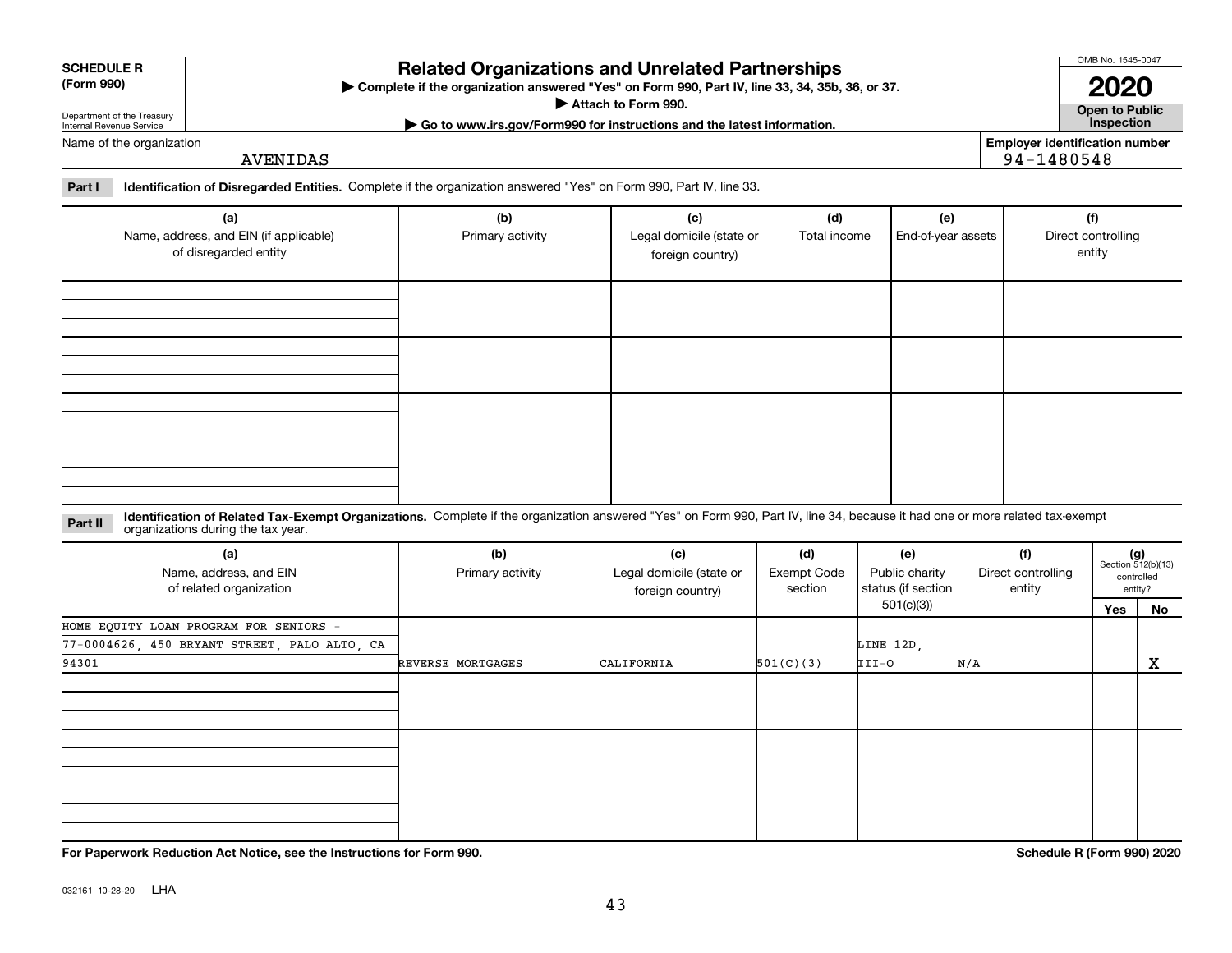## Schedule R (Form 990) 2020 AVENIDAS

|          | Identification of Related Organizations Taxable as a Partnership. Complete if the organization answered "Yes" on Form 990, Part IV, line 34, because it had one or more related |  |  |
|----------|---------------------------------------------------------------------------------------------------------------------------------------------------------------------------------|--|--|
| Part III |                                                                                                                                                                                 |  |  |
|          | organizations treated as a partnership during the tax year.                                                                                                                     |  |  |
|          |                                                                                                                                                                                 |  |  |

| (a)                                               | (b)              | (c)                  | (d)                          | (e)                                                                  | (f)                      | (g)                     | (h)              | (i)                                                       | (j) | (k)                                                       |
|---------------------------------------------------|------------------|----------------------|------------------------------|----------------------------------------------------------------------|--------------------------|-------------------------|------------------|-----------------------------------------------------------|-----|-----------------------------------------------------------|
| Name, address, and EIN<br>of related organization | Primary activity | Legal<br>domicile    | Direct controlling<br>entity | Predominant income                                                   | Share of total<br>income | Share of<br>end-of-year | Disproportionate | Code V-UBI                                                |     | General or Percentage<br>managing<br>partner?<br>partner? |
|                                                   |                  | (state or<br>foreign |                              | (related, unrelated,<br>excluded from tax under<br>sections 512-514) |                          | assets                  | allocations?     |                                                           |     |                                                           |
|                                                   |                  | country)             |                              |                                                                      |                          |                         | Yes   No         | amount in box<br>20 of Schedule<br>K-1 (Form 1065) Yes No |     |                                                           |
|                                                   |                  |                      |                              |                                                                      |                          |                         |                  |                                                           |     |                                                           |
|                                                   |                  |                      |                              |                                                                      |                          |                         |                  |                                                           |     |                                                           |
|                                                   |                  |                      |                              |                                                                      |                          |                         |                  |                                                           |     |                                                           |
|                                                   |                  |                      |                              |                                                                      |                          |                         |                  |                                                           |     |                                                           |
|                                                   |                  |                      |                              |                                                                      |                          |                         |                  |                                                           |     |                                                           |
|                                                   |                  |                      |                              |                                                                      |                          |                         |                  |                                                           |     |                                                           |
|                                                   |                  |                      |                              |                                                                      |                          |                         |                  |                                                           |     |                                                           |
|                                                   |                  |                      |                              |                                                                      |                          |                         |                  |                                                           |     |                                                           |
|                                                   |                  |                      |                              |                                                                      |                          |                         |                  |                                                           |     |                                                           |
|                                                   |                  |                      |                              |                                                                      |                          |                         |                  |                                                           |     |                                                           |
|                                                   |                  |                      |                              |                                                                      |                          |                         |                  |                                                           |     |                                                           |
|                                                   |                  |                      |                              |                                                                      |                          |                         |                  |                                                           |     |                                                           |
|                                                   |                  |                      |                              |                                                                      |                          |                         |                  |                                                           |     |                                                           |
|                                                   |                  |                      |                              |                                                                      |                          |                         |                  |                                                           |     |                                                           |
|                                                   |                  |                      |                              |                                                                      |                          |                         |                  |                                                           |     |                                                           |
|                                                   |                  |                      |                              |                                                                      |                          |                         |                  |                                                           |     |                                                           |
|                                                   |                  |                      |                              |                                                                      |                          |                         |                  |                                                           |     |                                                           |

**Identification of Related Organizations Taxable as a Corporation or Trust.** Complete if the organization answered "Yes" on Form 990, Part IV, line 34, because it had one or more related **Part IV** organizations treated as a corporation or trust during the tax year.

| (a)<br>Name, address, and EIN<br>of related organization | (b)<br>Primary activity | (c)<br>Legal domicile<br>(state or<br>foreign | (d)<br>Direct controlling<br>entity | (e)<br>Type of entity<br>(C corp, S corp,<br>or trust) | (f)<br>Share of total<br>income | (g)<br>Share of<br>end-of-year<br>assets | (h)<br>Percentage<br>ownership | $\begin{array}{c} \textbf{(i)}\\ \text{Section}\\ 512 \text{(b)} \text{(13)}\\ \text{controlled}\\ \text{entity?} \end{array}$ |        |
|----------------------------------------------------------|-------------------------|-----------------------------------------------|-------------------------------------|--------------------------------------------------------|---------------------------------|------------------------------------------|--------------------------------|--------------------------------------------------------------------------------------------------------------------------------|--------|
|                                                          |                         | country)                                      |                                     |                                                        |                                 |                                          |                                |                                                                                                                                | Yes No |
|                                                          |                         |                                               |                                     |                                                        |                                 |                                          |                                |                                                                                                                                |        |
|                                                          |                         |                                               |                                     |                                                        |                                 |                                          |                                |                                                                                                                                |        |
|                                                          |                         |                                               |                                     |                                                        |                                 |                                          |                                |                                                                                                                                |        |
|                                                          |                         |                                               |                                     |                                                        |                                 |                                          |                                |                                                                                                                                |        |
|                                                          |                         |                                               |                                     |                                                        |                                 |                                          |                                |                                                                                                                                |        |
|                                                          |                         |                                               |                                     |                                                        |                                 |                                          |                                |                                                                                                                                |        |
|                                                          |                         |                                               |                                     |                                                        |                                 |                                          |                                |                                                                                                                                |        |
|                                                          |                         |                                               |                                     |                                                        |                                 |                                          |                                |                                                                                                                                |        |
|                                                          |                         |                                               |                                     |                                                        |                                 |                                          |                                |                                                                                                                                |        |
|                                                          |                         |                                               |                                     |                                                        |                                 |                                          |                                |                                                                                                                                |        |
|                                                          |                         |                                               |                                     |                                                        |                                 |                                          |                                |                                                                                                                                |        |
|                                                          |                         |                                               |                                     |                                                        |                                 |                                          |                                |                                                                                                                                |        |
|                                                          |                         |                                               |                                     |                                                        |                                 |                                          |                                |                                                                                                                                |        |
|                                                          |                         |                                               |                                     |                                                        |                                 |                                          |                                |                                                                                                                                |        |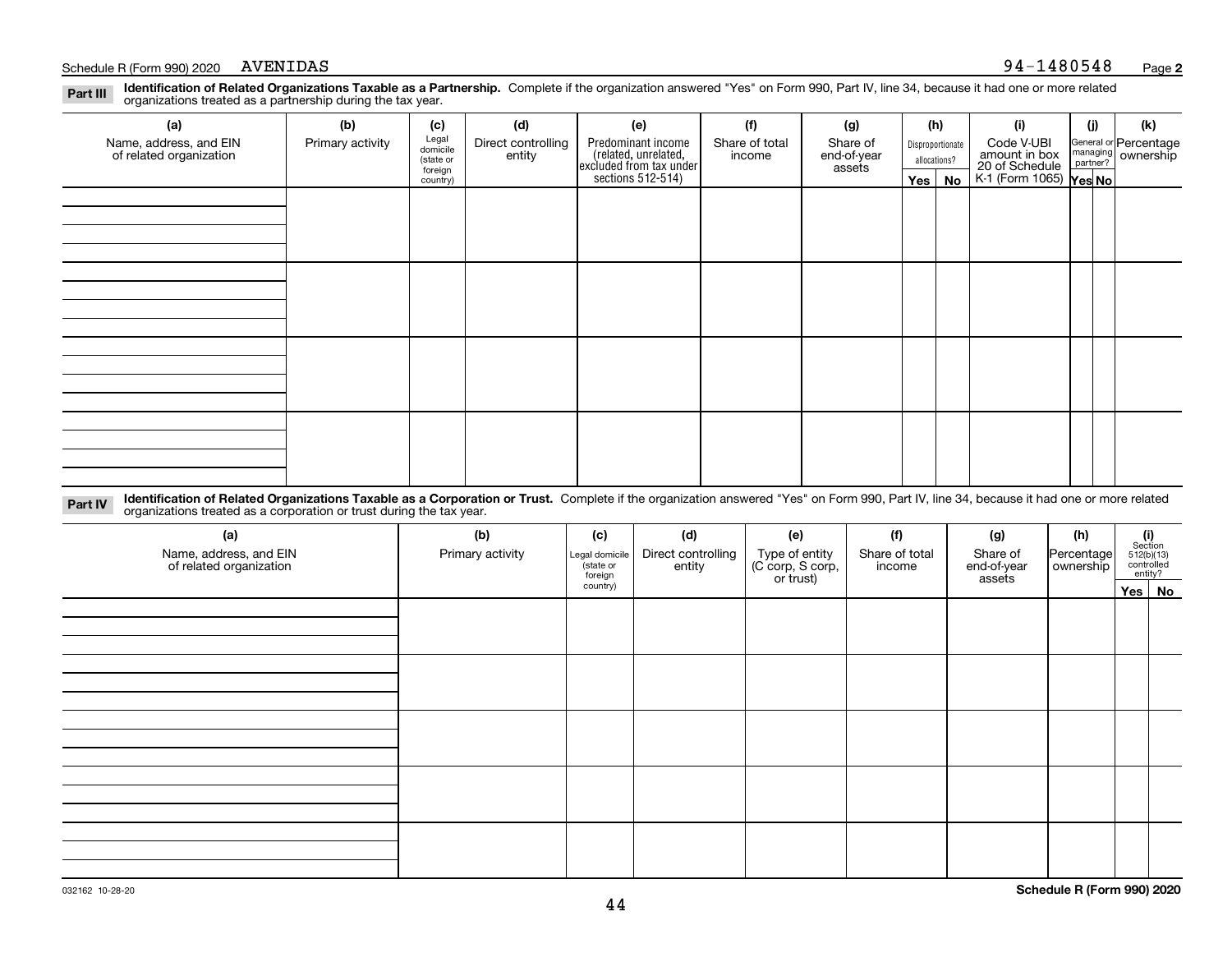### Schedule R (Form 990) 2020 AVENIDAS

 $\overline{\phantom{0}}$ 

**Part V** T**ransactions With Related Organizations.** Complete if the organization answered "Yes" on Form 990, Part IV, line 34, 35b, or 36.

| Note: Complete line 1 if any entity is listed in Parts II, III, or IV of this schedule. |                                                                                                                                                                                                                                |                |  |                  |  |
|-----------------------------------------------------------------------------------------|--------------------------------------------------------------------------------------------------------------------------------------------------------------------------------------------------------------------------------|----------------|--|------------------|--|
|                                                                                         | During the tax year, did the organization engage in any of the following transactions with one or more related organizations listed in Parts II-IV?                                                                            |                |  |                  |  |
|                                                                                         |                                                                                                                                                                                                                                | 1a             |  | x                |  |
|                                                                                         | b Gift, grant, or capital contribution to related organization(s) material contracts and contribution to related organization(s)                                                                                               | 1b             |  | $\mathbf X$      |  |
|                                                                                         |                                                                                                                                                                                                                                | 1c             |  | X                |  |
|                                                                                         | <b>d</b> Loans or loan quarantees to or for related organization(s)                                                                                                                                                            | 1d             |  | X<br>$\mathbf x$ |  |
|                                                                                         |                                                                                                                                                                                                                                |                |  |                  |  |
|                                                                                         |                                                                                                                                                                                                                                |                |  |                  |  |
|                                                                                         | f Dividends from related organization(s) manufactured contains and contained a series of the contact of the contact of the contact of the contact of the contact of the contact of the contact of the contact of the contact o | 1f             |  | X                |  |
|                                                                                         |                                                                                                                                                                                                                                | 1a             |  | X                |  |
|                                                                                         | h Purchase of assets from related organization(s) www.assets.com/material/community/community/community/community/community/community/community/community/community/community/community/community/community/community/communit | 1 <sub>h</sub> |  | X                |  |
|                                                                                         | Exchange of assets with related organization(s) www.wallen.com/www.wallen.com/www.wallen.com/www.wallen.com/www.wallen.com/www.wallen.com/www.wallen.com/www.wallen.com/www.wallen.com/www.wallen.com/www.wallen.com/www.walle | 1i.            |  | X                |  |
|                                                                                         |                                                                                                                                                                                                                                | 11             |  | X                |  |
|                                                                                         |                                                                                                                                                                                                                                |                |  |                  |  |
|                                                                                         |                                                                                                                                                                                                                                | 1k             |  | х                |  |
|                                                                                         |                                                                                                                                                                                                                                | 11             |  | X                |  |
|                                                                                         | m Performance of services or membership or fundraising solicitations by related organization(s)<br>1 <sub>m</sub>                                                                                                              |                |  |                  |  |
|                                                                                         |                                                                                                                                                                                                                                | 1n             |  | X                |  |
|                                                                                         | o Sharing of paid employees with related organization(s) manufactured and content to the content of the content of the content of the content of the content of the content of the content of the content of the content of th | 1o             |  | X                |  |
|                                                                                         |                                                                                                                                                                                                                                |                |  |                  |  |
|                                                                                         | p Reimbursement paid to related organization(s) for expenses [11111] [12] manufacture manufacture manufacture manufacture manufacture manufacture manufacture manufacture manufacture manufacture manufacture manufacture manu | 1p             |  | х                |  |
|                                                                                         |                                                                                                                                                                                                                                | 1q             |  | X                |  |
|                                                                                         |                                                                                                                                                                                                                                |                |  |                  |  |
|                                                                                         | r Other transfer of cash or property to related organization(s)                                                                                                                                                                | 1r             |  | X                |  |
|                                                                                         |                                                                                                                                                                                                                                | 1s             |  | $\mathbf{x}$     |  |
|                                                                                         | If the answer to any of the above is "Yes," see the instructions for information on who must complete this line, including covered relationships and transaction thresholds.                                                   |                |  |                  |  |

| (a)<br>Name of related organization | (b)<br>Transaction<br>type (a-s) | (c)<br>Amount involved | (d)<br>Method of determining amount involved |
|-------------------------------------|----------------------------------|------------------------|----------------------------------------------|
| (1)                                 |                                  |                        |                                              |
| (2)                                 |                                  |                        |                                              |
| (3)                                 |                                  |                        |                                              |
| (4)                                 |                                  |                        |                                              |
| (5)                                 |                                  |                        |                                              |
| (6)                                 |                                  |                        |                                              |